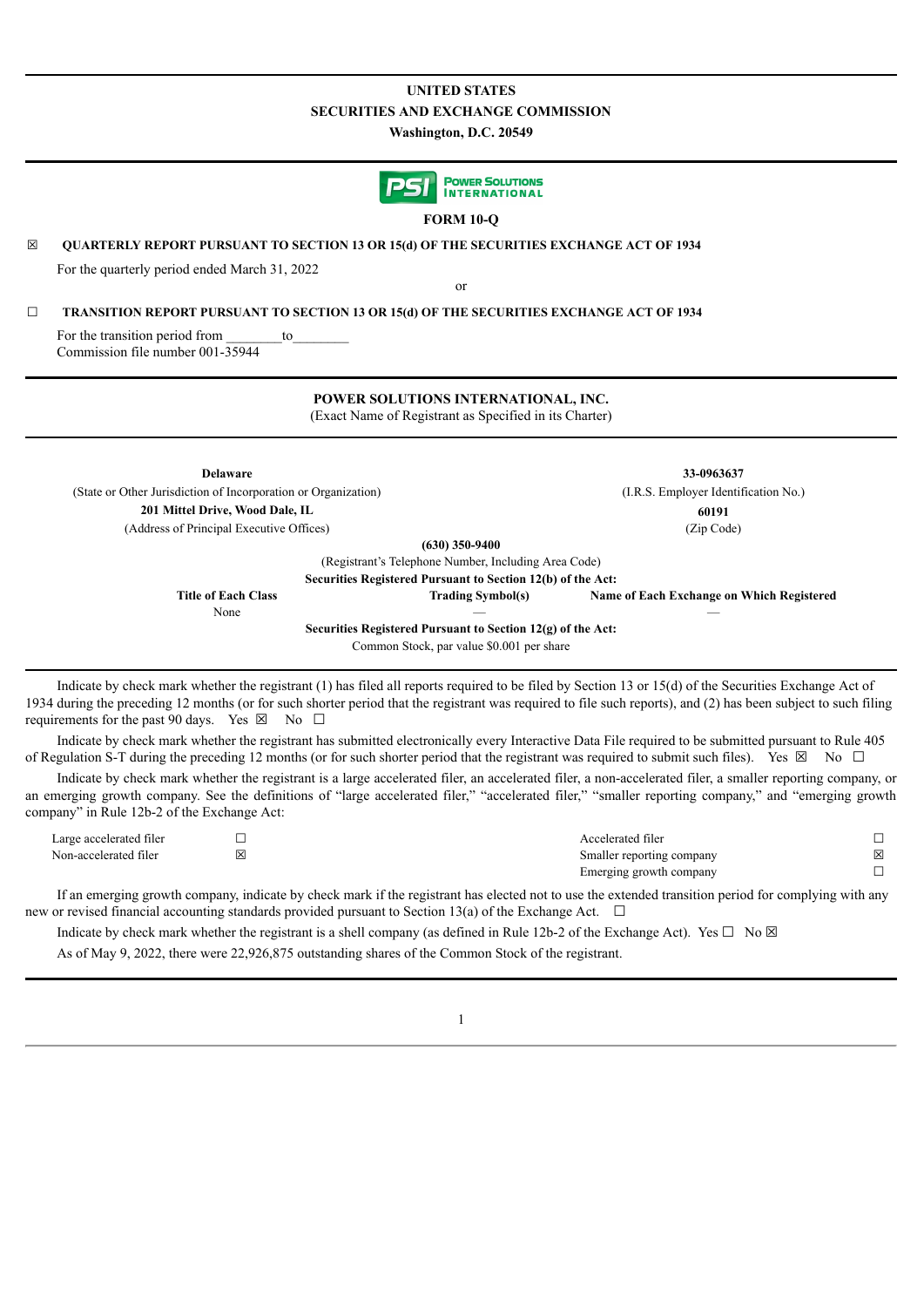# **TABLE OF CONTENTS**

# PART I – FINANCIAL INFORMATION

<span id="page-1-0"></span>

|          | Forward-Looking Statements                                                                                               | $\overline{3}$ |
|----------|--------------------------------------------------------------------------------------------------------------------------|----------------|
| Item 1.  | <b>Financial Statements</b>                                                                                              | $\overline{4}$ |
|          | Consolidated Balance Sheets as of March 31, 2022 (Unaudited) and December 31, 2021                                       |                |
|          | Consolidated Statements of Operations for the three months ended March 31, 2022 and 2021 (Unaudited)                     |                |
|          | Consolidated Statements of Stockholders' (Deficit) Equity for the three months ended March 31, 2022 and 2021 (Unaudited) | <u>6</u>       |
|          | Consolidated Statements of Cash Flows for the three months ended March 31, 2022 and 2021 (Unaudited)                     |                |
|          | Notes to Consolidated Financial Statements (Unaudited)                                                                   | 8              |
| Item 2.  | Management's Discussion and Analysis of Financial Condition and Results of Operations                                    | 25             |
| Item 3.  | Quantitative and Qualitative Disclosures About Market Risk                                                               | $\frac{34}{5}$ |
| Item 4.  | Controls and Procedures                                                                                                  | 35             |
|          | <b>PART II - OTHER INFORMATION</b>                                                                                       |                |
| Item 1.  | Legal Proceedings                                                                                                        | <u>37</u>      |
| Item 1A. | <b>Risk Factors</b>                                                                                                      | 37             |
| Item 2.  | Unregistered Sales of Equity Securities and Use of Proceeds                                                              | $\frac{37}{2}$ |
| Item 3.  | Defaults Upon Senior Securities                                                                                          | 37             |
| Item 4.  | Mine Safety Disclosures                                                                                                  | 37             |
| Item 5.  | Other Information                                                                                                        | 37             |
| Item 6.  | Exhibits                                                                                                                 | <u>38</u>      |
|          | Signatures                                                                                                               | 38             |
|          |                                                                                                                          |                |

Page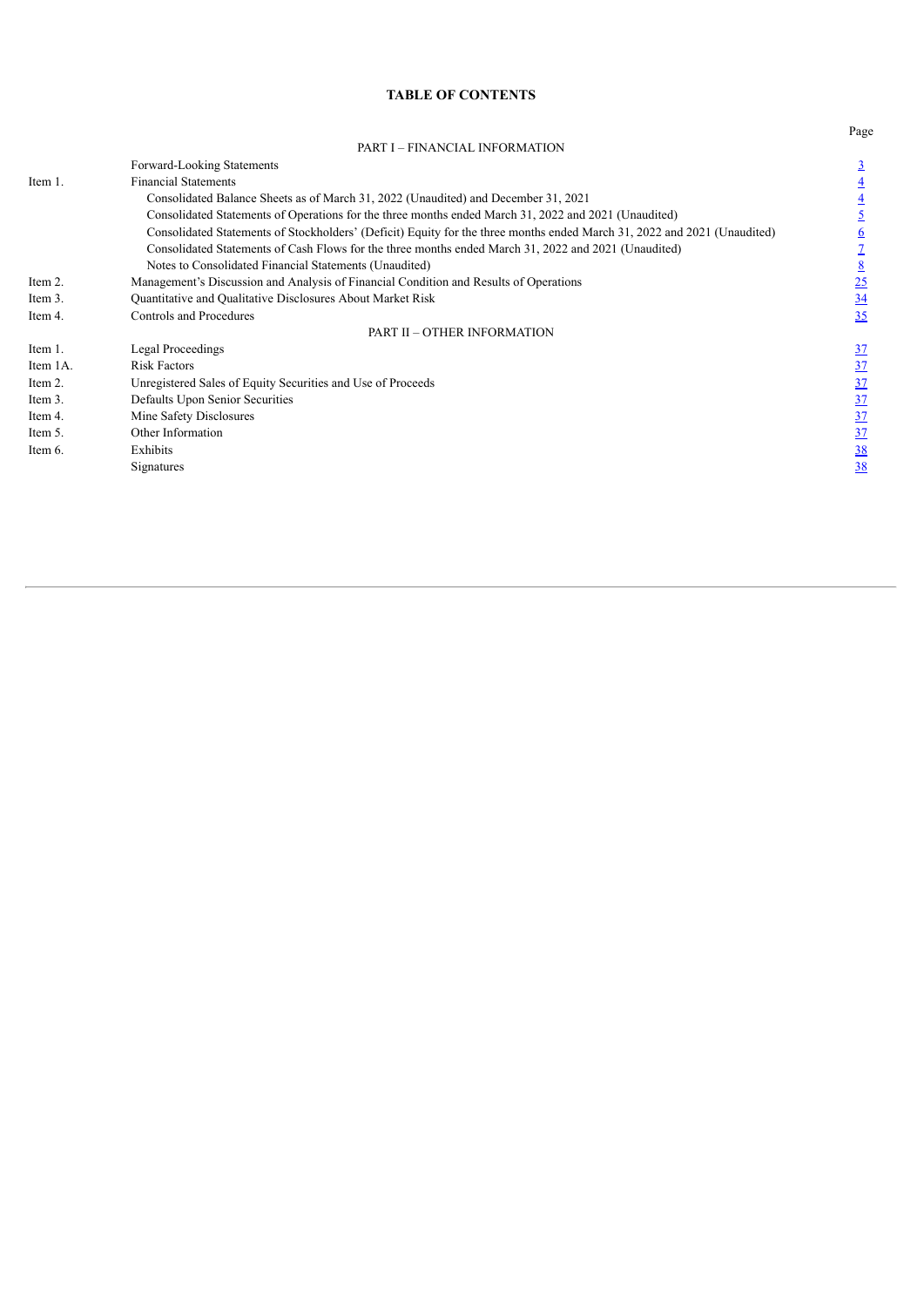#### **FORWARD-LOOKING STATEMENTS**

Certain statements contained in this Quarterly Report on Form 10-Q for the three months ended March 31, 2022 (the "Quarterly Report") that are not historical facts are intended to constitute "forward-looking statements" entitled to the safe-harbor provisions of Section 21E of the Securities Exchange Act of 1934, as amended (the "Exchange Act"). These statements may involve risks and uncertainties. These statements often include words such as "anticipate," "believe," "budgeted," "contemplate," "estimate," "expect," "forecast," "guidance," "may," "outlook," "plan," "projection," "should," "target," "will," "would" or similar expressions, but these words are not the exclusive means for identifying such statements. These forward-looking statements include statements regarding Power Solutions International, Inc.'s, a Delaware corporation ("Power Solutions," "PSI" or the "Company"), projected sales, potential profitability and liquidity, strategic initiatives, future business strategies, warranty mitigation efforts and market opportunities, improvements in its business, remediation of internal controls, improvement of product margins, and product market conditions and trends. These statements are not guarantees of performance or results, and they involve risks, uncertainties and assumptions. Although the Company believes that these forward-looking statements are based on reasonable assumptions, there are many factors that could affect the Company's results of operations and liquidity and could cause actual results, performance or achievements to differ materially from those expressed in, or implied by, the Company's forward-looking *statements.*

The Company cautions that the risks, uncertainties and other factors that could cause its actual results to differ materially from those expressed in, or implied by, the forward-looking statements include, without limitation, the factors discussed in the Company's Annual Report on Form 10-K for the year ended December 31, 2021, and from time to time in the Company's subsequent filings with the United States Securities and Exchange Commission (the "SEC"); the impact of the ongoing COVID-19 pandemic could have on the Company's business and financial results; the Company's ability to continue as a going concern; the Company's ability to raise additional capital when needed and its liquidity; uncertainties around the Company's ability to meet funding conditions under its financing arrangements and access to capital thereunder; the potential acceleration of the maturity at any time of the loans under the Company's uncommitted senior secured revolving credit facility through the exercise by Standard Chartered Bank of its demand right; the timing of completion of steps to address, and the inability to address and remedy, material weaknesses; the identification of additional material weaknesses or significant deficiencies: risks related to complying with the terms and conditions of the settlements with the SEC and the United States Attorney's Office for the Northern District of Illinois (the "USAO"); variances in non-recurring expenses; risks relating to the substantial costs and diversion of personnel's attention and resources deployed to address the internal control matters; the Company's obligations to indemnify past and present directors and officers and certain current and former employees with respect to the investigations conducted by the SEC which will be funded by the Company with its existing cash resources due to the exhaustion of its historical primary directors' and officers' insurance coverage; the ability of the Company to accurately forecast sales, and the extent to which sales result in recorded revenues; changes in customer demand for the Company's products; volatility in oil and gas prices; the impact of U.S. tariffs on imports from China on the Company's supply chain; impact on the global economy of the war in Ukraine; the impact of supply chain interruptions and raw material shortages; the potential impact of higher warranty costs and the Company's ability to mitigate such costs; any delays and challenges in recruiting and retaining key employees consistent with the Company's plans; any negative impacts from delisting of the Company's common stock par value \$0.001 (the "Common Stock") from the NASDAQ Stock Market ("NASDAQ") and any delays and challenges in obtaining a re*listing on a stock exchange.*

The Company's forward-looking statements are presented as of the date hereof. Except as required by law, the Company expressly disclaims any intention or obligation to revise or update any forward-looking statements, whether as a result of new information, future events or otherwise.

### **AVAILABLE INFORMATION**

The Company is subject to the reporting and information requirements of the Exchange Act, and as a result, it is obligated to file annual, quarterly and current reports, proxy statements and other information with the SEC. The Company makes these filings available free of charge on its website (http://www.psiengines.com) as soon as reasonably practicable after it electronically files them with, or furnishes them to, the SEC. Information on the Company's website does not constitute part of this Quarterly Report on Form 10-Q. In addition, the SEC maintains a website (http://www.sec.gov) that contains the annual, quarterly and current reports, proxy and information statements, and other information the Company electronically files with, or *furnishes to, the SEC.*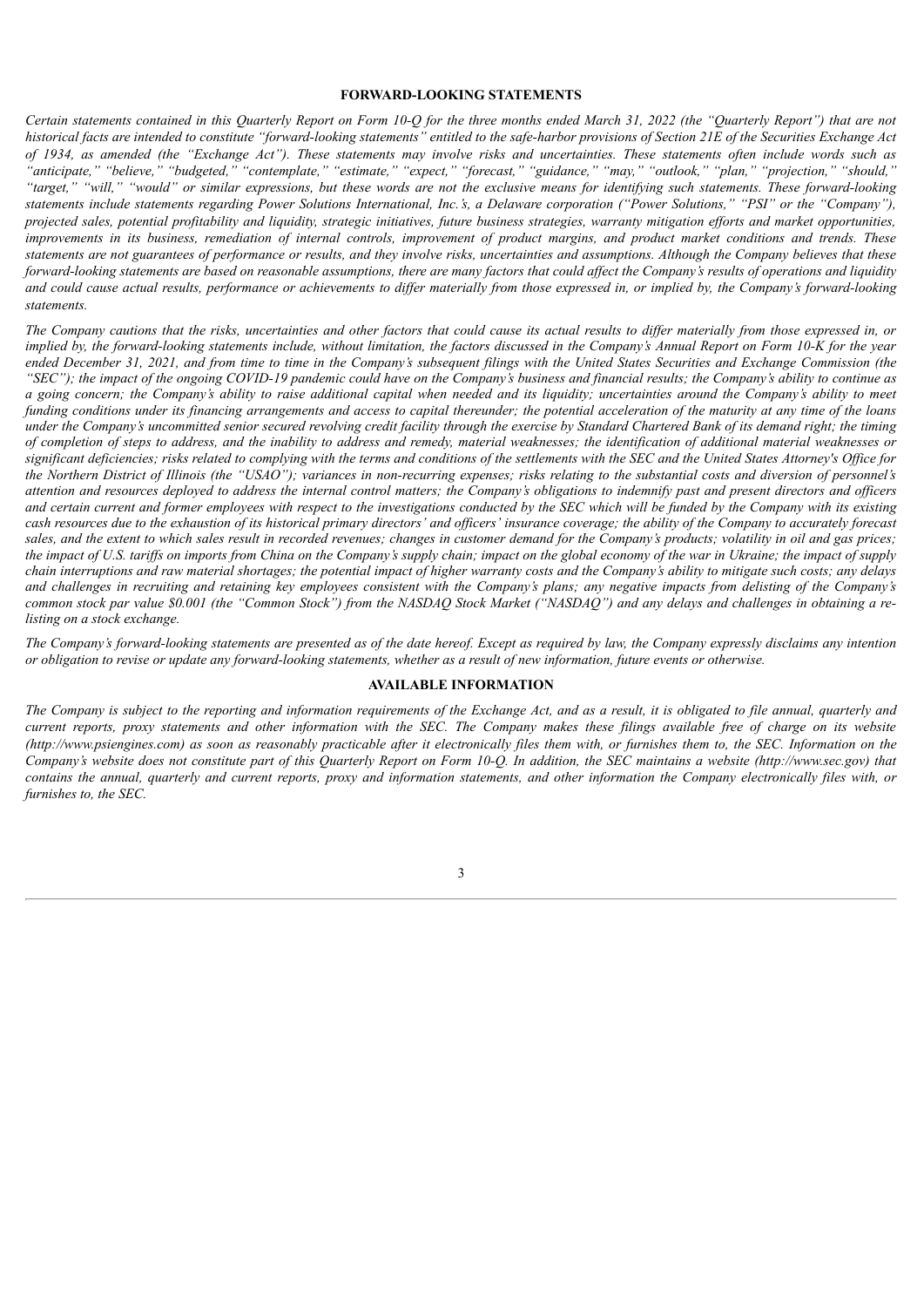# **PART I – FINANCIAL INFORMATION**

# <span id="page-3-1"></span><span id="page-3-0"></span>**Item 1. Financial Statements.**

# **POWER SOLUTIONS INTERNATIONAL, INC. CONSOLIDATED BALANCE SHEETS (UNAUDITED)**

| (in thousands, except par values)                                                                                                                                                 |              | As of March 31, 2022 |                    | As of December 31, 2021 |
|-----------------------------------------------------------------------------------------------------------------------------------------------------------------------------------|--------------|----------------------|--------------------|-------------------------|
| <b>ASSETS</b>                                                                                                                                                                     |              |                      |                    |                         |
| Current assets:                                                                                                                                                                   |              |                      |                    |                         |
| Cash and cash equivalents                                                                                                                                                         | $\mathbb{S}$ | 2,267                | $\mathbf{\hat{s}}$ | 6,255                   |
| Restricted cash                                                                                                                                                                   |              | 3,160                |                    | 3,477                   |
| Accounts receivable, net of allowances of \$3,623 and \$3,420 as of March 31, 2022 and December 31,<br>2021, respectively                                                         |              | 71,250               |                    | 65,110                  |
| Income tax receivable                                                                                                                                                             |              | 4,497                |                    | 4,276                   |
| Inventories, net                                                                                                                                                                  |              | 139,061              |                    | 142,192                 |
| Prepaid expenses and other current assets                                                                                                                                         |              | 11,255               |                    | 8,918                   |
| Total current assets                                                                                                                                                              |              | 231,490              |                    | 230,228                 |
| Property, plant and equipment, net                                                                                                                                                |              | 15,985               |                    | 17,344                  |
| Intangible assets, net                                                                                                                                                            |              | 7,243                |                    | 7,784                   |
| Goodwill                                                                                                                                                                          |              | 29,835               |                    | 29,835                  |
| Other noncurrent assets                                                                                                                                                           |              | 14,415               |                    | 15,347                  |
| <b>TOTAL ASSETS</b>                                                                                                                                                               | \$           | 298,968              | \$                 | 300,538                 |
|                                                                                                                                                                                   |              |                      |                    |                         |
| <b>LIABILITIES AND STOCKHOLDERS' (DEFICIT) EQUITY</b>                                                                                                                             |              |                      |                    |                         |
| Current liabilities:                                                                                                                                                              |              |                      |                    |                         |
| Accounts payable                                                                                                                                                                  | \$           | 82,603               | -S                 | 93,256                  |
| Current maturities of long-term debt                                                                                                                                              |              | 223                  |                    | 254                     |
| Revolving line of credit                                                                                                                                                          |              | 130,000              |                    | 130,000                 |
| Other short-term financing                                                                                                                                                        |              | 40,000               |                    | 25,000                  |
| Other accrued liabilities                                                                                                                                                         |              | 36,501               |                    | 34,801                  |
| Total current liabilities                                                                                                                                                         |              | 289,327              |                    | 283,311                 |
| Deferred income taxes                                                                                                                                                             |              | 1,388                |                    | 1,016                   |
| Long-term debt, net of current maturities                                                                                                                                         |              | 25,586               |                    | 25,636                  |
| Noncurrent contract liabilities                                                                                                                                                   |              | 3,565                |                    | 3,330                   |
| Other noncurrent liabilities                                                                                                                                                      |              | 23,521               |                    | 29,268                  |
| <b>TOTAL LIABILITIES</b>                                                                                                                                                          | \$           | 343,387 \$           |                    | 342,561                 |
| <b>STOCKHOLDERS' (DEFICIT) EQUITY</b>                                                                                                                                             |              |                      |                    |                         |
| Preferred stock - \$0.001 par value. Shares authorized: 5,000. No shares issued and outstanding at all dates.                                                                     | $\mathbb{S}$ | $\qquad \qquad -$    | $\mathcal{S}$      |                         |
| Common stock $-$ \$0.001 par value; 50,000 shares authorized; 23,117 shares issued; 22,927 and 22,926<br>shares outstanding at March 31, 2022 and December 31, 2021, respectively |              | 23                   |                    | 23                      |
| Additional paid-in capital                                                                                                                                                        |              | 157,639              |                    | 157,436                 |
| Accumulated deficit                                                                                                                                                               |              | (200, 965)           |                    | (198, 366)              |
| Treasury stock, at cost, 190 and 191 shares at March 31, 2022 and December 31, 2021, respectively                                                                                 |              | (1,116)              |                    | (1,116)                 |
| TOTAL STOCKHOLDERS' (DEFICIT) EQUITY                                                                                                                                              |              | (44, 419)            |                    | (42,023)                |
| TOTAL LIABILITIES AND STOCKHOLDERS' (DEFICIT) EQUITY                                                                                                                              | $\mathbb{S}$ | 298,968              | $\mathcal{S}$      | 300,538                 |
|                                                                                                                                                                                   |              |                      |                    |                         |

<span id="page-3-2"></span>*See Notes to Consolidated Financial Statements*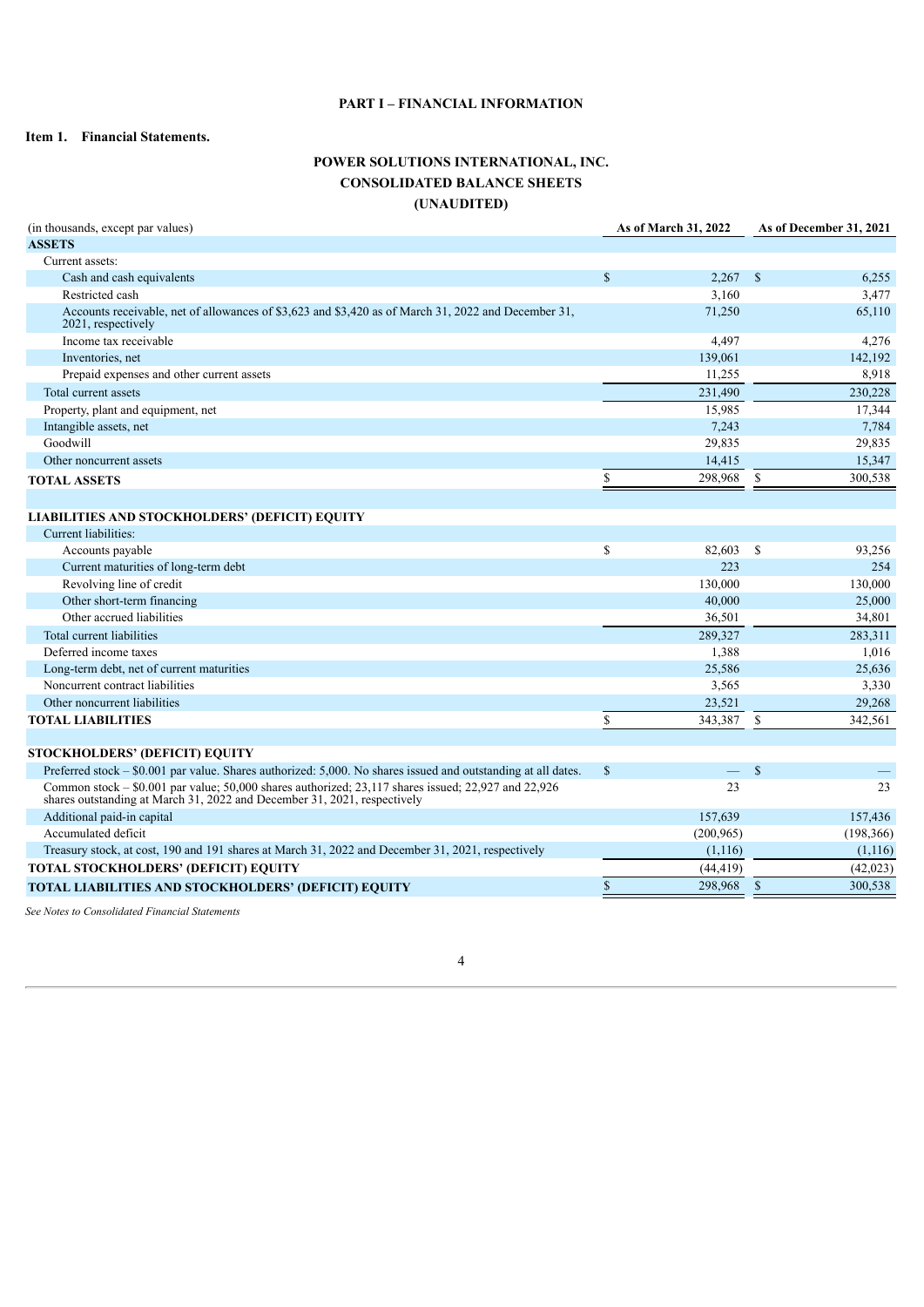# **POWER SOLUTIONS INTERNATIONAL, INC. CONSOLIDATED STATEMENTS OF OPERATIONS (UNAUDITED)**

<span id="page-4-0"></span>

| (in thousands, except per share amounts)       |              | For the Three Months Ended March 31, |              |           |  |  |  |
|------------------------------------------------|--------------|--------------------------------------|--------------|-----------|--|--|--|
|                                                |              | 2022                                 | 2021         |           |  |  |  |
| <b>Net sales</b>                               | $\mathbb{S}$ | 98,947 \$                            |              | 100,171   |  |  |  |
| Cost of sales                                  |              | 82,229                               |              | 93,101    |  |  |  |
| <b>Gross profit</b>                            |              | 16,718                               |              | 7,070     |  |  |  |
| Operating expenses:                            |              |                                      |              |           |  |  |  |
| Research, development and engineering expenses |              | 4,560                                |              | 6,224     |  |  |  |
| Selling, general and administrative expenses   |              | 11,385                               |              | 15,811    |  |  |  |
| Amortization of intangible assets              |              | 541                                  |              | 634       |  |  |  |
| Total operating expenses                       |              | 16,486                               |              | 22,669    |  |  |  |
| <b>Operating income (loss)</b>                 |              | 232                                  |              | (15,599)  |  |  |  |
| Other expense, net:                            |              |                                      |              |           |  |  |  |
| Interest expense                               |              | 2,445                                |              | 2,161     |  |  |  |
| Total other expense, net                       |              | 2,445                                |              | 2,161     |  |  |  |
| Loss before income taxes                       |              | (2,213)                              |              | (17,760)  |  |  |  |
| Income tax expense                             |              | 386                                  |              | 390       |  |  |  |
| <b>Net loss</b>                                | \$           | (2,599)                              | <sup>S</sup> | (18, 150) |  |  |  |
|                                                |              |                                      |              |           |  |  |  |
| Weighted-average common shares outstanding:    |              |                                      |              |           |  |  |  |
| Basic                                          |              | 22,927                               |              | 22,892    |  |  |  |
| Diluted                                        |              | 22,927                               |              | 22,892    |  |  |  |
| Loss per common share:                         |              |                                      |              |           |  |  |  |
| <b>Basic</b>                                   | $\$$         | $(0.11)$ \$                          |              | (0.79)    |  |  |  |
| Diluted                                        | $\mathbb{S}$ | $(0.11)$ \$                          |              | (0.79)    |  |  |  |
| See Notes to Consolidated Financial Statements |              |                                      |              |           |  |  |  |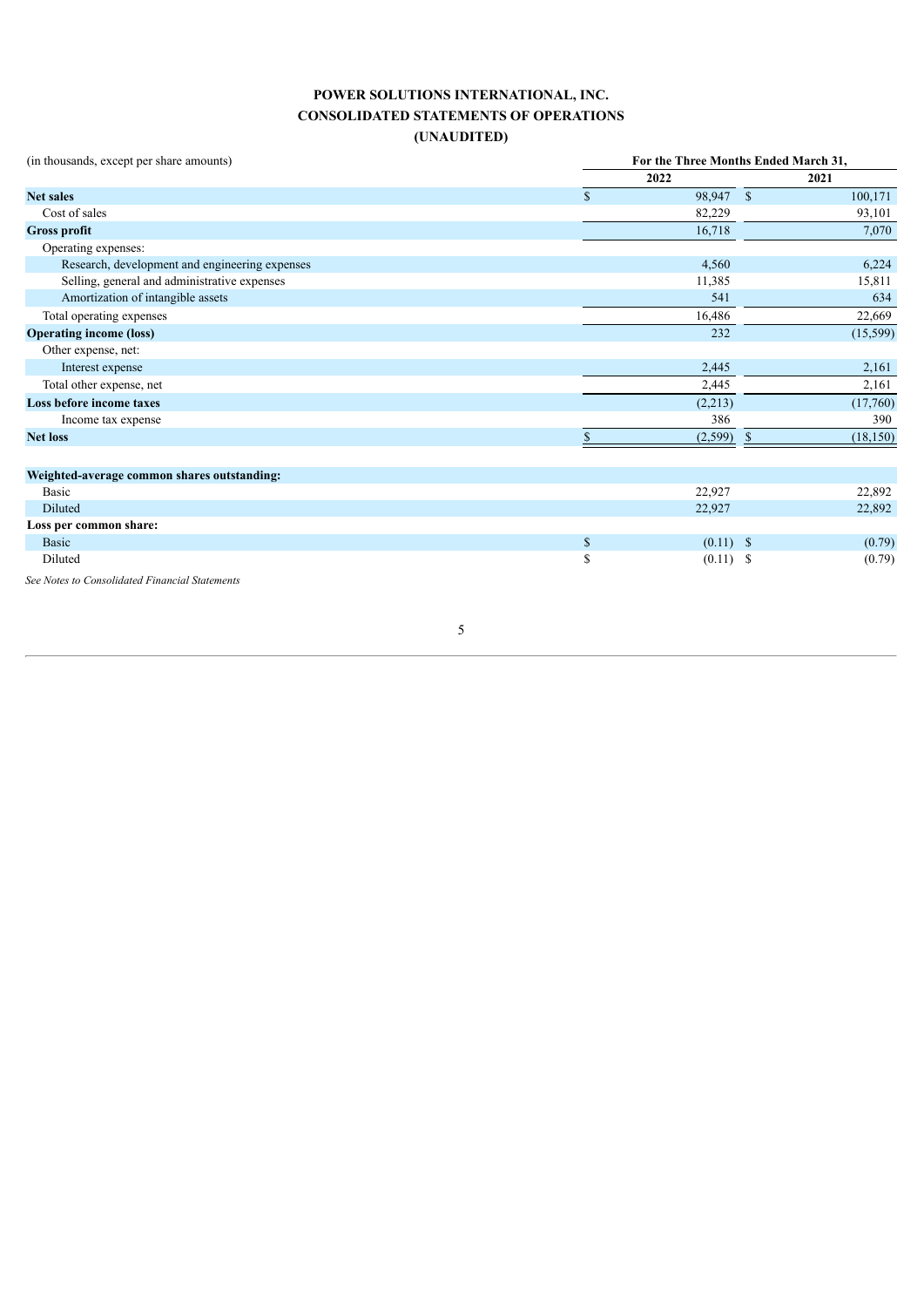# **POWER SOLUTIONS INTERNATIONAL, INC. CONSOLIDATED STATEMENTS OF STOCKHOLDERS' EQUITY (DEFICIT) (UNAUDITED)**

| (in thousands)                                  | <b>For the Three Months Ended</b> |               |                                       |    |                        |                       |          |                                                   |
|-------------------------------------------------|-----------------------------------|---------------|---------------------------------------|----|------------------------|-----------------------|----------|---------------------------------------------------|
|                                                 | <b>Common Stock</b>               |               | <b>Additional Paid-</b><br>in Capital |    | Accumulated<br>Deficit | <b>Treasury Stock</b> |          | <b>Total</b><br>Stockholders'<br>(Deficit) Equity |
| <b>Balance at December 31, 2021</b>             | 23<br>ъ                           |               | 157,436                               |    | (198, 366)             | $(1,116)$ \$          |          | (42, 023)                                         |
| Net loss                                        |                                   |               |                                       |    | (2,599)                |                       |          | (2,599)                                           |
| Stock-based compensation expense                |                                   |               | 203                                   |    | __                     |                       |          | 203                                               |
| <b>Balance at March 31, 2022</b>                | 23                                |               | 157,639                               |    | (200.965)              | $(1,116)$ \$          |          | (44, 419)                                         |
| <b>Balance at December 31, 2020</b>             | $\mathbf{\$}$<br>23               | <sup>\$</sup> | 157,262                               | -S | $(149,894)$ \$         | $(1,294)$ \$          |          | 6,097                                             |
| Net loss                                        |                                   |               |                                       |    | (18, 150)              |                       |          | (18, 150)                                         |
| Stock-based compensation expense                |                                   |               | 109                                   |    |                        |                       |          | 109                                               |
| Common stock issued for stock-based awards, net |                                   |               |                                       |    |                        | (1)                   |          | (1)                                               |
| <b>Balance at March 31, 2021</b>                | 23                                |               | 157,371                               |    | (168, 044)             | (1,295)               | <b>S</b> | (11, 945)                                         |

<span id="page-5-0"></span>*See Notes to Consolidated Financial Statements*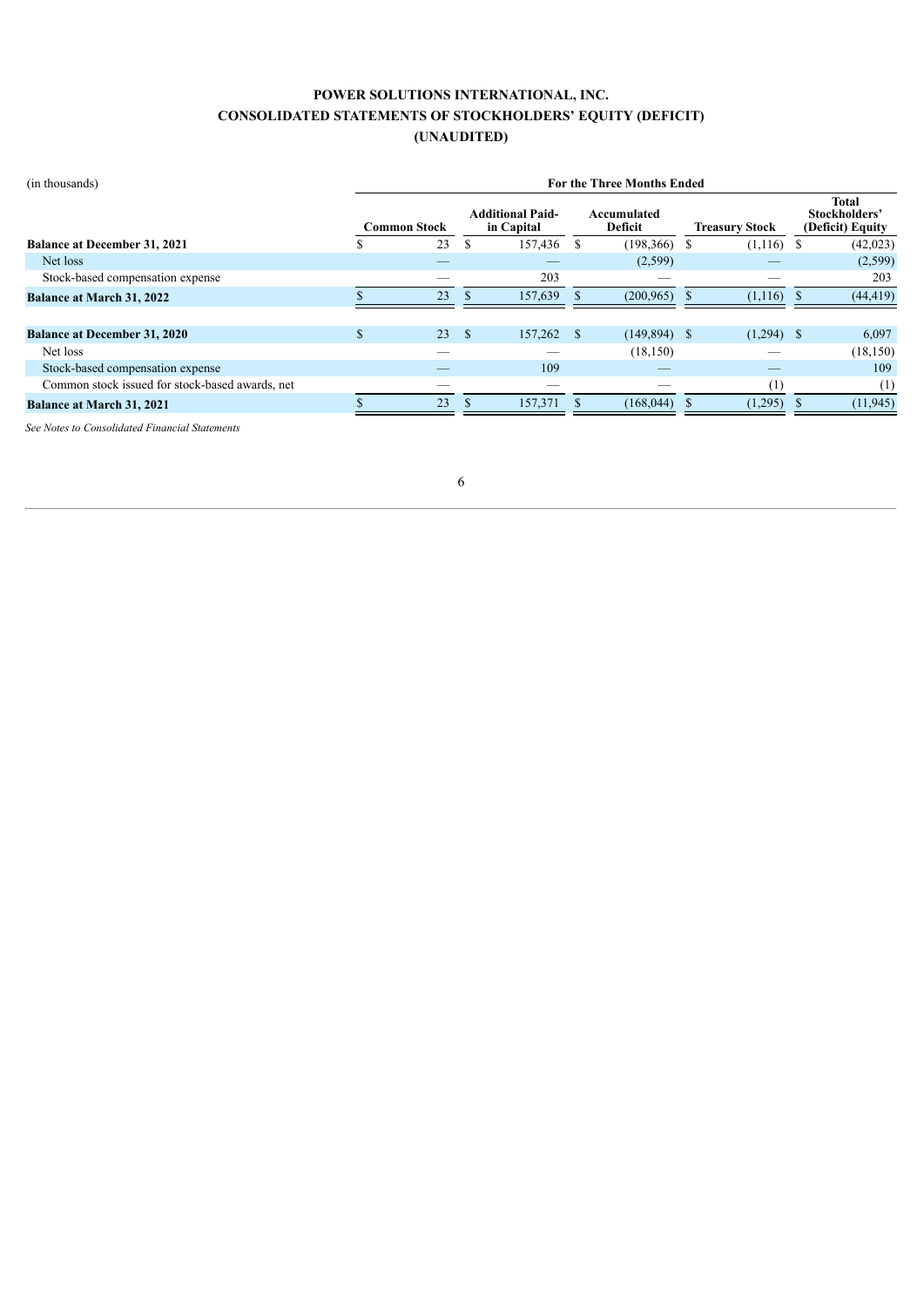# **POWER SOLUTIONS INTERNATIONAL, INC. CONSOLIDATED STATEMENTS OF CASH FLOWS (UNAUDITED)**

| (in thousands)                                                                            |    | For the Three Months Ended March 31, |           |  |  |  |
|-------------------------------------------------------------------------------------------|----|--------------------------------------|-----------|--|--|--|
|                                                                                           |    | 2022                                 | 2021      |  |  |  |
| Cash (used in) provided by operating activities                                           |    |                                      |           |  |  |  |
| Net loss                                                                                  | \$ | $(2,599)$ \$                         | (18, 150) |  |  |  |
| Adjustments to reconcile net loss to net cash (used in) provided by operating activities: |    |                                      |           |  |  |  |
| Amortization of intangible assets                                                         |    | 541                                  | 634       |  |  |  |
| Depreciation                                                                              |    | 1,206                                | 1,266     |  |  |  |
| Stock-based compensation expense                                                          |    | 203                                  | 109       |  |  |  |
| Amortization of financing fees                                                            |    | 837                                  | 1,158     |  |  |  |
| Deferred income taxes                                                                     |    | 372                                  | 369       |  |  |  |
| Other adjustments, net                                                                    |    | 343                                  | 574       |  |  |  |
| Changes in operating assets and liabilities:                                              |    |                                      |           |  |  |  |
| Accounts receivable, net                                                                  |    | (6,140)                              | 7,620     |  |  |  |
| Inventory, net                                                                            |    | 3,182                                | (1,363)   |  |  |  |
| Prepaid expenses and other assets                                                         |    | (739)                                | (84)      |  |  |  |
| Accounts payable                                                                          |    | (10,777)                             | 24,287    |  |  |  |
| Other current liabilities                                                                 |    | 1,706                                | (11, 144) |  |  |  |
| Other noncurrent liabilities                                                              |    | (5,512)                              | 405       |  |  |  |
| Net cash (used in) provided by operating activities                                       |    | (17, 377)                            | 5,681     |  |  |  |
| Cash used in investing activities                                                         |    |                                      |           |  |  |  |
| Capital expenditures                                                                      |    | (116)                                | (617)     |  |  |  |
| Other investing activities, net                                                           |    |                                      | 10        |  |  |  |
| Net cash used in investing activities                                                     |    | (116)                                | (607)     |  |  |  |
| Cash provided by (used in) financing activities                                           |    |                                      |           |  |  |  |
| Repayments of long-term debt and lease liabilities                                        |    | (87)                                 | (102)     |  |  |  |
| Proceeds from short-term financings                                                       |    | 15,000                               |           |  |  |  |
| Payments of deferred financing costs                                                      |    | (1,725)                              | (2,536)   |  |  |  |
| Net cash provided by (used in) financing activities                                       |    | 13,188                               | (2,638)   |  |  |  |
| Net (decrease) increase in cash, cash equivalents, and restricted cash                    |    | (4,305)                              | 2,436     |  |  |  |
| Cash, cash equivalents, and restricted cash at beginning of the period                    |    | 9,732                                | 24,267    |  |  |  |
| Cash, cash equivalents, and restricted cash at end of the period                          | \$ | 5,427<br>$\mathbb{S}$                | 26,703    |  |  |  |
|                                                                                           |    |                                      |           |  |  |  |

| (in thousands)                                                                                   | As of March 31, |       |  |        |
|--------------------------------------------------------------------------------------------------|-----------------|-------|--|--------|
|                                                                                                  |                 | 2022  |  | 2021   |
| Reconciliation of cash, cash equivalents, and restricted cash to the Consolidated Balance Sheets |                 |       |  |        |
| Cash and cash equivalents                                                                        |                 | 2.267 |  | 23.404 |
| Restricted cash                                                                                  |                 | 3.160 |  | 3.299  |
| Total cash, cash equivalents, and restricted cash                                                |                 | 5.427 |  | 26,703 |
|                                                                                                  |                 |       |  |        |

<span id="page-6-0"></span>*See Notes to Consolidated Financial Statements*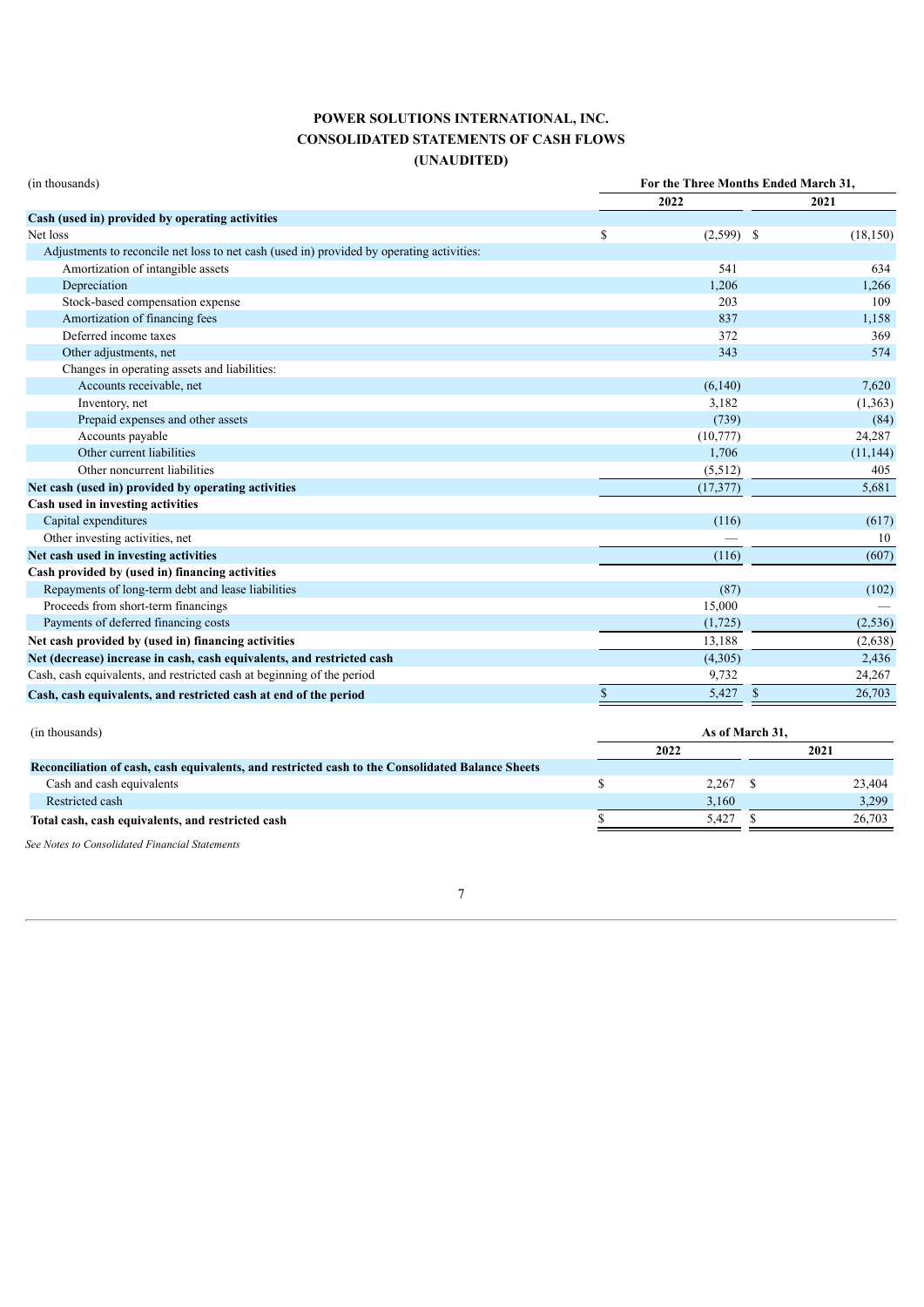#### **POWER SOLUTIONS INTERNATIONAL, INC. NOTES TO CONSOLIDATED FINANCIAL STATEMENTS**

#### **Note 1. Summary of Significant Accounting Policies and Other Information**

#### **Nature of Business Operations**

Power Solutions International, Inc. ("Power Solutions," "PSI" or the "Company"), a Delaware corporation, is a global producer and distributor of a broad range of high-performance, certified, low-emission power systems, including alternative-fueled power systems for original equipment manufacturers ("OEMs") of off-highway industrial equipment and certain on-road vehicles and large custom-engineered integrated electrical power generation systems.

The Company's customers include large, industry-leading and multinational organizations. The Company's products and services are sold predominantly to customers throughout North America as well as to customers located throughout the Pacific Rim and Europe. The Company's power systems are highly engineered, comprehensive systems which, through the Company's technologically sophisticated development and manufacturing processes, including its in-house design, prototyping, testing and engineering capabilities and its analysis and determination of the specific components to be integrated into a given power system (driven in large part by emission standards and cost considerations), allow the Company to provide its customers with power systems customized to meet specific OEM application requirements, other technical customers' specifications and requirements imposed by environmental regulatory bodies.

The Company's power system configurations range from a basic engine integrated with appropriate fuel system components to completely packaged power systems that include any combination of cooling systems, electronic systems, air intake systems, fuel systems, housings, power takeoff systems, exhaust systems, hydraulic systems, enclosures, brackets, hoses, tubes and other assembled componentry. The Company also designs and manufactures large, custom-engineered integrated electrical power generation systems for both standby and prime power applications. The Company purchases engines from third-party suppliers and produces internally designed engines, all of which are then integrated into its power systems.

Of the other components that the Company integrates into its power systems, a substantial portion consist of internally designed components and components for which it coordinates significant design efforts with third-party suppliers, with the remainder consisting largely of parts that are sourced offthe-shelf from third-party suppliers. Some of the key components (including purchased engines) embody proprietary intellectual property of the Company's suppliers. As a result of its design and manufacturing capabilities, the Company is able to provide its customers with a power system that can be incorporated into a customer's specified application. In addition to the certified products described above, the Company sells diesel, gasoline and noncertified power systems and aftermarket components.

# **Stock Ownership and Control**

In March 2017, the Company executed a share purchase agreement (the "SPA") with Weichai America Corp., a wholly-owned subsidiary of Weichai Power Co., Ltd. (HK2338, SZ000338) (herein collectively referred to as "Weichai"). Under the terms of the SPA, Weichai invested \$60.0 million in the Company purchasing a combination of newly issued Common and Preferred Stock as well as a stock purchase warrant (the "Weichai Warrant").

With the exercise of the Weichai Warrant in April 2019, Weichai owns a majority of the outstanding shares of the Company's common stock par value \$0.001 ("Common Stock"). As a result, Weichai is able to exercise control over matters requiring stockholders' approval, including the election of the directors, amendment of the Company's Certificate of Incorporation and approval of significant corporate transactions. This control could have the effect of delaying or preventing a change of control of the Company or changes in management and will make the approval of certain transactions impractical without the support of Weichai.

Weichai also entered into an Investor Rights Agreement (the "Rights Agreement") with the Company upon execution of the SPA. The Rights Agreement provides Weichai with representation on the Company's Board of Directors (the "Board") and management representation rights. Weichai currently has four representatives on the Board, which constitutes the majority of the directors serving on the Board. According to the Rights Agreement, during any period when the Company is a "controlled company" within the meaning of the NASDAQ Stock Market ("NASDAQ") Listing Rules, it will take such measures as to avail itself of the "controlled company" exemptions available under Rule 5615 of the NASDAQ Listing Rules of Rules 5605(b), (d) and (e).

#### **Going Concern Considerations**

On March 25, 2022, the Company amended and restated its \$130.0 million uncommitted senior secured revolving credit agreement with Standard Chartered (the "Second Amended and Restated Credit Agreement"). The Second Amended and Restated Credit Agreement extends the maturity date of loans outstanding under its previous credit facility to the earlier of March 24, 2023 or the demand of Standard Chartered. The Second Amended and Restated Credit Agreement is subject to customary events of default and covenants, including minimum consolidated EBITDA and Consolidated Interest Coverage

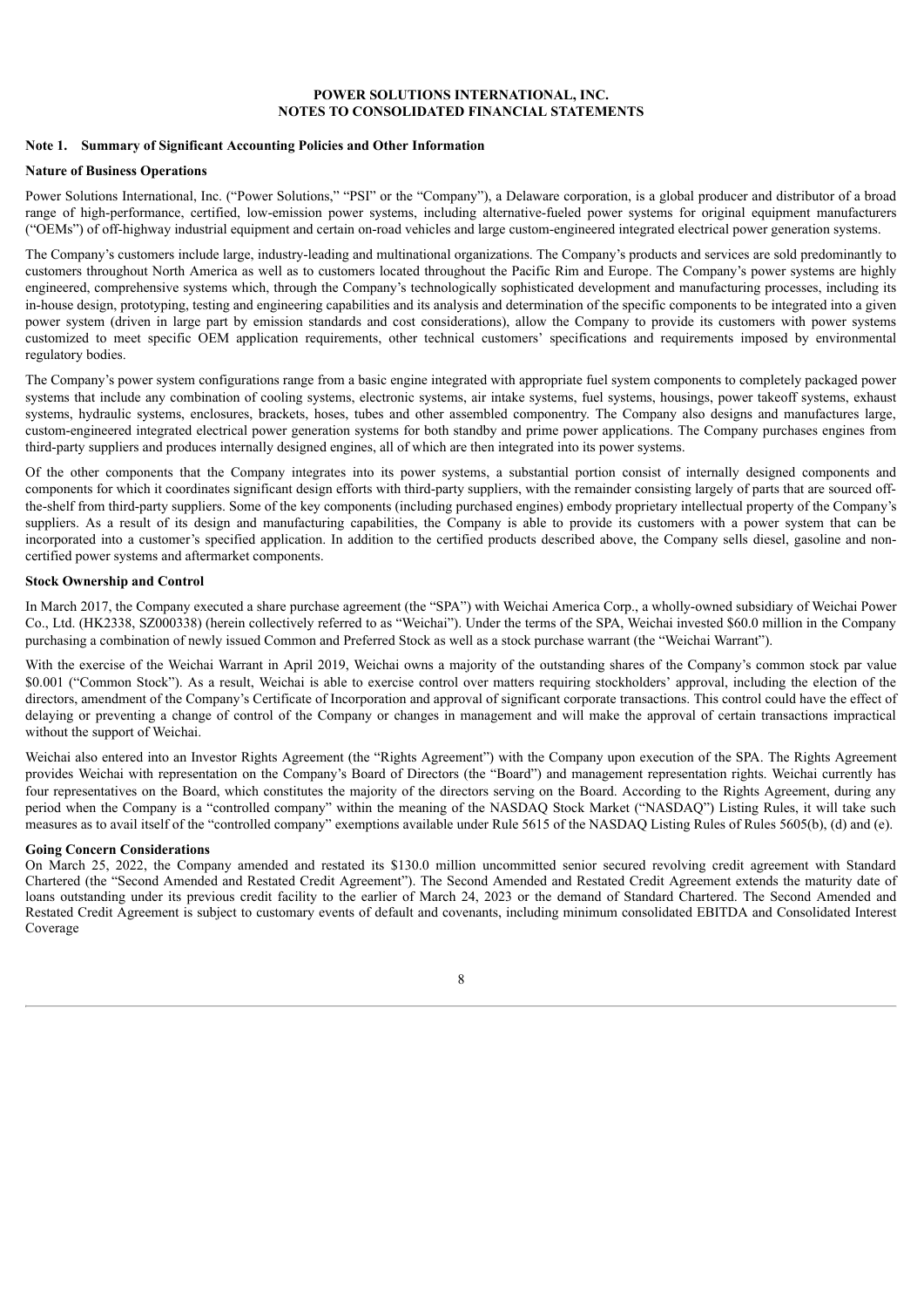Ratio covenants for the second and third quarters of 2022. Borrowings under the Second Amended and Restated Credit Agreement will incur interest at either the alternate base rate or the Secured Overnight Financing Rate ("SOFR") plus 2.95% per annum. The Second Amended and Restated Credit Agreement continues to be secured by substantially all of the Company's assets and provides Standard Chartered the right to demand payment of any and all of the outstanding borrowings and other amounts owed under the Second Amended and Restated Credit Agreement at any point in time prior to the maturity date at Standard Chartered's discretion. Furthermore, the Second Amended and Restated Credit Agreement grants Standard Chartered a power of attorney (POA) to submit a borrowing request to Weichai under the amended first shareholder's loan agreement (see discussion below) if the Company did not submit a borrowing request to Weichai within five business days of receiving a request from Standard Chartered to submit said borrowing request. As of March 31, 2022, the Company had \$130.0 million outstanding under the Second Amended and Restated Credit Agreement.

See Note 6. *Debt*, for further information regarding the terms and conditions of the Company's debt agreements.

In connection with the Second Amended and Restated Credit Agreement, on March 25, 2022, the Company also amended two of its shareholder's loan agreements with Weichai, to among other things, extend the maturities thereof. The amended first shareholder's loan agreement (the "Amended First Shareholder's Loan Agreement") continues to provide the Company with a \$130.0 million subordinated loan under which Weichai is obligated to advance funds solely for purposes of repaying outstanding borrowings under the Second Amended and Restated Credit Agreement if the Company is unable to pay such borrowings. The amended second shareholder's loan agreement (the "Amended Second Shareholder's Loan Agreement") continues to provide the Company with a \$25.0 million subordinated loan at the discretion of Weichai. The maturity of the Amended First Shareholder's Loan Agreement was extended to April 24, 2023 and the maturity of the Amended Second Shareholder's Loan Agreement was extended to May 20, 2023. The Company has covenanted to secure any amounts borrowed under either of the agreements upon payment in full of all amounts outstanding under the Second Amended and Restated Credit Agreement. As of March 31, 2022, there were no borrowings under the Amended First Shareholder's Loan Agreement and \$25.0 million under the Amended Second Shareholder's Loan Agreement.

The Company is also party to another shareholder's loan agreement with Weichai, which was entered into on December 10, 2021 (the "Third Shareholder's Loan Agreement"). The Third Shareholder's Loan Agreement provides the Company with a \$50.0 million uncommitted facility that is subordinated to the Second Amended and Restated Credit Agreement and any borrowing requests made under the Third Shareholder's Loan Agreement are subject to Weichai's discretionary approval. Borrowings under the Third Shareholder's Loan Agreement bear interest at LIBOR plus 4.50% and can be used for general corporate purposes, except for certain legal expenditures which require additional approval from Weichai. The Third Shareholder's Loan Agreement expires on November 30, 2022, with any outstanding principal and accrued interest due upon maturity. As of March 31, 2022, the Company had \$40.0 million outstanding under the Third Shareholder's Loan Agreement.

On April 20, 2022, the Company entered into an additional shareholder's loan agreement with Weichai (the "Fourth Shareholder's Loan Agreement"). The Fourth Shareholder's Loan Agreement, which matures on March 31, 2023, provides the Company with access to up to \$30.0 million of credit at the discretion of Weichai to supplement the Company's working capital. The Fourth Shareholder's Loan Agreement is subordinated in all respects to the Second Amended and Restated Credit Agreement. Borrowings under the Amended First Shareholder's Loan Agreement, the Amended Second Shareholder's Loan Agreement and the Fourth Shareholder's Loan Agreement will incur interest at the applicable SOFR, plus 4.65% per annum. Further, if the applicable term SOFR is negative, the interest rate per annum shall be deemed as 4.65% per annum. If the interest rate for any loan is lower than Weichai's borrowing cost, the interest rate for such loan shall be equal to Weichai's borrowing cost plus 1%.

As of March 31, 2022, the Company's total outstanding debt obligations under the Second Amended and Restated Credit Agreement, the Amended Second Shareholder's Loan Agreement, the Third Shareholder's Loan Agreement and for finance leases and other debt were \$195.8 million in the aggregate, and its cash and cash equivalents were \$2.3 million. See Note 6. *Debt*, for additional information.

Significant uncertainties exist about the Company's ability to refinance, extend, or repay its outstanding indebtedness, maintain sufficient liquidity to fund its business activities, and maintain compliance with the covenants and other requirements under the Company's debt arrangements. Without additional financing, the Company anticipates that it will not have sufficient cash and cash equivalents to repay amounts owing under its existing debt arrangements as they become due. In order to provide the Company with a more permanent source of liquidity, management plans to seek an extension and amendment and/or replacement of its existing debt agreements or seek additional liquidity from its current or other lenders before the maturity dates in 2022 and 2023 as discussed above. There can be no assurance that the Company's management will be able to successfully complete an extension and amendment of its existing debt agreements or obtain new financing on acceptable terms, when required or if at all. These consolidated financial statements do not include any adjustments that might result from the outcome of the Company's efforts to address these issues.

Furthermore, if the Company cannot raise capital on acceptable terms, it may not, among other things, be able to do the following: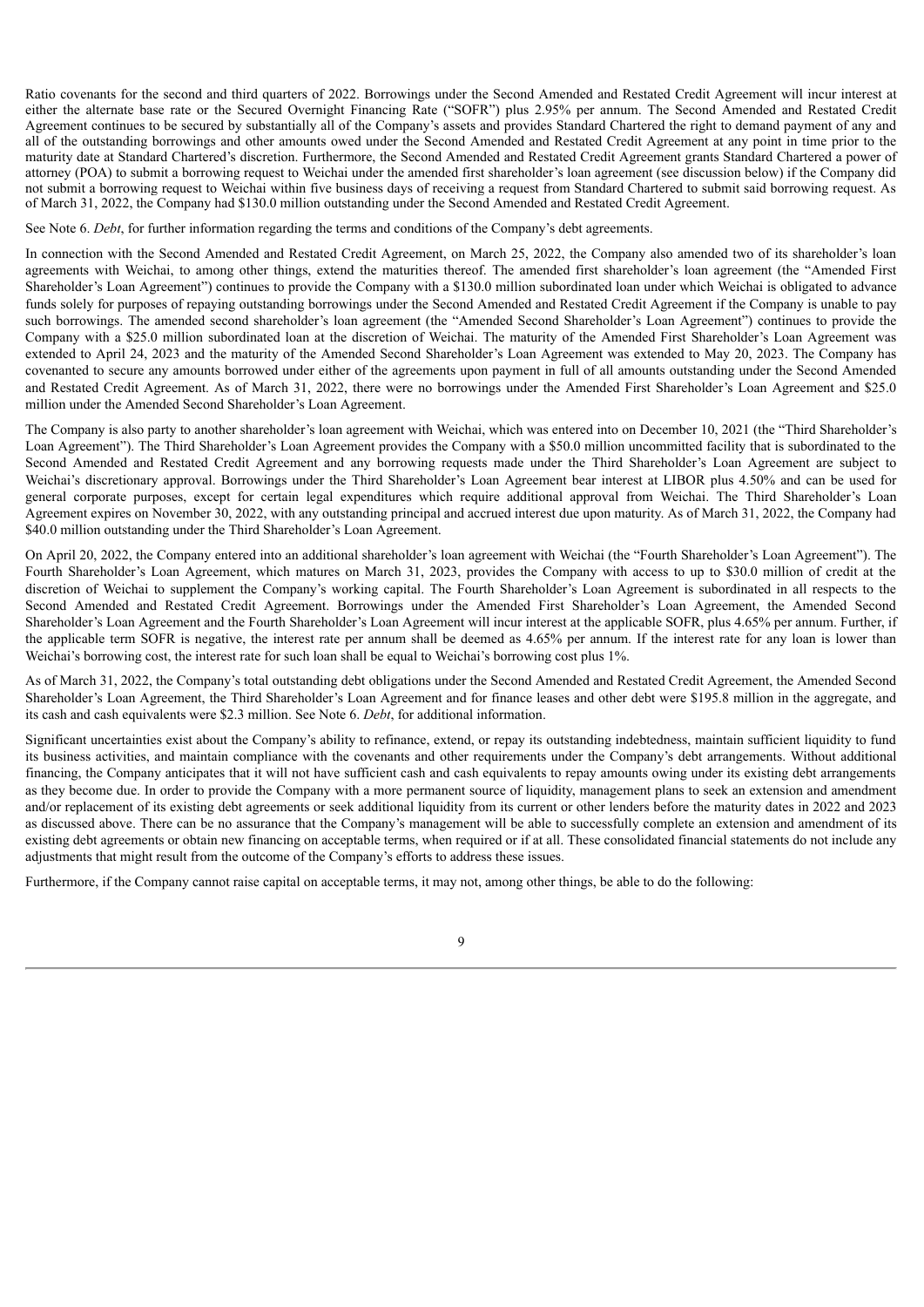- continue to expand the Company's research and product investments and sales and marketing organization;
- continue to fund and expand operations both organically and through acquisitions; and
- respond to competitive pressures or unanticipated working capital requirements.

Additionally, as discussed further below, the global economy continues to be impacted by the outbreak of the COVID-19 that was first declared a global pandemic (the "COVID-19 pandemic") in March 2020. The potential for continued disruptions, economic uncertainty, and unfavorable oil and gas market dynamics may continue to have a material adverse impact on the results of operations, financial position and liquidity of the Company.

The Company's management has concluded that, due to uncertainties surrounding the Company's future ability to refinance, extend and amend, or repay its outstanding indebtedness under its existing debt arrangements, maintain sufficient liquidity to fund its business activities, and maintain compliance with the covenants and other requirements under the Second Amended and Restated Credit Agreement in the future, substantial doubt exists as to its ability to continue as a going concern within one year after the date that these financial statements are issued. The Company's plans to alleviate the substantial doubt about its ability to continue as a going concern may not be successful, and it may be forced to limit its business activities or be unable to continue as a going concern, which would have a material adverse effect on its results of operations and financial condition.

The consolidated financial statements included herein have been prepared assuming that the Company will continue as a going concern and contemplating the realization of assets and the satisfaction of liabilities and commitments in the normal course of business. The Company's ability to continue as a going concern is dependent on generating profitable operating results, having sufficient liquidity, maintaining compliance with the covenants and other requirements under the Second Amended and Restated Credit Agreement in the future, and extending and amending, refinancing or repaying the indebtedness outstanding under the Company's existing debt arrangements.

#### **COVID-19 and other Recent Business Impacts**

The ongoing COVID-19 pandemic has resulted in the implementation of significant governmental measures to control the spread of the virus, including quarantines, travel restrictions, business shutdowns and restrictions on the movement of people in the United States and abroad.

During 2020 and 2021, as a result of the COVID-19 pandemic, the global economy experienced substantial turmoil, which led to challenging market conditions across certain areas of the Company's business. In addition, due to unprecedented decreases in demand, an oil price war, and economic uncertainty resulting from the COVID-19 pandemic, average crude oil prices were considerably lower in 2020 as compared to prices at the end of 2019 but showed signs of improvement in 2021, and through the first quarter of 2022. However, although rig counts in the U.S. oil markets increased during 2021 and through the first quarter of 2022, average rig counts remained below pre-pandemic levels. The Company also believes that capital spending within the U.S. oil and gas industry remains well below pre-pandemic levels. While the Company saw an increase of sales to customers with traditional exposure to the oil and gas markets during the first quarter of 2022, as compared to the prior year, sales remain below 2019 levels. A significant portion of the Company's sales and profitability has historically been derived from the sale of products that are used within the oil and gas industry. In addition, the Company continued to experience delays in its supply chain during the first quarter of 2022 due to temporary shortages of raw materials and container delays of overseas materials as bottlenecks occurred at ports in Asia and North America. This, in turn, caused delivery delays to some of the Company's customers. The Company also experienced inflationary cost pressures for certain materials and shipping-related costs. Additionally, the Company continues to experience ongoing tariff costs for products that did not receive exclusions. The Company is working to mitigate the impact of these matters through price increases and other measures, such as seeking certain tariff exclusions, where possible. The potential for continued disruptions, economic uncertainty, and unfavorable oil and gas market dynamics may have a material adverse impact on the timing of delivery of customer orders and the levels of future customer orders.

The Company performs its annual goodwill impairment test as of October 1, or more frequently if an event occurs or circumstances change that would more likely than not reduce the fair value of a reporting unit below its carrying value. As further discussed in Item 8., Note 5. *Goodwill and Other Intangibles*, the Company completed its annual goodwill impairment assessment as of October 1, 2021 and concluded that goodwill was not impaired. It is reasonably possible that potential adverse impacts of the factors noted above could result in the recognition of material impairments of goodwill and other long-lived assets or other related charges in future periods.

Lastly, during 2021, the Company incurred significantly higher legal costs due to its obligation to indemnify certain former officers and employees as a result of exhaustion of its directors and officers insurance during the early part of 2020. In particular, spending activity was elevated during the first nine months of 2021 as a result of the USAO trial involving former officers and employees of the Company. With a verdict reached in the USAO trial matter involving former officers and employees in September 2021, the Company believes its costs related to the matter will cease. Accordingly, the Company saw a substantial decline in these costs during the first quarter of 2022. However, at this time, the Company is not able to estimate the potential future amount of its indemnity obligations related to the pending SEC matter involving prior officers and employees.

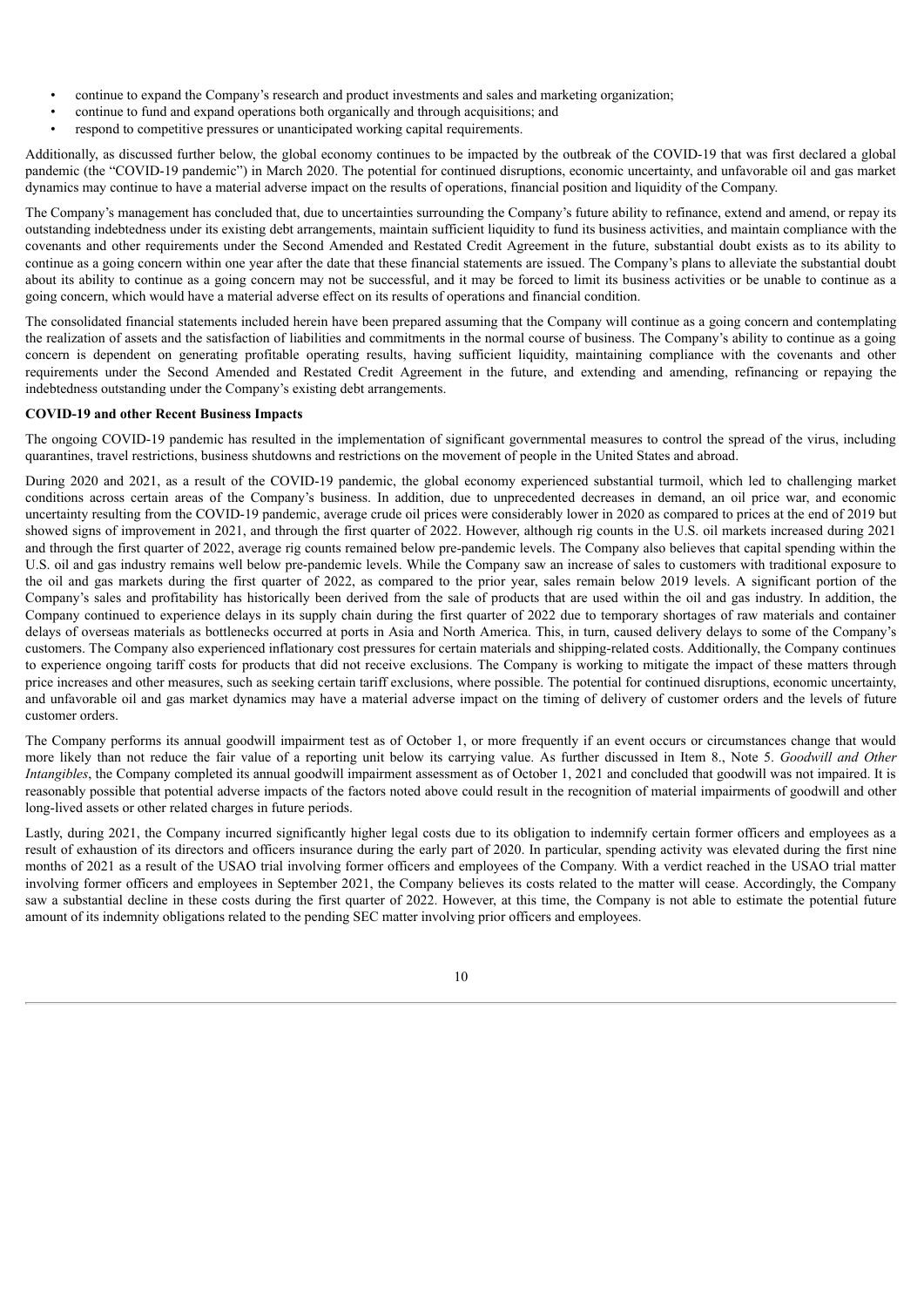See Note 9. *Commitments and Contingencies* for further discussion of the Company's indemnification obligations. Accordingly, the above challenges may continue to have a material adverse impact on the Company's future results of operations, financial position, and liquidity.

#### **Basis of Presentation and Consolidation**

The Company is filing this Form 10-Q for the three months ended March 31, 2022, which contains unaudited consolidated financial statements as of March 31, 2022 and for the three months ended March 31, 2022 and 2021.

The consolidated financial statements include the accounts of Power Solutions International, Inc. and its wholly-owned subsidiaries and majority-owned subsidiaries in which the Company exercises control. The foregoing financial information was prepared in accordance with generally accepted accounting principles in the United States ("U.S. GAAP") and rules and regulations of the SEC for interim financial reporting. All intercompany balances and transactions have been eliminated in consolidation.

Certain information and note disclosures normally included in the Company's annual financial statements prepared in accordance with U.S. GAAP have been condensed or omitted. The accompanying consolidated financial statements should be read in conjunction with, and have been prepared in accordance with accounting policies reflected in, the consolidated financial statements and related notes, included in the Company's Annual Report on Form 10-K for the year ended December 31, 2021 ("the 2021 Annual Report"). The Company's significant accounting policies are described in the aforementioned 2021 Annual Report. Included below are certain updates to those policies. The accompanying interim financial information is unaudited; however, the Company believes the financial information reflects all adjustments (consisting of items of a normal recurring nature) necessary for a fair presentation of financial position, results of operations and cash flows in conformity with U.S. GAAP. Operating results for interim periods are not necessarily indicative of annual operating results.

The Company operates as one business and geographic operating segment. Operating segments are defined as components of a business that can earn revenue and incur expenses for which discrete financial information is available that is evaluated on a regular basis by the chief operating decision maker ("CODM"). The Company's CODM is its principal executive officer, who decides how to allocate resources and assess performance. A single management team reports to the CODM, who manages the entire business. The Company's CODM reviews consolidated statements of operations to make decisions, allocate resources and assess performance, and the CODM does not evaluate the profit or loss from any separate geography or product line.

#### **Concentrations**

The following table presents customers individually accounting for more than 10% of the Company's net sales:

|            | For the Three Months Ended March 31, |        |
|------------|--------------------------------------|--------|
|            | 2022                                 | 2021   |
| Customer A | $15\%$                               | $15\%$ |
| Customer B | **                                   | 20 %   |

The following table presents customers individually accounting for more than 10% of the Company's accounts receivable:

|            | <b>As of March 31, 2022</b>       | As of December 31, 2021 |
|------------|-----------------------------------|-------------------------|
| Customer A | $\mathbf{A}$<br>LL<br><u> 7 U</u> | $24\%$                  |
|            |                                   |                         |

The following table presents suppliers individually accounting for more than 10% of the Company's purchases:

|            | For the Three Months Ended March 31, |        |  |  |
|------------|--------------------------------------|--------|--|--|
|            | 2022                                 | 2021   |  |  |
| Supplier A | $12\%$                               | $10\%$ |  |  |
| Supplier B | **                                   | 14 %   |  |  |

Less than 10% of the total

#### *Use of Estimates*

The preparation of consolidated financial statements in conformity with U.S. GAAP requires that management make estimates and assumptions that affect the reported amounts of assets and liabilities and disclosure of contingent assets and liabilities at the date of the consolidated financial statements and the reported amounts of revenue and expenses during the reporting period. Significant estimates and assumptions include the valuation of allowances for uncollectible receivables, inventory reserves, warranty reserves, stock-based compensation, evaluation of goodwill, other intangibles, property, plant and equipment for impairment, and determination of useful lives of long-lived assets. Actual results could materially differ from those estimates.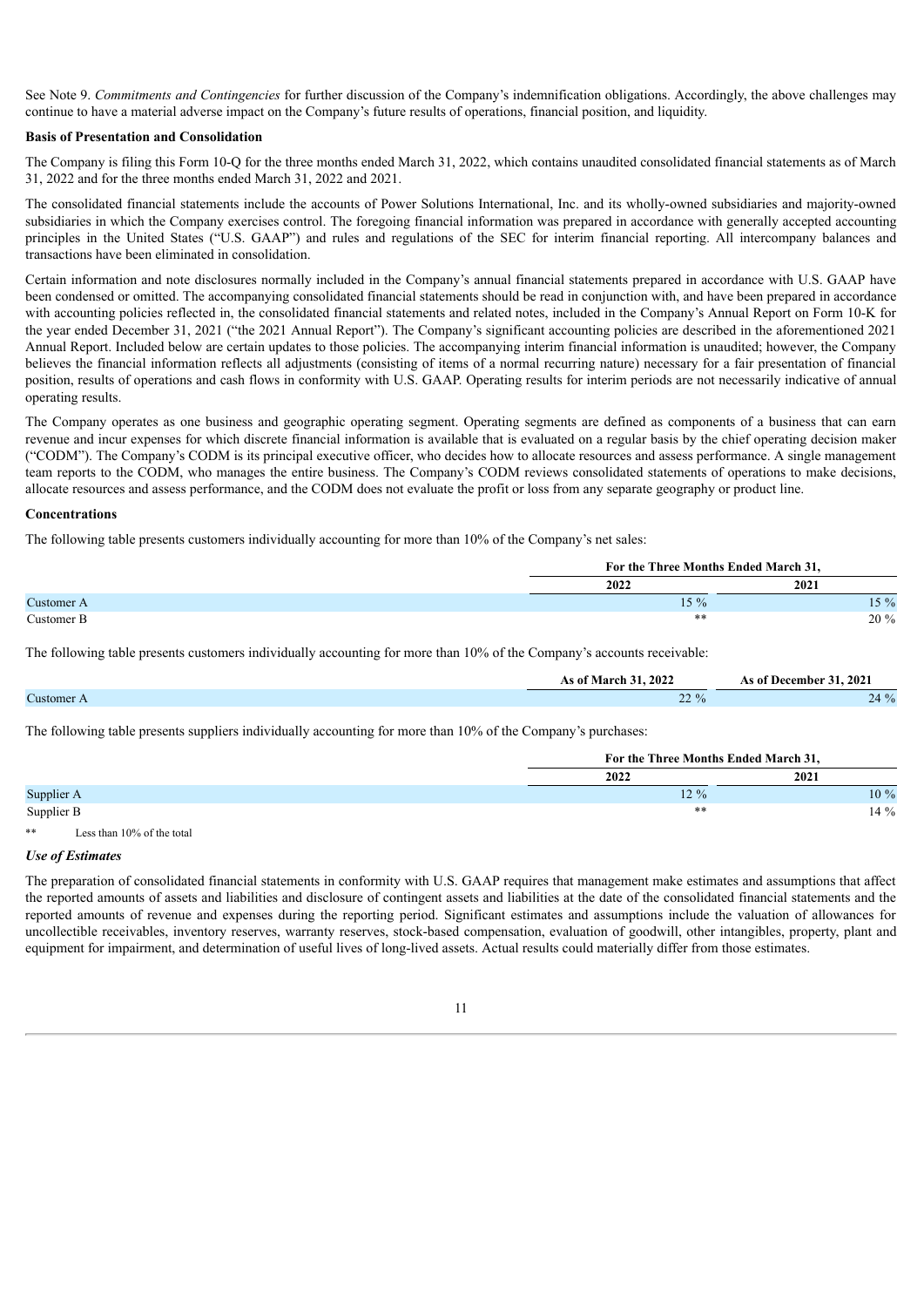#### *Research and Development*

R&D expenses are expensed when incurred. R&D expenses consist primarily of wages, materials, testing and consulting related to the development of new engines, parts and applications. These costs were \$4.6 million and \$6.0 million for the three months ended March 31, 2022 and 2021, respectively.

#### *Restricted Cash*

The Company is required to maintain minimum levels of cash collateral to support the letters of credit. The cash collateral is held in a separate bank account which the Company is restricted from accessing. As discussed in Note 9. *Commitments and Contingencies*, the Company had outstanding letters of credit of \$2.1 million March 31, 2022 and December 31, 2021, and restricted cash of \$3.2 million and \$3.5 million related to the letters of credit at March 31, 2022 and December 31, 2021, respectively.

As of March 31, 2022, the Company had restricted cash of \$0.7 million related to a customer agreement executed in July 2021. The restricted cash is held in an escrow account and could be required to be refunded to the customer if conditions occur as defined in the agreement with the customer. The Company has not recognized revenue associated with the restricted cash and has recorded a liability in March 2022 within *Noncurrent Contract Liabilities* on the Consolidated Balance Sheet of \$1.2 million.

#### *Inventories*

The Company's inventories consist primarily of engines and parts. Engines are valued at the lower of cost plus estimated freight-in or net realizable value. Parts are valued at the lower of cost or net realizable value. Net realizable value approximates replacement cost. Cost is principally determined using the first-in, first-out method and includes material, labor and manufacturing overhead. It is the Company's policy to review inventories on a continuing basis for obsolete, excess and slow-moving items and to record valuation adjustments for such items in order to eliminate non-recoverable costs from inventory. Valuation adjustments are recorded in an inventory reserve account and reduce the cost basis of the inventory in the period in which the reduced valuation is determined. Inventory reserves are established based on quantities on hand, usage and sales history, customer orders, projected demand and utilization within a current or future power system. Specific analysis of individual items or groups of items is performed based on these same criteria, as well as on changes in market conditions or any other identified conditions.

Inventories consisted of the following:

(in thousands)

| <b>Inventories</b>       | As of March 31, 2022 |  | As of December 31, 2021 |
|--------------------------|----------------------|--|-------------------------|
| Raw materials            | 117,692              |  | 120,130                 |
| Work in process          | 4,967                |  | 8,923                   |
| Finished goods           | 19,776               |  | 16,509                  |
| <b>Total inventories</b> | 142,435              |  | 145,562                 |
| Inventory allowance      | (3,374)              |  | (3,370)                 |
| Inventories, net         | 139,061              |  | 142,192                 |

Activity in the Company's inventory allowance was as follows:

| (in thousands)                        | For the Three Months Ended March 31, |       |      |       |  |
|---------------------------------------|--------------------------------------|-------|------|-------|--|
| <b>Inventory Allowance</b>            |                                      | 2022  | 2021 |       |  |
| <b>Balance at beginning of period</b> |                                      | 3,370 |      | 3,328 |  |
| Charged to expense                    |                                      | 49    |      | 553   |  |
| Write-offs                            |                                      | (45)  |      | (173) |  |
| <b>Balance at end of period</b>       |                                      | 3.374 |      | 3,708 |  |

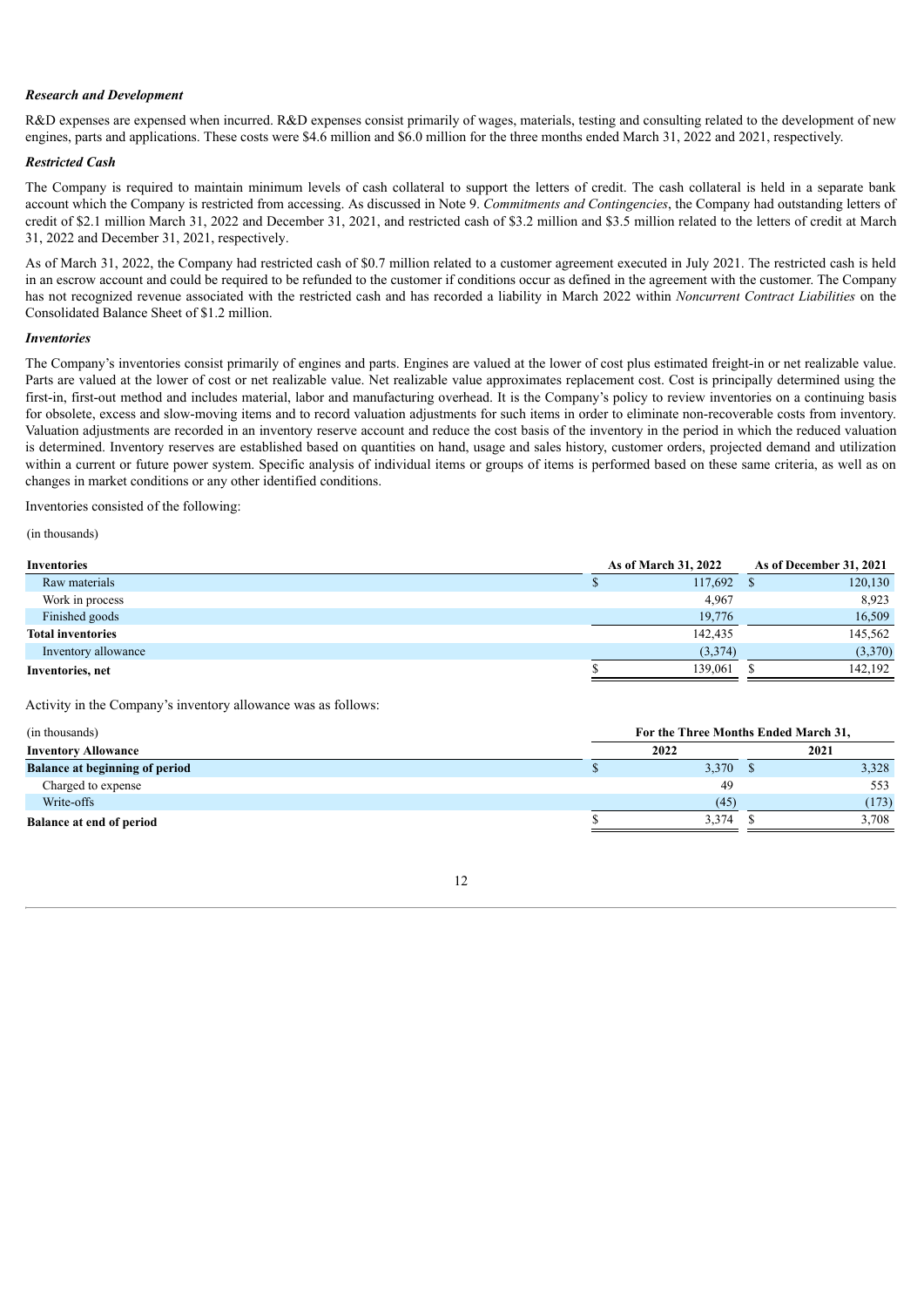#### *Other Accrued Liabilities*

Other accrued liabilities consisted of the following:

(in thousands)

| <b>Other Accrued Liabilities</b>  | As of March 31, 2022 |        |    | As of December 31, 2021 |
|-----------------------------------|----------------------|--------|----|-------------------------|
| Accrued product warranty          |                      | 15,451 | -S | 15,830                  |
| Litigation reserves *             |                      | 1,165  |    | 894                     |
| Contract liabilities              |                      | 2,702  |    | 1,819                   |
| Accrued compensation and benefits |                      | 4,793  |    | 4,397                   |
| Operating lease liabilities       |                      | 4,049  |    | 3,978                   |
| Accrued interest expense          |                      | 1,247  |    | 625                     |
| Other                             |                      | 7,094  |    | 7,258                   |
| <b>Total</b>                      |                      | 36,501 |    | 34,801                  |

*\** As of March 31, 2022 and December 31, 2021 litigation reserves related to various ongoing legal matters including associated legal fees.

#### *Warranty Costs*

The Company offers a standard limited warranty on the workmanship of its products that in most cases covers defects for a defined period. Warranties for certified emission products are mandated by the U.S. Environmental Protection Agency (the "EPA") and/or the California Air Resources Board (the "CARB") and are longer than the Company's standard warranty on certain emission related products. The Company's products also carry limited warranties from suppliers. The Company's warranties generally apply to engines fully manufactured by the Company and to the modifications the Company makes to supplier base products. Costs related to supplier warranty claims are generally borne by the supplier and passed through to the end customer.

Warranty estimates are based on historical experience and represent the projected cost associated with the product. A liability and related expense are recognized at the time products are sold. The Company adjusts estimates when it is determined that actual costs may differ from initial or previous estimates. The Company's warranty liability is generally affected by failure rates, repair costs, and the timing of failures. Future events and circumstances related to these factors could materially change the estimates and require adjustments to the warranty liability. In addition, new product launches require a greater use of judgment in developing estimates until historical experience becomes available.

Accrued product warranty activities are presented below:

| (in thousands)                                     | For the Three Months Ended March 31, |          |  |         |  |
|----------------------------------------------------|--------------------------------------|----------|--|---------|--|
| <b>Accrued Product Warranty</b>                    |                                      | 2022     |  | 2021    |  |
| <b>Balance at beginning of period</b>              |                                      | 32,947   |  | 31,542  |  |
| Current year provision *                           |                                      | 2,433    |  | 4,630   |  |
| Changes in estimates for preexisting warranties ** |                                      | (1, 415) |  | 4,119   |  |
| Payments made during the period                    |                                      | (6,120)  |  | (5,166) |  |
| <b>Balance at end of period</b>                    |                                      | 27,845   |  | 35,125  |  |
| Less: current portion                              |                                      | 15,451   |  | 17,073  |  |
| Noncurrent accrued product warranty                |                                      | 12,394   |  | 18,052  |  |

Warranty (benefit)/costs, net of supplier recoveries, were a benefit of \$0.3 million and a cost of \$6.8 million for the three months ended March 31, 2022 and 2021, respectively. Supplier recoveries were \$1.3 million and \$1.9 million for the three months ended March 31, 2022 and 2021, respectively.

\*\* Changes in estimates for preexisting warranties reflect changes in the Company's estimate of warranty costs for products sold in prior periods. Such adjustments typically occur when claims experience deviates from historical and expected trends. During the three months ended March 31, 2022, the benefit was in part attributable to a contract revision. The Company recorded a benefit for changes in estimates of preexisting warranties of \$1.4 million, or \$0.06 per diluted share, for the three months ended March 31, 2022, and charges of \$4.1 million, or \$0.18 per diluted share, for the three months ended March 31, 2021.

#### **Recently Issued Accounting Pronouncements** *–* **Adopted**

In March 2020, the FASB issued ASU 2020-04, Reference Rate Reform (Topic 848): Facilitation of Effects of Reference Rate Reform on Financial *Reporting*, which provided optional guidance for a limited period of time to ease the potential burden in accounting for (or recognizing the effects of) reference rate reform on financial reporting. The amendment allows entities to elect not to apply certain modification accounting requirements to contracts affected by reference rate reform if certain criteria are met. An entity that makes this election would not have to remeasure the contracts at the modification date or reassess a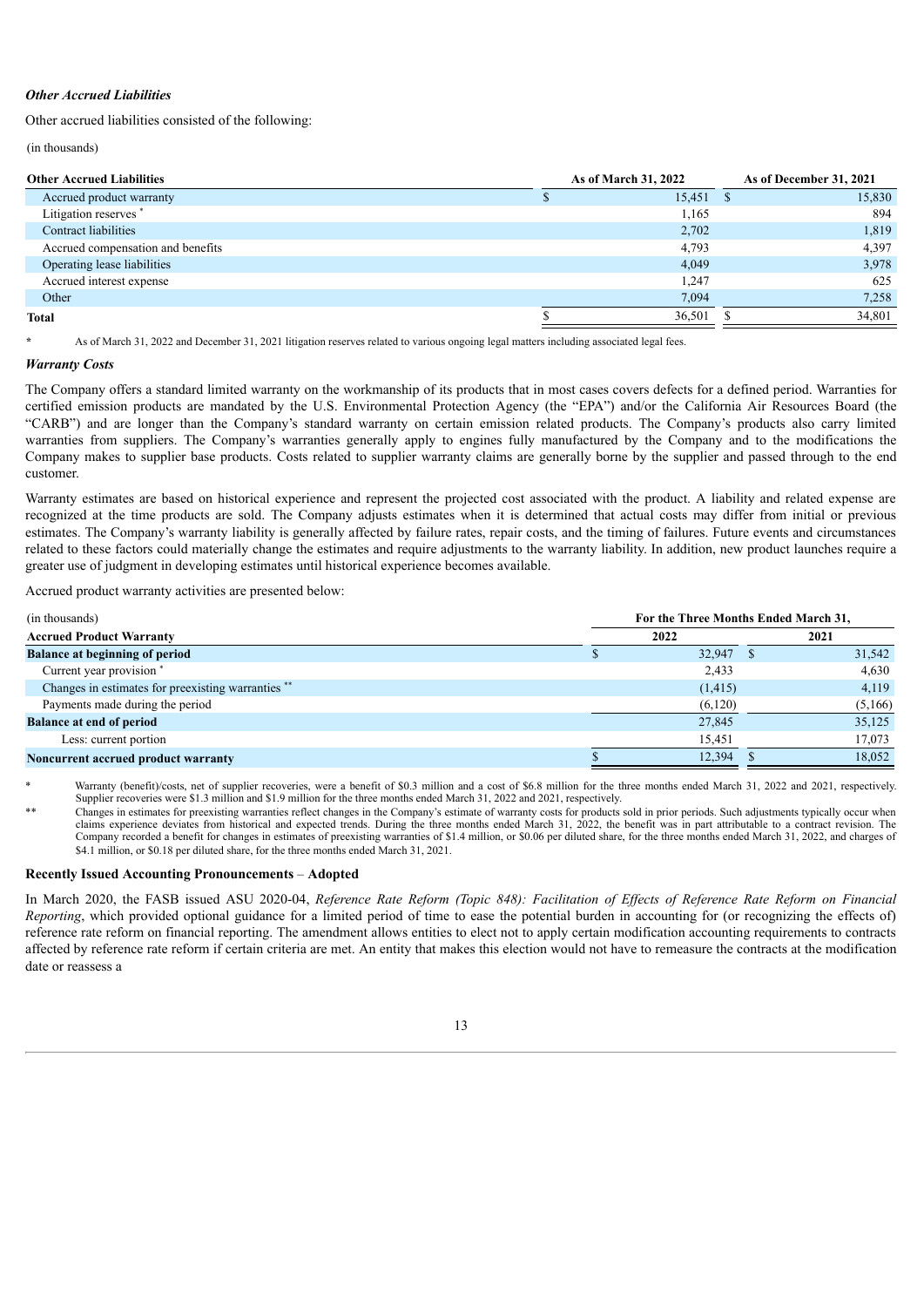previous accounting determination. Entities can elect various optional expedients that would allow them to continue applying hedge accounting for hedging relationships affected by reference rate reform, if certain criteria are met. The guidance was effective upon issuance and expires after December 31, 2022. There was no impact on the Company's Consolidated Balance Sheets, Statements of Operations, Statements of Cash Flows or Statement of Stockholders' (Deficit) Equity as a result of this guidance. The Company continues to monitor contracts potentially impacted by reference rate reform, including the Company's debt agreements, and will continue to assess the potential impacts of this guidance as reference rates are updated.

#### **Recently Issued Accounting Pronouncements** *–* **Not Yet Adopted**

In June 2016, the FASB issued ASU 2016-13, Financial Instruments - Credit Losses: Measurement of Credit Losses on Financial Instruments, which applies primarily to the Company's accounts receivable impairment loss allowances. The guidance provides a revised model whereby the current expected credit losses are used to compute impairment of financial instruments. The new model requires evaluation of historical experience and various current and expected factors, which may affect the estimated amount of losses and requires determination of whether the affected financial instruments should be grouped in units of account. The guidance, as originally issued, was effective for fiscal years beginning after December 15, 2019. In November 2019, the FASB issued ASU 2019-10, Financial Instruments - Credit Losses (Topic 326), Derivatives and Hedging (Topic 815), and Leases (Topic 842) Effective *Dates*, which deferred the effective dates of these standards for certain entities. Based on the guidance, the effective date of ASU 2016-13 is deferred for the Company until fiscal year 2023. The Company currently plans to adopt the guidance on January 1, 2023 when it becomes effective. The Company is continuing to assess the impact of the standard on its consolidated financial statements.

#### **Note 2. Revenue**

## **Disaggregation of Revenue**

The following table summarizes net sales by end market:

| (in thousands)    |      | For the Three Months Ended March 31, |      |         |  |
|-------------------|------|--------------------------------------|------|---------|--|
| <b>End Market</b> | 2022 |                                      | 2021 |         |  |
| Power Systems     |      | 38,230                               |      | 25,159  |  |
| Industrial        |      | 45,803                               |      | 34,320  |  |
| Transportation    |      | 14.914                               |      | 40.692  |  |
| <b>Total</b>      |      | 98,947                               |      | 100.171 |  |
|                   |      |                                      |      |         |  |

The following table summarizes net sales by geographic area:

| (in thousands)                           | For the Three Months Ended March 31, |           |  |         |
|------------------------------------------|--------------------------------------|-----------|--|---------|
| Geographic Area                          | 2022                                 |           |  | 2021    |
| <b>United States</b>                     |                                      | 74,410 \$ |  | 89,595  |
| North America (outside of United States) |                                      | 3,411     |  | 2,320   |
| Pacific Rim                              |                                      | 13,841    |  | 5,528   |
| Europe                                   |                                      | 3,122     |  | 1,610   |
| Other                                    |                                      | 4,163     |  | 1,118   |
| <b>Total</b>                             |                                      | 98.947    |  | 100,171 |

#### **Contract Balances**

Most of the Company's contracts are for a period of less than one year; however, certain long-term manufacturing and extended warranty contracts extend beyond one year. The timing of revenue recognition may differ from the time of invoicing to customers and these timing differences result in contract assets, or contract liabilities, on the Company's Consolidated Balance Sheet. Contract assets include amounts related to the contractual right to consideration for completed performance when the right to consideration is conditional. The Company records contract liabilities when cash payments are received or due in advance of performance. Contract assets and contract liabilities are recognized at the contract level.

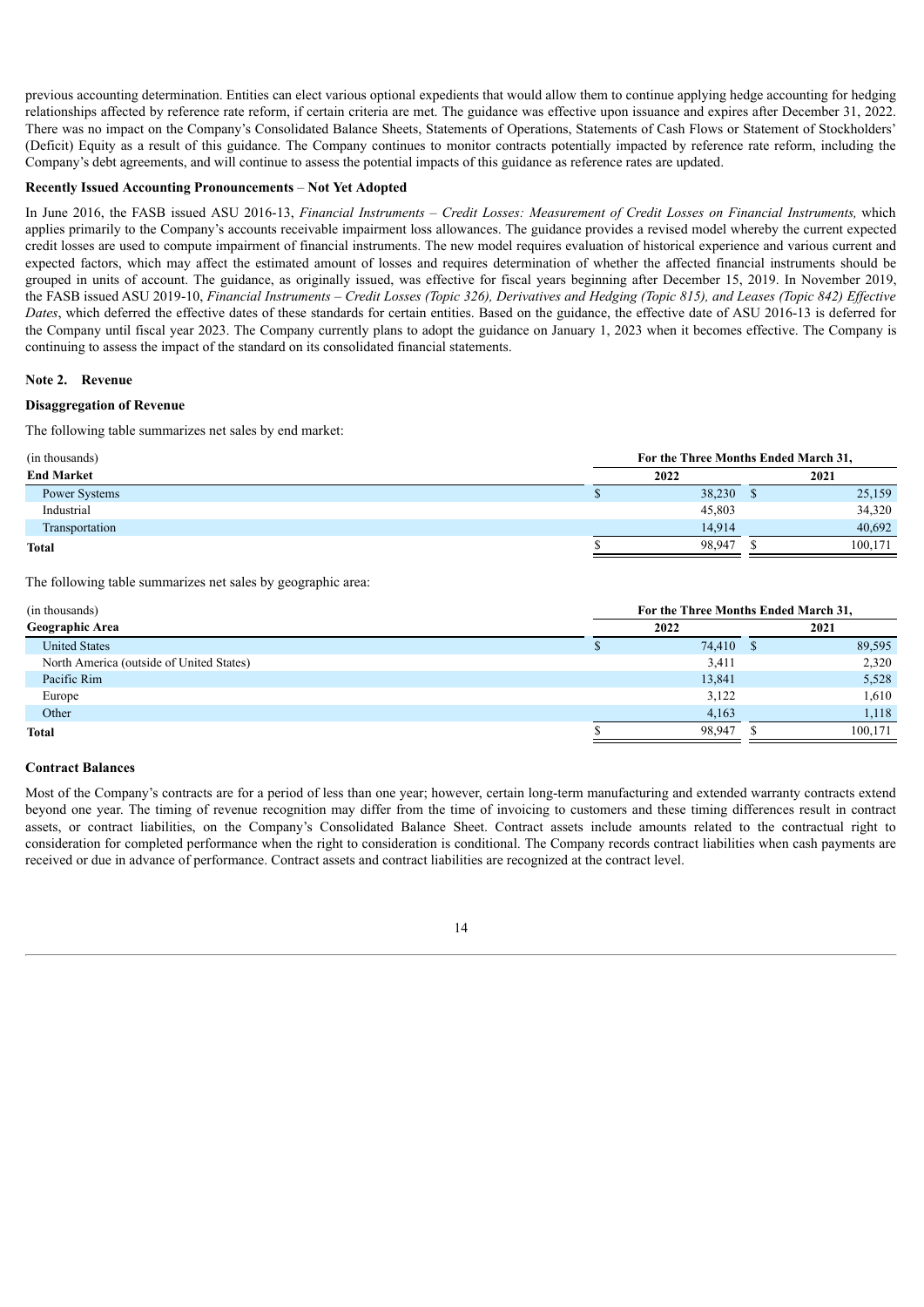| (in thousands)                                                                             | <b>As of March 31, 2022</b> | As of December 31, 2021 |
|--------------------------------------------------------------------------------------------|-----------------------------|-------------------------|
| Short-term contract assets (included in <i>Prepaid expenses and other current assets</i> ) | 2.372                       | 2,707                   |
| Short-term contract liabilities (included in <i>Other accrued liabilities</i> )            | (2,702)                     | (1, 819)                |
| Long-term contract liabilities (included in <i>Noncurrent contract liabilities</i> )       | (3.565)                     | (3,330)                 |
| <b>Net contract liabilities</b>                                                            | (3.895)                     | (2, 442)                |

During the three months ended March 31, 2022 and 2021, the Company recognized \$0.4 million and \$14.9 million, respectively, of revenue upon satisfaction of performance obligations related to amounts that were included in the net contract liabilities balance as of December 31, 2021 and 2020, respectively. The decrease in the contract asset during the three months ended March 31, 2022 is related to the Company's right to consideration being conditional at the end of the period. The increase in the contract liabilities during the three months ended March 31, 2022 was primarily related to revenue deferred related to a storage agreement for completed engines.

## **Remaining Performance Obligations**

For performance obligations that extend beyond one year, the Company had \$5.7 million of remaining performance obligations as of March 31, 2022 primarily related to a long-term manufacturing contract with a customer and extended warranties. The Company expects to recognize revenue related to these remaining performance obligations of approximately \$1.8 million in the remainder of 2022, \$1.0 million in 2023, \$1.0 million in 2024, \$0.5 million in 2025, \$0.2 million in 2026 and less than \$1.2 million in 2027 and beyond.

#### **Note 3. Weichai Transactions**

#### **Weichai Shareholder's Loan Agreements**

The Company is party to four shareholder's loan agreements with Weichai, including the \$130 million Amended First Shareholder's Loan Agreement, the \$25 million Amended Second Shareholder's Loan Agreement, the \$50 million Third Shareholder's Loan Agreement, and the \$30 million Fourth Shareholder's Loan Agreement. See additional discussion of these debt agreements in Note 6. Debt.

#### **Weichai Collaboration Arrangement and Related Party Transactions**

The Company and Weichai executed a strategic collaboration agreement (the "Collaboration Agreement") in March 2017, in order to achieve their respective strategic objectives and enhance the strategic cooperation alliance to share experiences, expertise and resources. Among other things, the Collaboration Agreement established a joint steering committee, permitted Weichai to second a limited number of certain technical, marketing, sales, procurement and finance personnel to work at the Company and established several collaborations related to stationary natural-gas applications and Weichai diesel engines. The Collaboration Agreement provided for the steering committee to create various sub-committees with operating roles and otherwise governs the treatment of intellectual property of parties prior to the collaboration and the intellectual property developed during the collaboration. The Collaboration Agreement is set to expire in March 2023.

The Company evaluates whether an arrangement is a collaborative arrangement at its inception based on the facts and circumstances specific to the arrangement. The Company also reevaluates whether an arrangement qualifies or continues to qualify as a collaborative arrangement whenever there is a change in either the roles of the participants or the participants' exposure to significant risks and rewards dependent on the ultimate commercial success of the endeavor. For those collaborative arrangements where it is determined that the Company is the principal participant, costs incurred, and revenue generated from third parties are recorded on a gross basis in the financial statements. For the three months ended March 31, 2022 and 2021, the Company's sales to Weichai were immaterial in all periods. Purchases of inventory from Weichai were \$4.3 million and \$3.1 million for the three months ended March 31, 2022 and 2021, respectively. As of March 31, 2022 and December 31, 2021, the Company had immaterial receivables from Weichai and outstanding accounts payables to Weichai of \$16.8 million and \$12.5 million, respectively.

In January 2022, PSI and Baudouin, a subsidiary of Weichai, entered into an international distribution and sales agreement which enables Baudouin to bring PSI's power systems line of products into the European, Middle Eastern, and African markets. In addition to sales, Baudouin will manage service, support, warranty claims, and technical requests.

#### **Note 4. Property, Plant and Equipment**

Property, plant and equipment by type were as follows: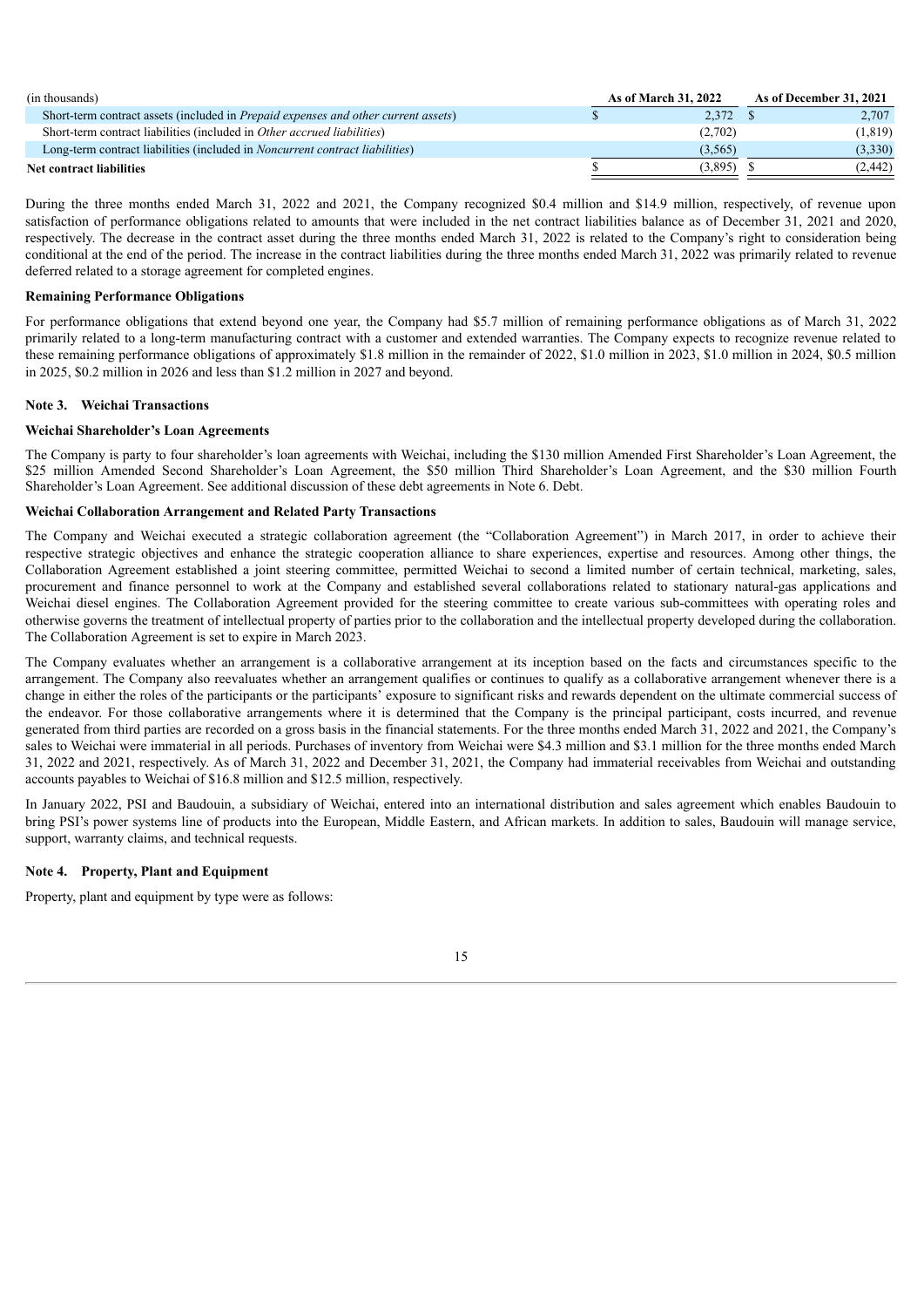| (in thousands)                               | <b>As of March 31, 2022</b> | As of December 31, 2021 |  |  |
|----------------------------------------------|-----------------------------|-------------------------|--|--|
| <b>Property, Plant and Equipment</b>         |                             |                         |  |  |
| Leasehold improvements                       | 7.107                       | 7.107                   |  |  |
| Machinery and equipment                      | 44,382                      | 44,358                  |  |  |
| Construction in progress                     | 887                         | 1.125                   |  |  |
| Total property, plant and equipment, at cost | 52,376                      | 52,590                  |  |  |
| Accumulated depreciation                     | (36,391)                    | (35,246)                |  |  |
| Property, plant and equipment, net           | 15,985                      | 17,344                  |  |  |

# **Note 5. Goodwill and Other Intangibles**

# **Goodwill**

The carrying amount of goodwill at both March 31, 2022 and December 31, 2021 was \$29.8 million. Accumulated impairment losses at both March 31, 2022 and December 31, 2021 were \$11.6 million.

# **Other Intangible Assets**

Components of intangible assets are as follows:

| (in thousands)                                                    | As of March 31, 2022 |                             |    |                                    |  |                       |  |
|-------------------------------------------------------------------|----------------------|-----------------------------|----|------------------------------------|--|-----------------------|--|
|                                                                   |                      | <b>Gross Carrying Value</b> |    | Accumulated<br><b>Amortization</b> |  | <b>Net Book Value</b> |  |
| Customer relationships                                            |                      | 34,940                      |    | $(28,017)$ \$                      |  | 6,923                 |  |
| Developed technology                                              |                      | 700                         |    | (695)                              |  |                       |  |
| Trade names and trademarks                                        |                      | 1,700                       |    | (1,385)                            |  | 315                   |  |
| <b>Total</b>                                                      |                      | 37,340                      |    | (30,097)                           |  | 7,243                 |  |
| (in thousands)                                                    |                      |                             |    | As of December 31, 2021            |  |                       |  |
|                                                                   |                      | <b>Gross Carrying Value</b> |    | Accumulated<br>Amortization        |  | <b>Net Book Value</b> |  |
| Customer relationships                                            |                      | 34,940                      | \$ | $(27,514)$ \$                      |  | 7,426                 |  |
| $\mathbf{D}$ . The set of $\mathbf{L}$ is the set of $\mathbf{L}$ |                      | 700                         |    | (60)                               |  | $\mathbf{A}$          |  |

| Justomer relationships     | 34.940 | (27.514)  | .426  |
|----------------------------|--------|-----------|-------|
| Developed technology       | 700    | (680)     | 20    |
| Trade names and trademarks | 1,700  | 1,362     | 338   |
| Total                      | 37.340 | (29, 556) | 7.784 |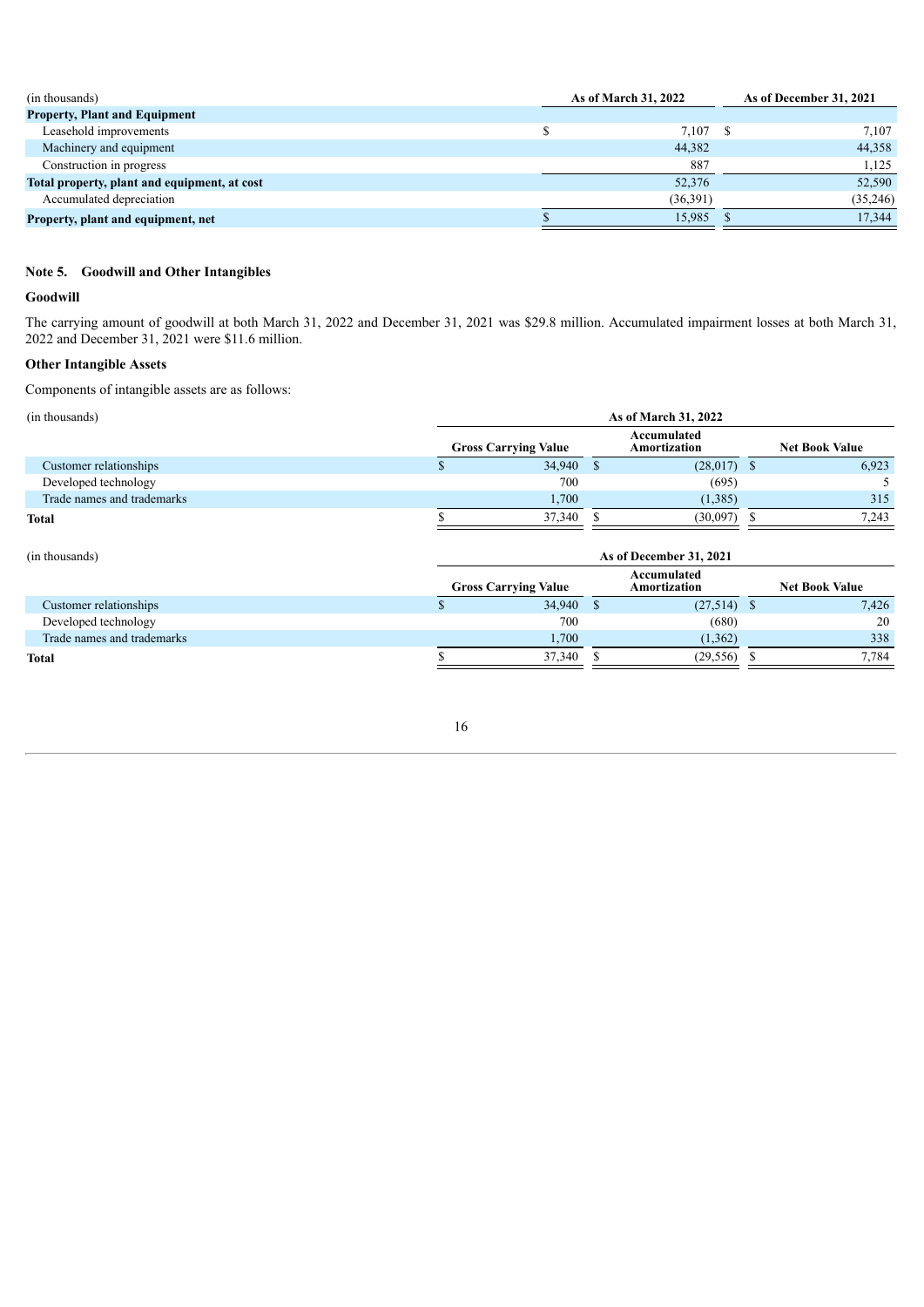#### **Note 6. Debt**

The Company's outstanding debt consisted of the following:

| (in thousands)                                                | As of March 31, 2022 | As of December 31, 2021  |  |  |
|---------------------------------------------------------------|----------------------|--------------------------|--|--|
| <b>Short-term financing:</b>                                  |                      |                          |  |  |
| Revolving credit facility *                                   | S<br>130,000         | 130,000<br><sup>\$</sup> |  |  |
| Other short-term financing                                    | 40,000               | 25,000                   |  |  |
| <b>Total Short-Term Debt</b>                                  | 170,000              | 155,000                  |  |  |
|                                                               |                      |                          |  |  |
| Long-term debt:                                               |                      |                          |  |  |
| Unsecured senior notes                                        | 25,000 \$            | 25,000                   |  |  |
| Finance leases and other debt                                 | 809                  | 890                      |  |  |
| Total long-term debt and finance leases                       | 25,809               | 25,890                   |  |  |
| Less: Current maturities of long-term debt and finance leases | 223                  | 254                      |  |  |
| Long-term debt                                                | 25,586               | 25,636                   |  |  |
|                                                               |                      |                          |  |  |

Unamortized financing costs and deferred fees on the revolving credit facility are not presented in the above table as they are classified in *Prepaid expenses and other current assets* on the Consolidated Balance Sheet. Unamortized debt issuance costs, were \$1.7 million and \$0.8 million as of March 31, 2022 and December 31, 2021, respectively.

#### *Credit Agreement and Shareholders' Loan Agreements*

On March 25, 2022, the Company amended and restated its \$130.0 million uncommitted senior secured revolving credit agreement with Standard Chartered by entering into the Second Amended and Restated Credit Agreement. The Second Amended and Restated Credit Agreement extends the maturity date of loans outstanding under its previous credit facility to the earlier of March 24, 2023 or the demand of Standard Chartered. The Second Amended and Restated Credit Agreement is subject to customary events of default and covenants, including minimum consolidated EBITDA and Consolidated Interest Coverage Ratio covenants for the second and third quarters of 2022. Borrowings under the Second Amended and Restated Credit Agreement will incur interest at either the alternate base rate or the SOFR plus 2.95% per annum. The Second Amended and Restated Credit Agreement continues to be secured by substantially all of the Company's assets and provides Standard Chartered the right to demand payment of any and all of the outstanding borrowings and other amounts owed under the Second Amended and Restated Credit Agreement at any point in time prior to the maturity date at Standard Chartered's discretion. Furthermore, the Second Amended and Restated Credit Agreement grants Standard Chartered a power of attorney (POA) to submit a borrowing request to Weichai under the Amended First Shareholder's Loan Agreement (see discussion below) if the Company did not submit a borrowing request to Weichai within five business days of receiving a request from Standard Chartered to submit said borrowing request. As of March 31, 2022, the Company had \$130.0 million outstanding under the Second Amended and Restated Credit Agreement.

In connection with the Second Amended and Restated Credit Agreement, on March 25, 2022, the Company also amended two of its shareholder's loan agreements with Weichai, to among other things, extend the maturities thereof. The Amended First Shareholder's Loan Agreement continues to provide the Company with a \$130.0 million subordinated loan under which Weichai is obligated to advance funds solely for purposes of repaying outstanding borrowings under the Second Amended and Restated Credit Agreement if the Company is unable to pay such borrowings. The Amended Second Shareholder's Loan Agreement continues to provide the Company with a \$25.0 million subordinated loan at the discretion of Weichai. The maturity of the Amended First Shareholder's Loan Agreement was extended to April 24, 2023 and the maturity of the Amended Second Shareholder's Loan Agreement was extended to May 20, 2023. The Company has covenanted to secure any amounts borrowed under either of the agreements upon payment in full of all amounts outstanding under the Second Amended and Restated Credit Agreement. As of March 31, 2022, there were no borrowings under the Amended First Shareholder's Loan Agreement and \$25.0 million under the Amended Second Shareholder's Loan Agreement.

The Company is also party to the Third Shareholder's Loan Agreement with Weichai, which was entered into on December 10, 2021. The Third Shareholder's Loan Agreement provides the Company with a \$50.0 million uncommitted facility that is subordinated to the Second Amended and Restated Credit Agreement and any borrowing requests made under the Third Shareholder's Loan Agreement are subject to Weichai's discretionary approval. Borrowings under the Third Shareholder's Loan Agreement bear interest at LIBOR plus 4.50% and can be used for general corporate purposes, except for certain legal expenditures which require additional approval from Weichai. The Third Shareholder's Loan Agreement expires on November 30, 2022, with any outstanding principal and accrued interest due upon maturity. As of March 31, 2022, the Company had \$40.0 million outstanding under the Third Shareholder's Loan Agreement.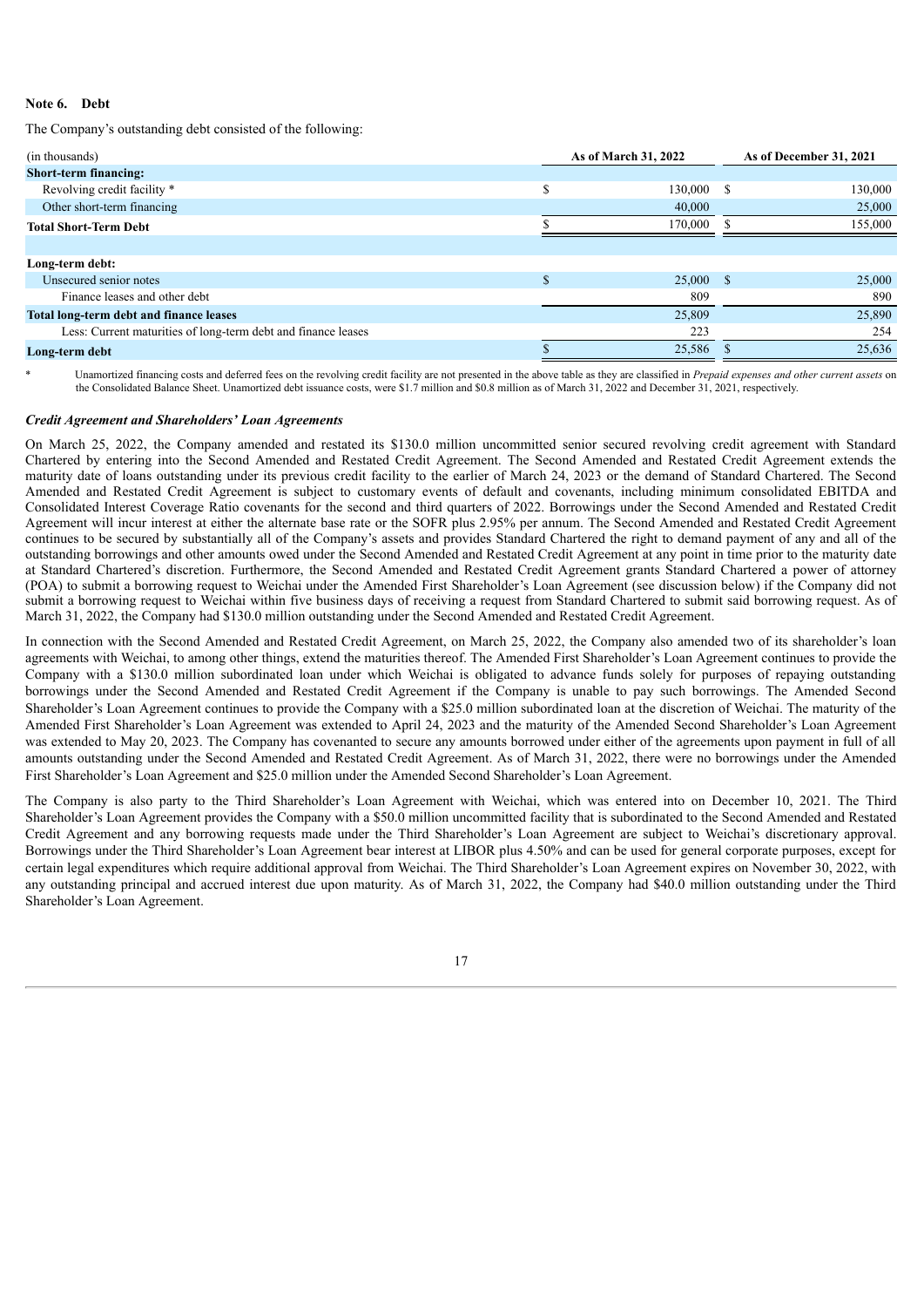On April 20, 2022, the Company entered into the Fourth Shareholder's Loan Agreement with Weichai. The Fourth Shareholder's Loan Agreement, which matures on March 31, 2023, provides the Company with access to up to \$30.0 million of credit at the discretion of Weichai to supplement the Company's working capital. The Fourth Shareholder's Loan Agreement is subordinated in all respects to the Second Amended and Restated Credit Agreement. Borrowings under the Amended First Shareholder's Loan Agreement, the Amended Second Shareholder's Loan Agreement and the Fourth Shareholder's Loan Agreement will incur interest at the applicable SOFR, plus 4.65% per annum. Further, if the applicable term SOFR is negative, the interest rate per annum shall be deemed as 4.65% per annum. If the interest rate for any loan is lower than Weichai's borrowing cost, the interest rate for such loan shall be equal to Weichai's borrowing cost plus 1%.

As of March 31, 2022, the Company's total outstanding debt obligations under the Second Amended and Restated Credit Agreement, the Amended Second Shareholder's Loan Agreement, the Third Shareholder's Loan Agreement and for finance leases and other debt were \$195.8 million in the aggregate, and its cash and cash equivalents were \$2.3 million. See Note 6. *Debt*, for additional information.

See Note 1. *Summary of Significant Accounting Policies and Other Information* for further discussion of the Company's going concern considerations.

#### **Note 7. Leases**

#### **Leases**

The Company has obligations under lease arrangements primarily for facilities, equipment and vehicles. These leases have original lease periods expiring between April 2022 and July 2034. For the three months ended March 31, 2022, the Company recorded lease expense of \$1.6 million within *Cost of sales*, \$0.1 million within *Research, development, and engineering expenses*, less than \$0.1 million within *Selling, general and administrative expenses* and less than \$0.1 million within *Interest expense* in the Consolidated Statements of Operations. For the three months ended March 31, 2021, the Company recorded lease expense of \$1.5 million within *Cost of sales*, \$0.1 million within *Research, development and engineering expenses*, less than \$0.1 million within *Selling, general and administrative expenses* and less than \$0.1 million within *Interest expense* in the Consolidated Statements of Operations.

The following table summarizes the components of lease expense:

| (in thousands)                             | For the Three Months Ended March 31, |       |  |       |  |  |  |
|--------------------------------------------|--------------------------------------|-------|--|-------|--|--|--|
|                                            | 2022                                 |       |  | 2021  |  |  |  |
| Operating lease cost                       |                                      | 1,179 |  | 1,242 |  |  |  |
| Finance lease cost                         |                                      |       |  |       |  |  |  |
| Amortization of right-of-use ("ROU") asset |                                      | 48    |  | 52    |  |  |  |
| Interest expense                           |                                      | O     |  | 10    |  |  |  |
| Short-term lease cost                      |                                      | 36    |  | 102   |  |  |  |
| Variable lease cost                        |                                      | 380   |  | 338   |  |  |  |
| Sublease income                            |                                      | (265) |  |       |  |  |  |
| <b>Total lease cost</b>                    |                                      | 1,384 |  | .744  |  |  |  |

The following table presents supplemental cash flow information related to leases:

| (in thousands)                                                         |  | For the Three Months Ended March 31, |  |                 |
|------------------------------------------------------------------------|--|--------------------------------------|--|-----------------|
|                                                                        |  | 2022                                 |  | 2021            |
| Cash paid for amounts included in the measurement of lease liabilities |  |                                      |  |                 |
| Operating cash flows paid for operating leases                         |  | 1.221                                |  | .257            |
| Operating cash flows paid for interest portion of finance leases       |  |                                      |  | 10 <sup>1</sup> |
| Financing cash flows paid for principal portion of finance leases      |  |                                      |  | 51              |

As of March 31, 2022 and December 31, 2021, the weighted-average remaining lease term for both periods was 5.8 years for operating leases and 3.4 years for finance leases, respectively. The weighted-average discount rate was 7.0% for operating leases as of both March 31, 2022 and December 31, 2021, and 6.6% and 6.5% for finance leases as of March 31, 2022 and December 31, 2021, respectively.

The following table presents supplemental balance sheet information related to leases: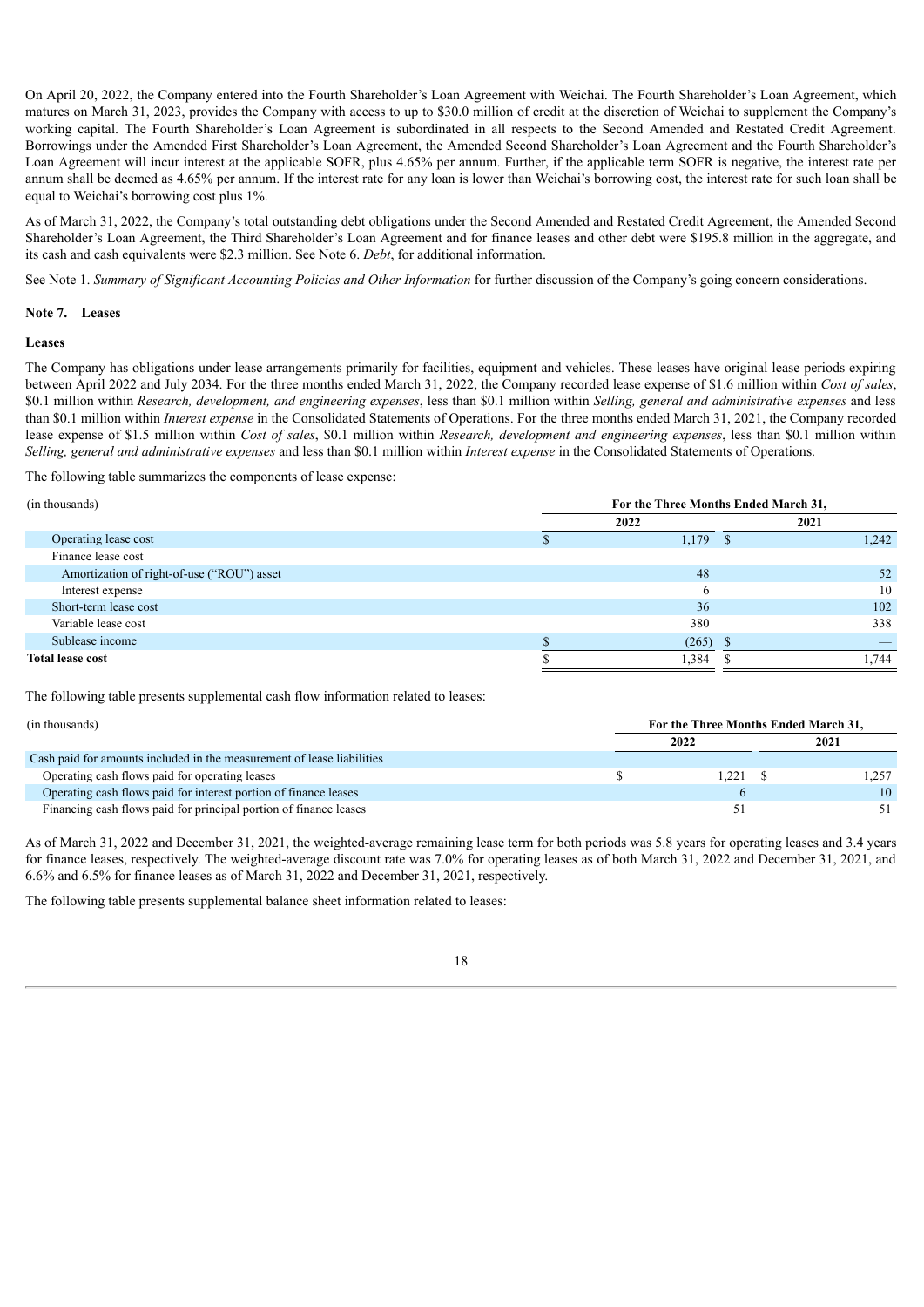| (in thousands)                                        | <b>March 31, 2022</b> |        |  | December 31, 2021 |  |  |
|-------------------------------------------------------|-----------------------|--------|--|-------------------|--|--|
| Operating lease ROU assets, net <sup>1</sup>          |                       | 12,613 |  | 13,545            |  |  |
|                                                       |                       |        |  |                   |  |  |
| Operating lease liabilities, current <sup>2</sup>     |                       | 4,049  |  | 3,978             |  |  |
| Operating lease liabilities, non-current <sup>3</sup> |                       | 9,258  |  | 10,304            |  |  |
| <b>Total operating lease liabilities</b>              |                       | 13.307 |  | 14,282            |  |  |
|                                                       |                       |        |  |                   |  |  |
| Finance lease ROU assets, net <sup>1</sup>            |                       | 316S   |  | 364               |  |  |
|                                                       |                       |        |  |                   |  |  |
| Finance lease liabilities, current <sup>2</sup>       |                       | 119    |  | 147               |  |  |
| Finance lease liabilities, non-current <sup>3</sup>   |                       | 238    |  | 260               |  |  |
| <b>Total finance lease liabilities</b>                |                       | 357    |  | 407               |  |  |

1. Included in *Other noncurrent assets* for operating leases and *Property, plant and equipment, net* for finance leases on the Consolidated Balance Sheets.

2. Included in *Other accrued liabilities* for operating leases and *Current maturities* of *long-term debt* for finance leases on the Consolidated Balance Sheets.<br>3. Included in *Other noncurrent liabilities* for operatin

Included in Other noncurrent liabilities for operating leases and Long-term debt, net of current maturities for finance leases on the Consolidated Balance Sheets.

The following table presents maturity analysis of lease liabilities as of March 31, 2022:

| (in thousands)                           | <b>Operating Leases</b> | <b>Finance Leases</b> |
|------------------------------------------|-------------------------|-----------------------|
| Nine months ending December 31, 2022     | 3,637                   | 111                   |
| Year ending December 31, 2023            | 3,347                   | 103                   |
| Year ending December 31, 2024            | 1,815                   | 84                    |
| Year ending December 31, 2025            | 1,851                   | 82                    |
| Year ending December 31, 2026            | 1,515                   | 17                    |
| Thereafter                               | 4,023                   |                       |
| <b>Total undiscounted lease payments</b> | 16,188                  | 397                   |
| Less: imputed interest                   | 2,881                   | 40                    |
| <b>Total lease liabilities</b>           | 13.307                  | 357                   |

# **Note 8. Fair Value of Financial Instruments**

For assets and liabilities measured at fair value on a recurring and nonrecurring basis, a three-level hierarchy of measurements based upon observable and unobservable inputs is used to arrive at fair value. Observable inputs are developed based on market data obtained from independent sources, while unobservable inputs reflect the Company's assumptions about valuation based on the best information available in the circumstances. Depending on the inputs, the Company classifies each fair-value measurement as follows:

- Level 1 based on quoted prices in active markets for identical assets or liabilities;
- Level 2 based on other significant observable inputs for the assets or liabilities through corroborations with market data at the measurement date; and
- Level 3 based on significant unobservable inputs that reflect management's best estimate of what market participants would use to price the assets or liabilities at the measurement date.

#### **Financial Instruments Measured at Carrying Value**

#### *Current Assets*

Cash and cash equivalents are measured at carrying value, which approximates fair value because of the short-term maturities of these instruments.

#### *Debt*

The Company measured its revolving credit facility and other short-term financing at original carrying value. Unamortized financing costs and deferred fees on the revolving credit facility are classified in *Prepaid expenses and other current assets* on the Consolidated Balance Sheet. The fair value of the revolving credit facility and other short-term financing approximated carrying value, as it consisted primarily of short-term variable rate loans.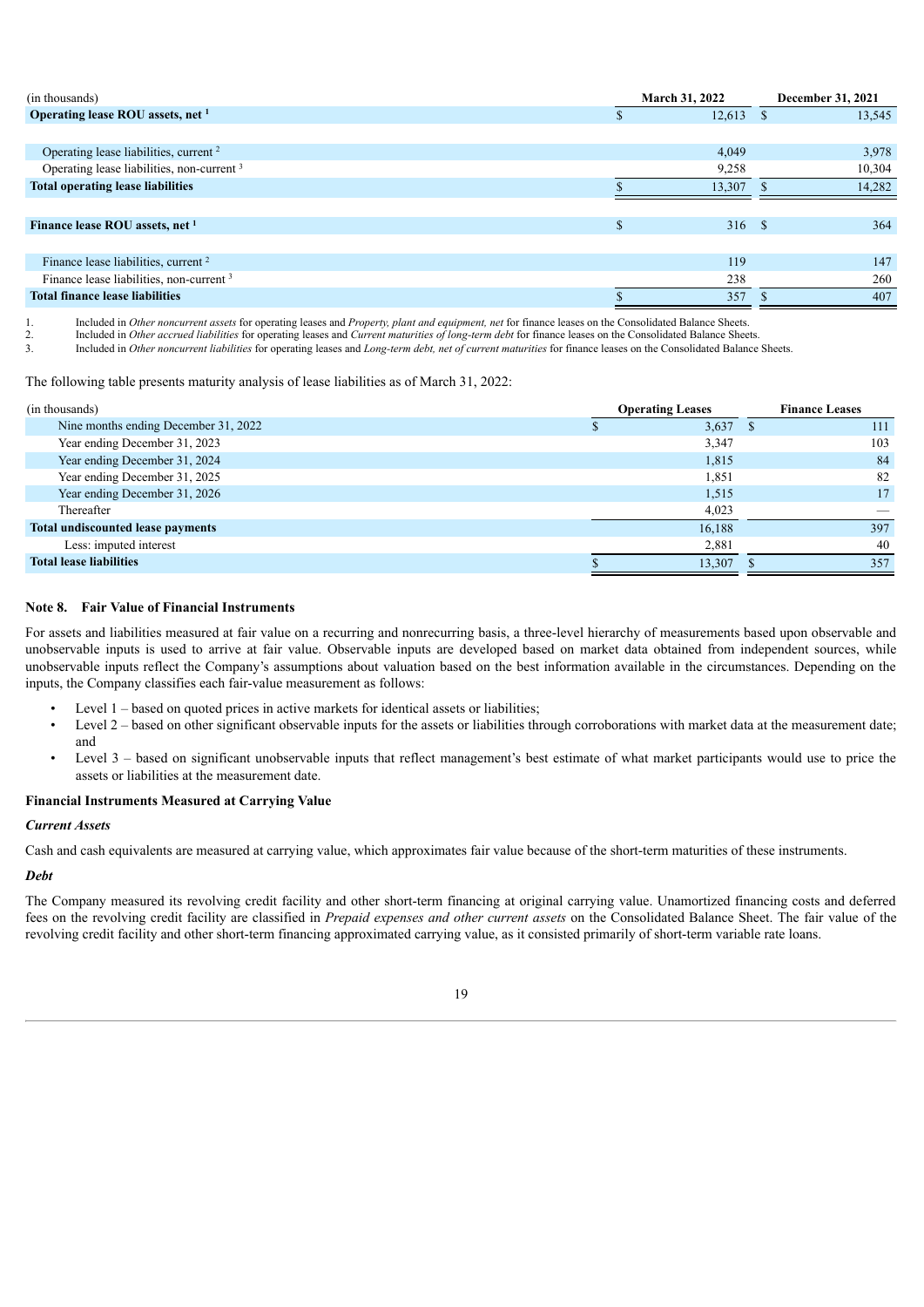(in thousands) **As of March 31, 2022 Carrying Value Fair Value Level 1 Level 2 Level 3** Revolving credit facility  $\overline{\text{S}}$  130,000  $\overline{\text{S}}$  130,000  $\overline{\text{S}}$  130,000  $\overline{\text{S}}$  130,000  $\overline{\text{S}}$ Other financing  $65,000$   $65,000$   $-$ (in thousands) **As of December 31, 2021 Carrying Value Fair Value Level 1 Level 2 Level 3** Revolving credit facility  $\overline{\text{S}}$  130,000  $\overline{\text{S}}$  130,000  $\overline{\text{S}}$  130,000  $\overline{\text{S}}$  130,000  $\overline{\text{S}}$ Other financing  $50,000$   $50,000$   $-$ 

### **Note 9. Commitments and Contingencies**

#### **Legal Contingencies**

The legal matters discussed below and others could result in losses, including damages, fines, civil penalties and criminal charges, which could be substantial. The Company records accruals for these contingencies to the extent the Company concludes that a loss is both probable and reasonably estimable. Regarding the matters disclosed below, unless otherwise disclosed, the Company has determined that liabilities associated with these legal matters are reasonably possible; however, unless otherwise stated, the possible loss or range of possible loss cannot be reasonably estimated. Given the nature of the litigation and investigations and the complexities involved, the Company is unable to reasonably estimate a possible loss for all such matters until the Company knows, among other factors the following:

- what claims, if any, will survive dispositive motion practice;
- the extent of the claims, particularly when damages are not specified or are indeterminate;
- how the discovery process will affect the litigation;
- the settlement posture of the other parties to the litigation; and
- any other factors that may have a material effect on the litigation or investigation.

However, the Company could incur judgments, enter into settlements or revise its expectations regarding the outcome of certain matters, and such developments could have a material adverse effect on the Company's results of operations in the period in which the amounts are accrued and/or liquidity in the period in which the amounts are paid.

#### Securities and Exchange Commission and United States Attorney's Office for the Northern District of Illinois Investigations

In September 2020, the Company entered into agreements with the SEC and the USAO to resolve the investigations into the Company's past revenue recognition practices. Under the settled administrative order with the SEC, the Company committed to remediate the deficiencies in its internal control over financial reporting that constituted material weaknesses identified in its 2017 Form 10-K filed in May 2019 by April 30, 2021 unless an extension was provided by the SEC. On April 12, 2021, the SEC granted the Company's request for an extension of time until March 31, 2022 in which to comply with the requirements of the administrative order to remediate the remaining outstanding material weaknesses. In April 2022, the SEC granted a further extension of time until March 31, 2023 to fully comply with the administrative order. To the extent that the Company's request for an extension from the SEC, or other actions are not successful and completed in accordance with the provisions of the settlement with the SEC and USAO, the Company may be required to incur additional time and expense towards further remediation efforts and incremental substantive procedures, which could have a material adverse effect on its results of operations. In addition, failure to comply with the provisions of the settlement agreements with the SEC and USAO could result in further actions by one or both governmental agencies which could have a material adverse effect on the Company's results of operations.

#### *Jerome Treadwell v. the Company*

In October 2018, a putative class-action complaint was filed against the Company and NOVAtime Technology, Inc. ("NOVAtime") in the Circuit Court of Cook County, Illinois. In December 2018, NOVAtime removed the case to the U.S. District Court for the Northern District of Illinois, Eastern Division under the Class Action Fairness Act. Plaintiff has since voluntarily dismissed NOVAtime from the lawsuit without prejudice and filed an amended complaint in April 2019. The operative, amended complaint asserts violations of the Illinois Biometric Information Privacy Act ("BIPA") in connection with employees' use of the time clock to clock in and clock out using a finger scan and seeks statutory damages, attorneys' fees, and injunctive and equitable relief. An aggrieved party under BIPA may recover (i) \$1,000 per violation if the Company is found to have negligently violated BIPA or (ii) \$5,000 per violation if the Company is found to have intentionally or recklessly violated BIPA plus reasonable attorneys' fees. In May 2019, the Company filed its motion to dismiss the plaintiff's amended complaint.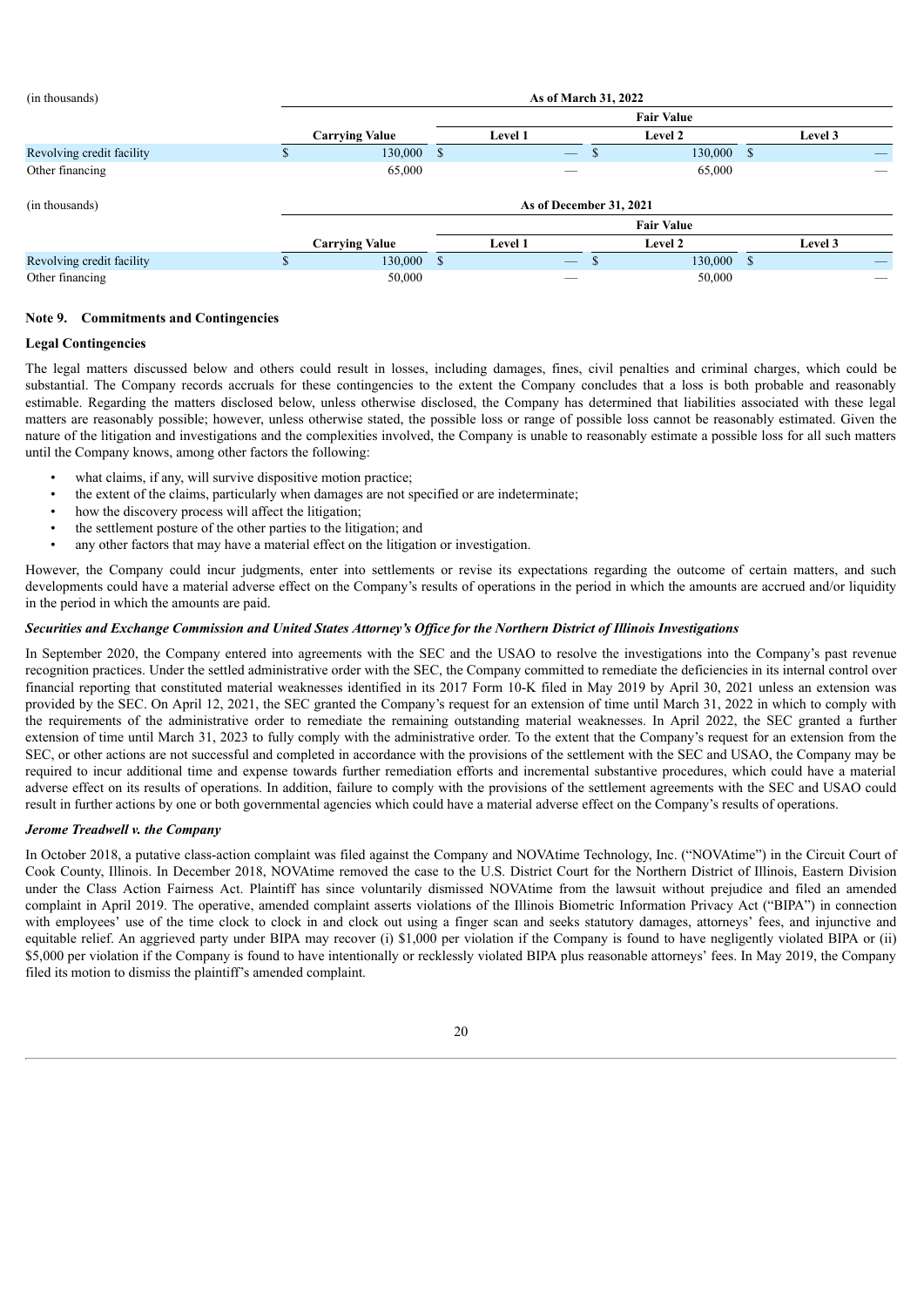In December 2019, the court denied the Company's motion to dismiss. In January 2020, the Company moved for reconsideration of the court's order denying the motion to dismiss, or in the alternative, to stay the case pending the Illinois Appellate Court's ruling in *McDonald v. Symphony Healthcare* on a legal question that would be potentially dispositive in this matter. In February 2020, the court denied the Company's motion for reconsideration, but required the parties to submit additional briefing on the Company's motion to stay. In April 2020, the court granted the Company's motion to stay and stayed the case pending the Illinois Appellate Court's ruling in *McDonald v. Symphony Healthcare*. In October 2020, after the *McDonald* ruling, the court granted the parties' joint request to continue the stay of the case for 60 days. The court also ordered the parties to schedule a settlement conference with the Magistrate Judge in May 2021 which went forward without a settlement being reached. The stay remains in place pending further guidance from the Court. As of March 31, 2022 and December 31, 2021, the Company had recorded an estimated liability of \$1.0 million and \$0.3 million, respectively, recorded within *Other accrued liabilities* on the Consolidated Balance Sheet related to the settlement of this matter, related to the potential settlement of this matter.

#### *Mast Powertrain v. the Company*

In February 2020, the Company received a demand for arbitration from Mast Powertrain, LLC ("Mast") pursuant to a development agreement entered into in November 2011 (the "Development Agreement"). Mast claimed that it is owed more than \$9.0 million in past royalties and other damages for products sold by the Company pursuant to the Development Agreement. The Company disputed Mast's damages, denied that any royalties are owed to Mast, denied any liability, and counterclaimed for overpayment on invoices paid to Mast. Mast subsequently clarified its claim for past royalties owed to be approximately \$4.5 million. In July 2021, the Company reached a settlement with Mast to resolve past claims for royalties owed for \$1.5 million which the Company had previously recorded within *Selling, general and administrative expenses* in the Statement of Operations for the year-ended December 31, 2020. The Company fully paid the settlement and had no recognized liability as of March 31, 2022 and \$0.5 million was outstanding as of December 31, 2021. *Other accrued liabilities* on the Consolidated Balance Sheet related to the settlement of this matter. In addition, the Company entered into an agreement with Mast under which Mast will provide various technical services.

#### *Gary Winemaster Litigation v. The Company*

In August 2021, the Company's former Chairman of the Board and former Chief Executive Officer and President, Gary Winemaster ("Winemaster") filed suit in the Court of Chancery of the State of Delaware against the Company and Travelers Casualty and Surety Company of America ("Travelers") alleging the Company's breach of its advancement obligations under Winemaster's indemnification agreement and Travelers' breach of the side A policy between Traveler's and the Company of which Winemaster is a beneficiary. In his complaint, Winemaster is seeking reimbursement under his indemnification agreement in excess of \$7.2 million of attorney's fees plus interest incurred by Winemaster in his defense of the Department of Justice ("DOJ") case, *U.S. v. Winemaster et al.*. Since the filing of the complaint, Travelers has paid approximately \$7.5 million to Winemaster's attorneys, Latham and Watkins, under the Company's side A policy to settle existing outstanding attorney's fees. The Company expects Travelers to seek reimbursement from it for those costs pursuant to the terms of the side A policy. In October 2021, the Company and Gary Winemaster entered into a Stipulation and Advancement Order to handle all future attorney's fees relating to his DOJ case and his pending SEC case, *SEC v. Winemaster et al.* to the extent not reimbursed by Travelers under the side A policy.

#### *Jef rey Ehlers and Rick Lullof Litigation*

In September 2021, Jeffrey Ehlers and Rick Lulloff ("Lulloff"), former employees of the Company, made demand against the Company for approximately \$2.4 million and \$1.2 million, respectively, for alleged wages due and owing under each employee's employment contract related to "Incentive Bonuses" for revenues generated in the Company's transportation end market. In November 2021, Lulloff and Ehlers separately filed complaints against the Company in the Circuit Court of Cook County, Illinois, alleging breach of contract and violations of the Illinois Wage and Payment Collection Act incorporating their claims in the above referenced demand letter. The Company filed a notice of removal from the Circuit Court of Cook County, Illinois and have also moved to consolidate the cases which has been granted by the Court. Given the preliminary stage of the matter, the Company cannot predict the outcome of this matter, the reasonable possibility or range of loss, or meaningfully quantify how the final resolution of this matter may impact its results of operations, financial condition or cash flow and therefore no accrual has been made as of March 31, 2022.

#### **Indemnification Agreements**

Under the Company's bylaws and certain indemnification agreements, the Company has obligations to indemnify current and former officers and directors and certain current and former employees. As a result of cumulative legal fees and settlements previously paid, the Company fully exhausted its primary directors' and officers' insurance coverage of \$30.0 million during the first quarter of 2020. Additional expenses currently expected to be incurred and that will occur in the future and/or liabilities that may be imposed in connection with actions against certain of the Company's past directors and officers and certain former employees who are entitled to indemnification will be funded by the Company with its existing cash resources. The Company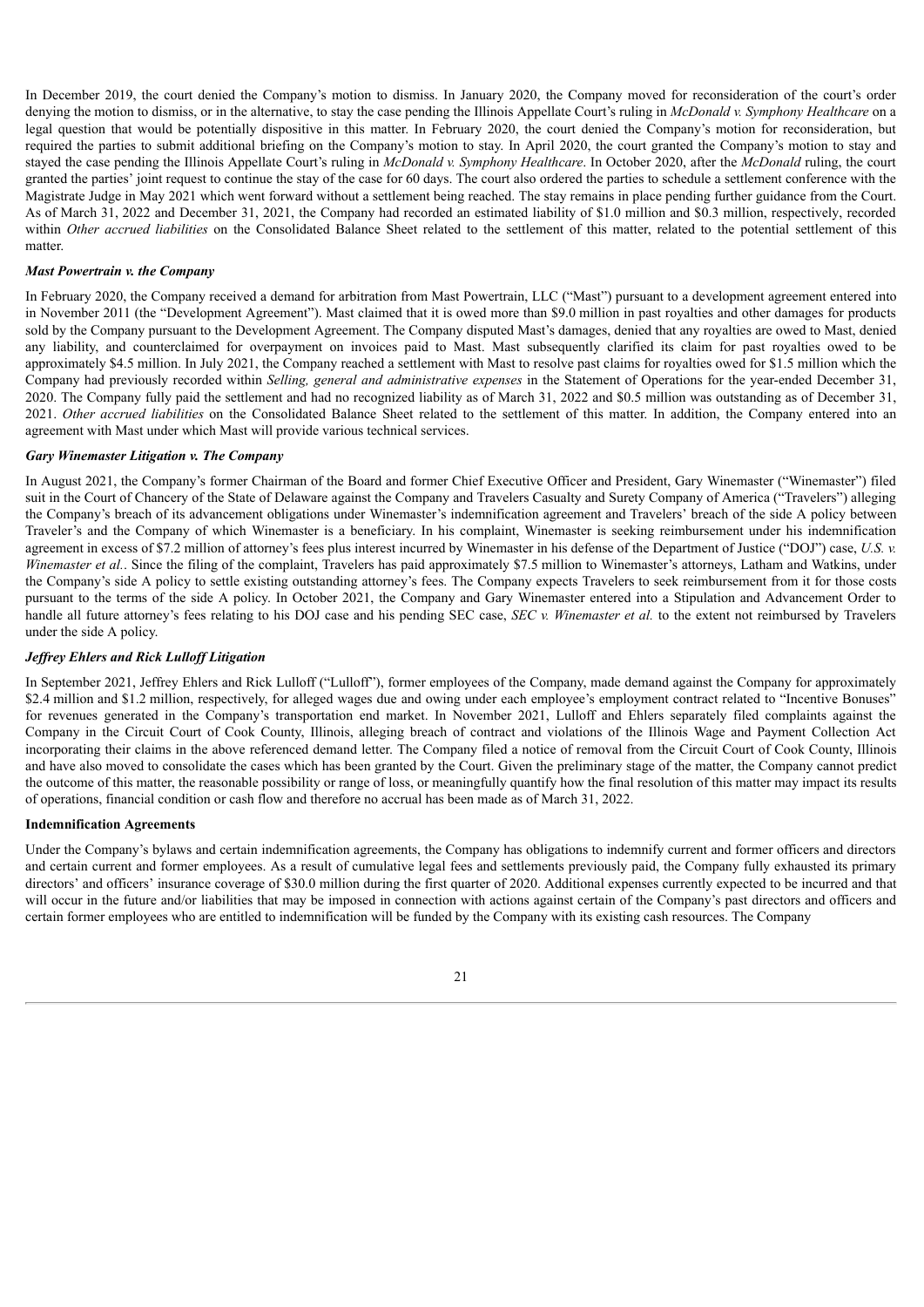accrues for such costs as incurred within *Selling, general and administrative expenses* in the Company's Consolidated Statements of Operations. For the three months ended March 31, 2022 and 2021, the Company incurred \$0.2 million and \$3.2 million, respectively, of costs related to these indemnification obligations. Included in the total indemnification obligations incurred for the three months ended March 31, 2022 are no costs that the Company incurred on behalf of Gary Winemaster, former Chairman of the Board and former Chief Executive Officer and President, who is also a related party.

In June 2020, the Company entered into a new directors' and officers' liability insurance policy, which was renewed in June 2021. The insurance policy includes standard exclusions including for any ongoing or pending litigation such as the previously disclosed investigations by the SEC and USAO.

#### **Other Commitments**

At March 31, 2022, the Company had five outstanding letters of credit totaling \$2.1 million. The letters of credit primarily serve as collateral for the Company for certain facility leases and insurance policies. As discussed in Note 1. *Summary of Significant Accounting Policies and Other Information*, the Company had restricted cash of \$3.2 million as of March 31, 2022 related to these letters of credit.

The Company has arrangements with a certain supplier that requires it to purchase minimum volumes or be subject to monetary penalties. As of March 31, 2022, if the Company were to stop purchasing from this supplier, the aggregate amount of the penalty would be approximately \$6.9 million. The Company does not currently anticipate any material penalties under this contract based on ongoing contractual discussions with the supplier.

#### **Note 10. Income Taxes**

On a quarterly basis, the Company computes an estimated annual effective tax rate considering ordinary income and related income tax expense. Ordinary income refers to income (loss) before income tax expense excluding significant, unusual or infrequently occurring items. The tax effect of an unusual or infrequently occurring item is recorded in the interim period in which it occurs.

The Company has assessed the need to maintain a valuation allowance for deferred tax assets based on an assessment of whether it is more likely than not that deferred tax benefits will be realized through the generation of future taxable income. Appropriate consideration is given to all available evidence, both positive and negative, in assessing the need for a valuation allowance. In assessing the realizability of the Company's deferred tax assets, the Company considered whether it is more likely than not that some or all of the deferred tax assets will be realized through the generation of future taxable income. In making this determination, the Company assessed all of the evidence available at the time, including recent earnings, forecasted income projections and historical performance. The Company determined that the negative evidence outweighed the objectively verifiable positive evidence and continues to maintain a full valuation allowance against deferred tax assets.

The effective tax rate for the three months ended March 31, 2022 was -17.4%, compared to an effective tax rate for the three months ended March 31, 2021 of -2.2%. The effective tax rates for all periods were significantly different than the applicable U.S. statutory tax rate. For the three months ended March 31, 2022 and March 31, 2021, the difference between the effective and statutory tax rates was primarily due to the Company's full valuation allowance.

#### **Note 11. Stockholders' Equity**

#### *Common and Treasury Stock*

The changes in shares of Common and Treasury Stock are as follows:

| (in thousands)                      | <b>Common Shares Issued</b> | <b>Treasury Stock Shares</b> | <b>Common Shares</b><br>Outstanding |
|-------------------------------------|-----------------------------|------------------------------|-------------------------------------|
| <b>Balance at December 31, 2021</b> | 23.117                      | 191                          | 22,926                              |
| Net shares issued for Stock awards  |                             |                              |                                     |
| <b>Balance as of March 31, 2022</b> | 23.117                      | 190                          | 22,927                              |

#### **Note 12. Loss Per Share**

The Company computes basic loss per share by dividing net loss by the weighted-average common shares outstanding during the year. Diluted loss per share is calculated to give effect to all potentially dilutive common shares that were outstanding during the year. Weighted-average diluted common shares outstanding primarily reflect the additional shares that would be issued upon the assumed exercise of stock options and the assumed vesting of unvested share awards. The treasury stock method has been used to compute diluted loss per share for the three months ended March 31, 2022 and 2021.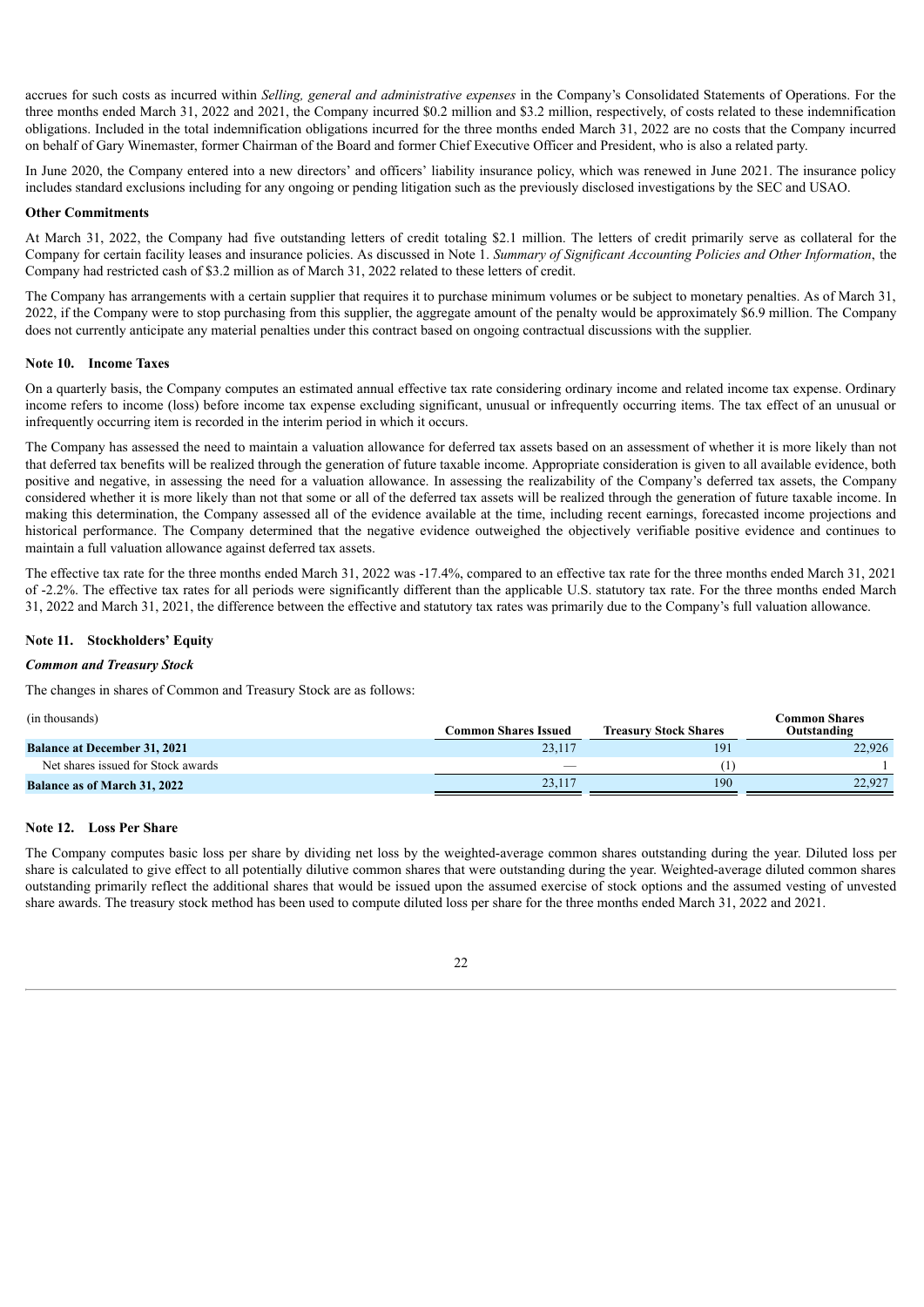The Company issued Stock Appreciation Rights ("SARs") and Restricted Stock Awards ("RSAs"), all of which have been evaluated for their potentially dilutive effect under the treasury stock method. See Note 13. *Stock-Based Compensation* in the Company's 2021 Annual Report for additional information on the SARs and the RSAs.

The computations of basic and diluted loss per share are as follows:

| (in thousands, except per share basis)               | For the Three Months Ended March 31, |              |      |           |  |  |
|------------------------------------------------------|--------------------------------------|--------------|------|-----------|--|--|
|                                                      |                                      | 2022         | 2021 |           |  |  |
| <b>Numerator:</b>                                    |                                      |              |      |           |  |  |
| Net loss                                             | \$                                   | $(2,599)$ \$ |      | (18, 150) |  |  |
|                                                      |                                      |              |      |           |  |  |
| Denominator:                                         |                                      |              |      |           |  |  |
| Shares used in computing net loss per share:         |                                      |              |      |           |  |  |
| Weighted-average common shares outstanding - basic   |                                      | 22,927       |      | 22,892    |  |  |
| Effect of dilutive securities                        |                                      |              |      |           |  |  |
| Weighted-average common shares outstanding - diluted |                                      | 22.927       |      | 22,892    |  |  |
|                                                      |                                      |              |      |           |  |  |
| Loss per common share:                               |                                      |              |      |           |  |  |
| Loss per share of common stock – basic               | \$.                                  | $(0.11)$ \$  |      | (0.79)    |  |  |
| Loss per share of common stock – diluted             |                                      | $(0.11)$ \$  |      | (0.79)    |  |  |

The aggregate number of shares excluded from the diluted loss per share calculations, because they would have been anti-dilutive, were 0.2 million for the three months ended March 31, 2022 and 2021. For the three months ended March 31, 2022 and 2021, SARs and RSAs were not included in the diluted loss per share calculations as they would have been anti-dilutive (1) due to the losses reported in the Consolidated Statements of Operations or (2) the Company's average stock price was less than the exercise price of the SARs or the grant price of the RSAs.

#### **Note 13. Related Party Transactions**

#### **Weichai Transactions**

See Note 3. *Weichai Transactions* for information regarding the Amended First Shareholder's Loan Agreement, the Amended Second Shareholder's Loan Agreement, the Third Shareholder's Loan Agreement, the Fourth Shareholder's Loan Agreement and the Collaboration Agreement with Weichai**.**

#### **Transactions with Joint Ventures**

#### *MAT-PSI Holdings, LLC*

In December 2012, the Company and MAT Holdings, Inc. ("MAT") entered into an agreement to create MAT-PSI Holdings, LLC ("MAT-PSI"), which was intended to be a holding company of its 100% Chinese wholly-owned foreign entity, referred to as Green Power. The Company invested \$0.9 million for its 50% share of MAT-PSI, which was formed to manufacture, assemble and supply natural gas, gas and alternative-fueled power systems to Chinese and Asian forklift customers. The venture established a production facility in Dalian and also sourced base engines from a local Chinese factory. As MAT-PSI was not profitable, the venture was closed in 2017; however, the Company had previously been in dispute with Green Power related to the wind up of the joint venture and outstanding receivables. On March 29, 2021, the Company executed a settlement agreement with MAT and Green Power which resolved the dispute. The final settlement agreement did not have a material impact on the Company's consolidated financial statements.

#### *Doosan-PSI, LLC*

In 2015, the Company and Doosan Infracore Co., Ltd. ("Doosan"), a subsidiary of Doosan Group, entered into an agreement to form Doosan-PSI, LLC. The Company invested \$1.0 million to acquire 50% of the venture, which was formed to operate in the field of developing, designing, testing, manufacturing, assembling, branding, marketing, selling, distributing and providing support for industrial gas engines and all components and materials required for assembly of the gas engines to the global power generation market outside of North America and South Korea. In the fourth quarter of 2019, Doosan and the Company agreed to wind down and dissolve the joint venture. In the second quarter of 2021, the Company received a cash distribution from the joint venture of \$2.2 million as a result of the final wind down and dissolution of the joint venture.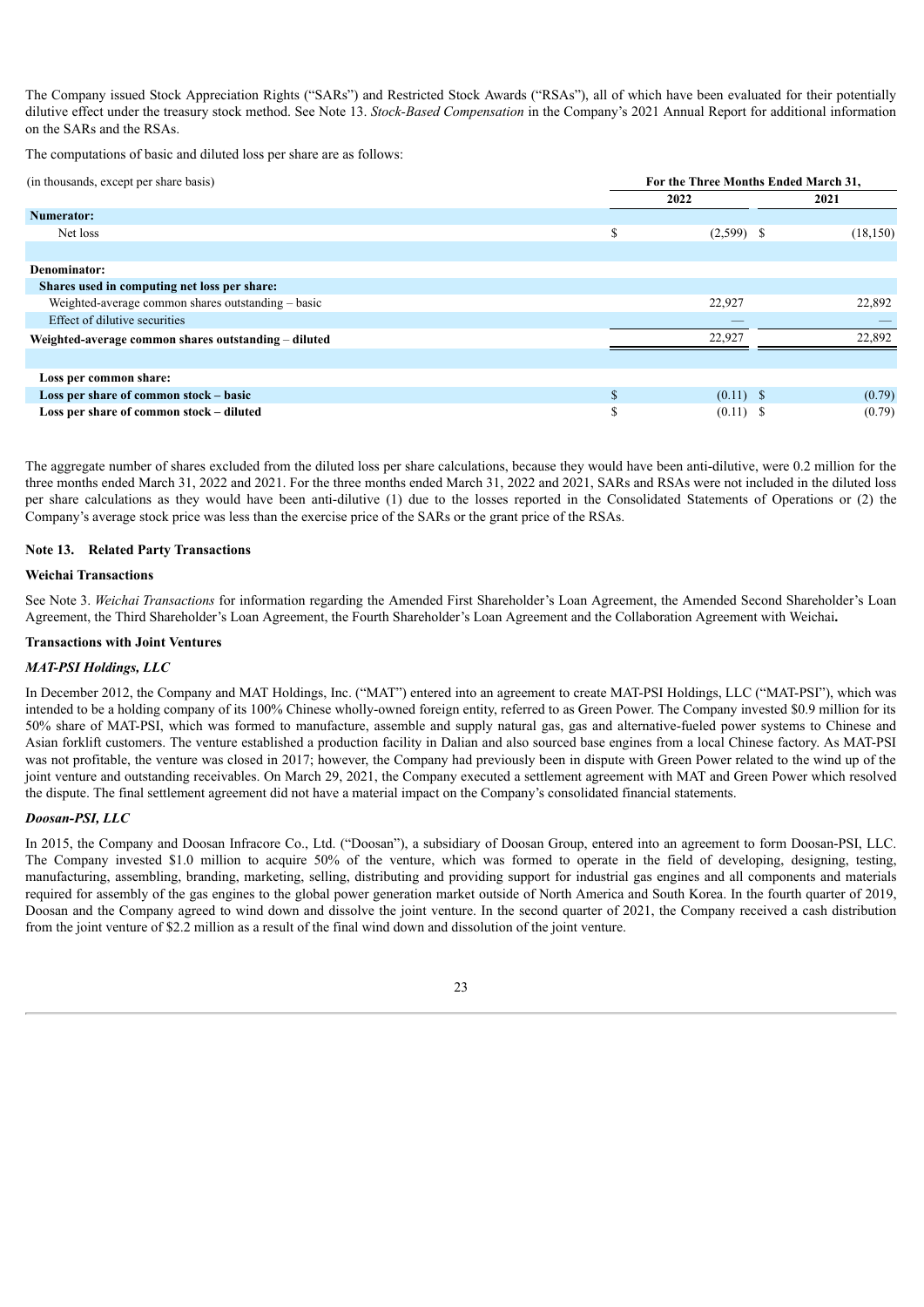# **Other Related Party Transactions**

<span id="page-23-0"></span>See Note 9. *Commitments and Contingencies* for information regarding the Company's indemnification obligations related to certain former directors and officers of the Company.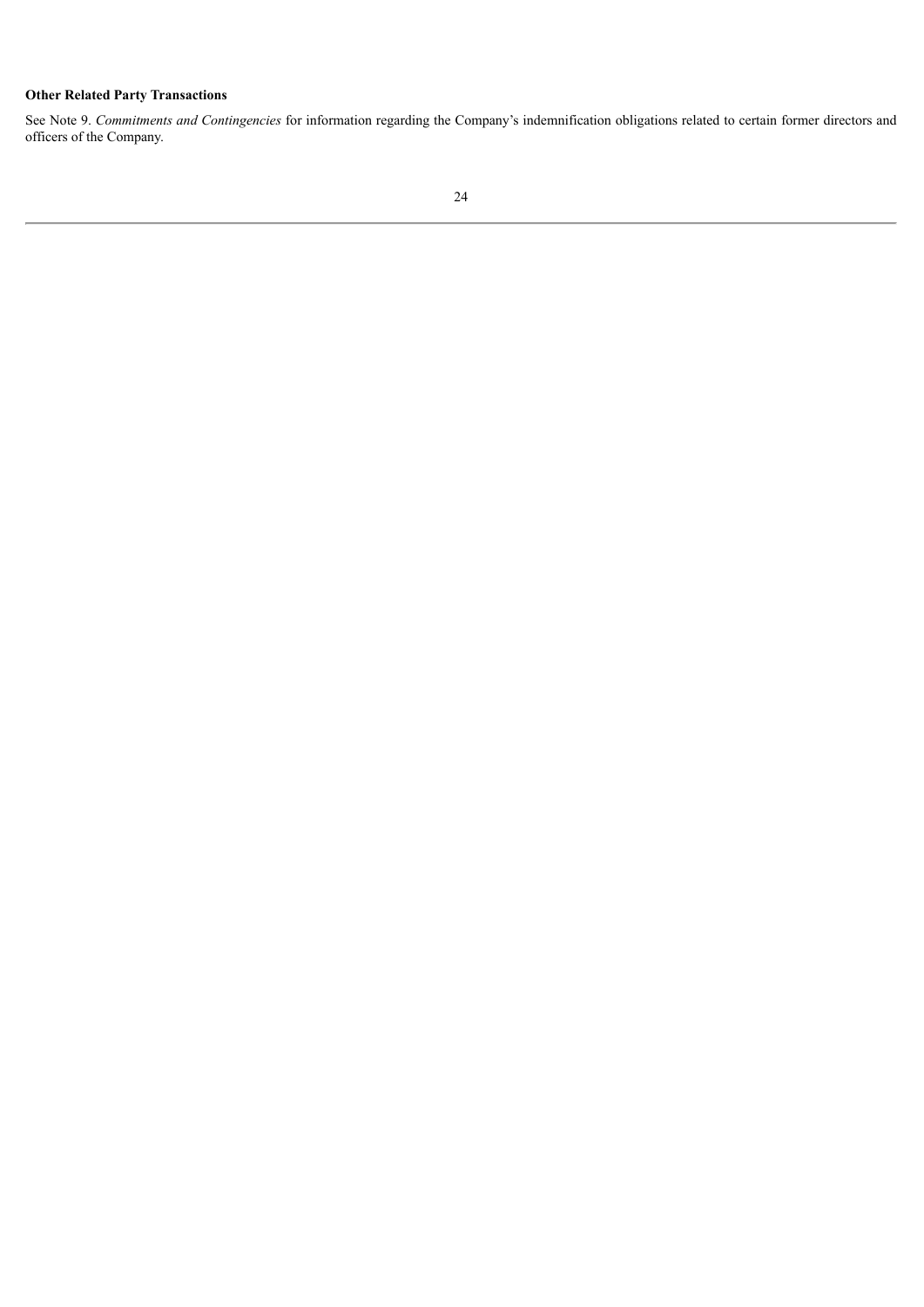#### **Item 2. Management's Discussion and Analysis of Financial Condition and Results of Operations.**

The following discussion and analysis includes forward-looking statements about the Company's business and consolidated results of operations for the three months ended March 31, 2022 and 2021, including discussions about management's expectations for the Company's business. These statements represent projections, beliefs and expectations based on current circumstances and conditions and are made in light of recent events and trends. These statements should not be construed either as assurances of performance or as promises of a given course of action. Instead, various known and unknown factors are likely to cause the Company's actual performance and management's actions to vary, and the results of these variances may be both material and adverse. See "Forward-Looking Statements." The following discussion should also be read in conjunction with the Company's unaudited consolidated *financial statements and the related Notes included in this Quarterly Report.*

#### **Executive Overview**

The Company designs, engineers, manufactures, markets and sells a broad range of advanced, emission-certified engines and power systems that run on a wide variety of clean, alternative fuels, including natural gas, propane, and biofuels, as well as gasoline and diesel options, within the power systems, industrial and transportation end markets with primary manufacturing, assembly, engineering, research and development ("R&D"), sales and distribution facilities located in suburban Chicago, Illinois and Darien, Wisconsin. The Company provides highly engineered, comprehensive solutions designed to meet specific customer application requirements and technical specifications, including those imposed by environmental regulatory bodies, such as the U.S. Environment Protection Agency ("EPA"), the California Air Resource Board ("CARB") and the People's Republic of China's Ministry of Ecology and Environment ("MEE").

The Company's products are primarily used by global original equipment manufacturers ("OEM") and end-user customers across a wide range of applications and equipment that includes standby and prime power generation, demand response, microgrid, combined heat and power, arbor care, material handling (including forklifts), agricultural and turf, construction, pumps and irrigation, compressors, utility vehicles, light- and medium-duty vocational trucks, school and transit buses, and utility power. The Company manages the business as a single reporting segment.

For the three months ended March 31, 2022, the Company's net sales decreased \$1.2 million, or 1%, from the three months ended March 31, 2021 to \$98.9 million, as a result of a sales decline of \$25.8 million in the transportation end market, partly offset by increases of \$13.1 million and \$11.5 million in the power systems and industrial end markets, respectively. Gross margin for the three months ended March 31, 2022 was 16.9%, a improvement versus 7.1% in the comparable 2021 period. Gross profit increased \$9.6 million for the three months ended March 31, 2022, while operating expenses decreased by \$6.2 million, as compared to the comparable period in 2021. Interest expense increased by \$0.3 million for the three months ended March 31, 2022 versus the comparable period in 2021. Also, the Company recorded income tax expense of \$0.4 million for both the three months ended March 31, 2022 and March 31, 2021, respectively. Collectively, these factors contributed to a \$15.6 million decrease in the net loss, which totaled \$2.6 million in the 2022 period compared to a net loss of \$18.2 million in the same period of 2021. Diluted loss per share was \$0.11 in the 2022 period compared to a diluted loss per share of \$0.79 in the comparable 2021 period. Adjusted net loss, which excludes certain items described below that the Company believes are not indicative of its ongoing operating performance, was \$0.9 million in the 2022 period, an improvement of \$12.1 million, compared to an Adjusted net loss of \$13.0 million in 2021. Adjusted loss per share was \$0.03 in 2022 compared to an Adjusted loss per share of \$0.56 in 2021. Adjusted earnings before interest expense, income taxes, depreciation and amortization ("EBITDA") was positive at \$3.7 million in 2022 compared to an Adjusted EBITDA loss of \$8.5 million in 2021. Adjusted net (loss) income, Adjusted earnings (loss) per share and Adjusted EBITDA are non-GAAP financial measures. For a reconciliation of each of these measures to the nearest applicable GAAP financial measure, as well as additional information about these non-GAAP measures, see the section entitled *Non-GAAP Financial Measures* in this Item 2.

Net sales by geographic area and by end market for the three months ended March 31, 2022 and 2021 are presented below:

| (in thousands)                           | For the Three Months Ended March 31, |        |            |  |         |            |  |  |  |  |
|------------------------------------------|--------------------------------------|--------|------------|--|---------|------------|--|--|--|--|
|                                          |                                      | 2022   |            |  | 2021    |            |  |  |  |  |
| Geographic Area                          |                                      |        | % of Total |  |         | % of Total |  |  |  |  |
| <b>United States</b>                     |                                      | 74,410 | $75 \%$ \$ |  | 89.595  | 90 %       |  |  |  |  |
| North America (outside of United States) |                                      | 3,411  | $4\%$      |  | 2,320   | $2\%$      |  |  |  |  |
| Pacific Rim                              |                                      | 13,841 | $14\%$     |  | 5,528   | $5\%$      |  |  |  |  |
| Europe                                   |                                      | 3,122  | $3\%$      |  | 1,610   | $2\%$      |  |  |  |  |
| Other                                    |                                      | 4.163  | $4\%$      |  | 1,118   | $1\%$      |  |  |  |  |
| <b>Total</b>                             |                                      | 98,947 | $100\%$ \$ |  | 100.171 | $100 \%$   |  |  |  |  |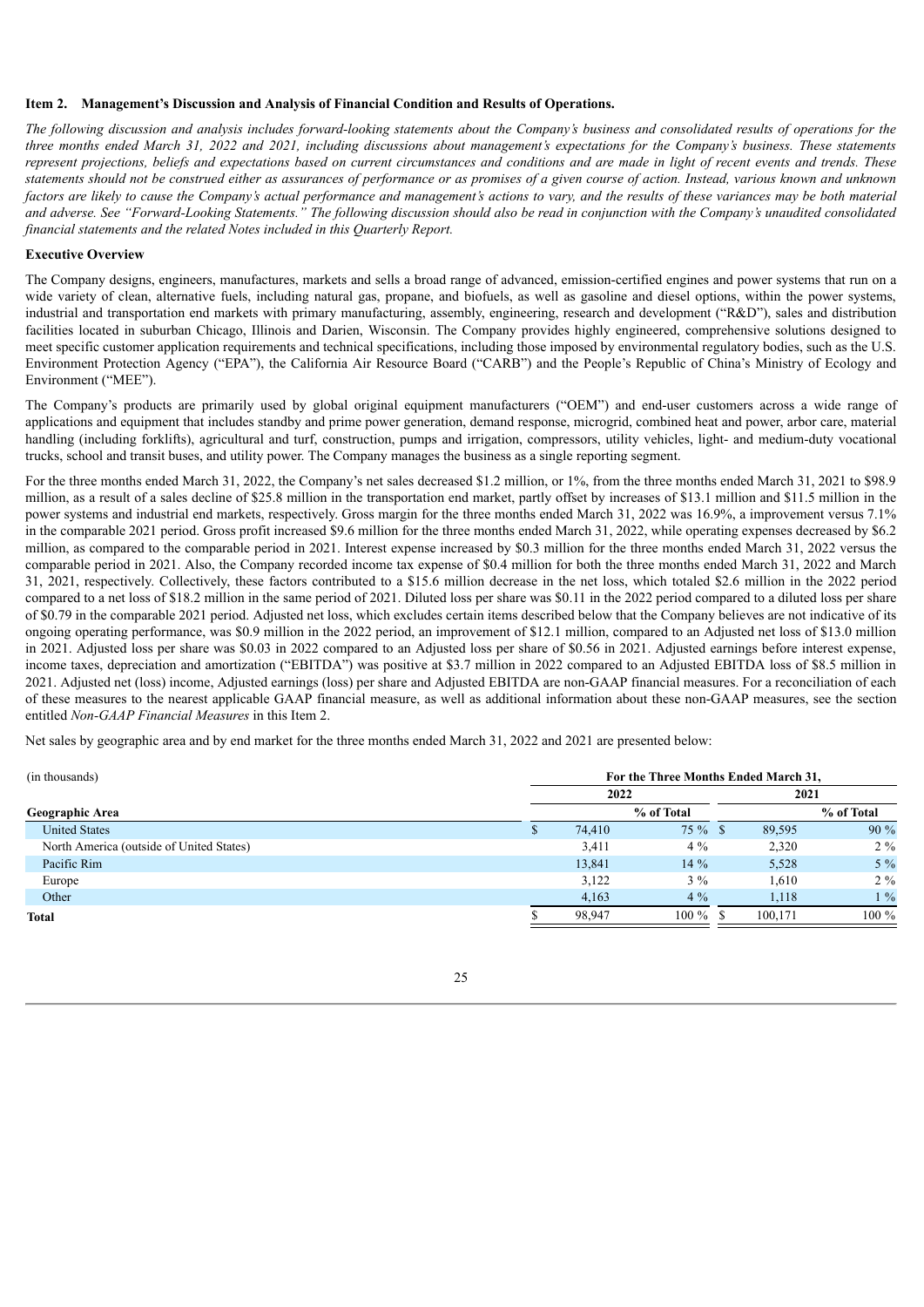| (in thousands)    |  | For the Three Months Ended March 31, |            |  |         |            |
|-------------------|--|--------------------------------------|------------|--|---------|------------|
|                   |  | 2022                                 |            |  | 2021    |            |
| <b>End Market</b> |  |                                      | % of Total |  |         | % of Total |
| Power Systems     |  | 38,230                               | $39 \%$ \$ |  | 25,159  | $25\%$     |
| Industrial        |  | 45.803                               | $46\%$     |  | 34,320  | $34\%$     |
| Transportation    |  | 14.914                               | $15\%$     |  | 40.692  | 41 $\%$    |
| <b>Total</b>      |  | 98,947                               | $100\%$ \$ |  | 100.171 | $100 \%$   |

#### *Recent Trends and Business Outlook*

#### *COVID-19 Update and Oil and Gas Market Volatility*

The COVID-19 pandemic has resulted in the implementation of significant governmental measures to control the spread of the virus, including quarantines, travel restrictions, business shutdowns, and restrictions on the movement of people in the United States and abroad. These factors, in turn, have impacted and may continue to impact the Company's operations, financial condition, and demand for its goods and services, as well as its overall ability to react timely to mitigate any further impact of the COVID-19 pandemic.

As of the date of this Form 10-Q, the Company continues to judiciously manage its expenses through the continuation of certain measures, including the restriction of all non-essential travel and minimized discretionary expenses and consulting services. The Company continues to review operating expenses, including prioritizing certain R&D investments in support of the Company's long-term growth objectives. During 2021, the Company took rightsizing actions to align its staffing with current needs, while also streamlining certain roles. These actions, when coupled with attrition, contributed to the reduction of approximately 100 positions, or approximately 12.5% of the Company's headcount. Also, the Company continues to review its facilities footprint in light of its current and planned business mix and its evolving needs. To date, these efforts resulted in the exit and sublease of its Hanover Park, IL materials and warehousing facility which is expected to generate annualized savings of approximately \$1.3 million, with approximately \$0.9 million expected to be realized in 2022.

The full impact of the COVID-19 pandemic continues to evolve as of the date of this Form 10-Q.

During 2020 and 2021, as a result of the COVID-19 pandemic, the global economy experienced substantial turmoil, which led to challenging market conditions across certain areas of the Company's business. In addition, due to unprecedented decreases in demand, an oil price war, and economic uncertainty resulting from the COVID-19 pandemic, average crude oil prices were considerably lower in 2020 as compared to prices at the end of 2019 but showed signs of improvement in 2021 and through the first quarter of 2022. However, although rig counts in the U.S. oil markets increased during 2021 and through the first quarter of 2022, average rig counts remained below pre-pandemic levels. The Company also believes that capital spending within the U.S. oil and gas industry remains well below pre-pandemic levels. While the Company saw an increase of sales to customers with traditional exposure to the oil and gas markets during the first quarter of 2022, as compared to the prior year, sales remain below 2019 levels. A significant portion of the Company's sales and profitability has historically been derived from the sale of products that are used within the oil and gas industry. In addition, the Company continued to experience delays in its supply chain during the first quarter of 2022 due to temporary shortages of raw materials and container delays of overseas materials as bottlenecks occurred at ports in Asia and North America. This, in turn, caused delivery delays to some of the Company's customers. The Company also experienced inflationary cost pressures for certain materials and shipping-related costs. Additionally, the Company continues to experience ongoing tariff costs for products that did not receive exclusions. The Company is working to mitigate the impact of these matters through price increases and other measures, such as seeking certain tariff exclusions, where possible. The potential for continued disruptions, economic uncertainty, and unfavorable oil and gas market dynamics may have a material adverse impact on the timing of delivery of customer orders and the levels of future customer orders.

Lastly, during 2021, the Company incurred significantly higher legal costs due to its obligation to indemnify certain former officers and employees as a result of exhaustion of its directors and officers insurance during the early part of 2020. In particular, spending activity was elevated during the first nine months of 2021 as a result of the USAO trial involving former officers and employees of the Company. With a verdict reached in the USAO trial matter involving former officers and employees in September 2021, the Company believes its costs related to the matter will cease. Accordingly, the Company saw a substantial decline in these costs during the first quarter of 2022. However, at this time, the Company is not able to estimate the potential future amount of its indemnity obligations related to the pending SEC matter involving prior officers and employees. See Note 9. *Commitments and Contingencies*, included in Part 1, Item 1. *Financial Statements*, for further discussion of the Company's indemnification obligations. Accordingly, the above challenges may continue to have a material adverse impact on the Company's future results of operations, financial position, and liquidity.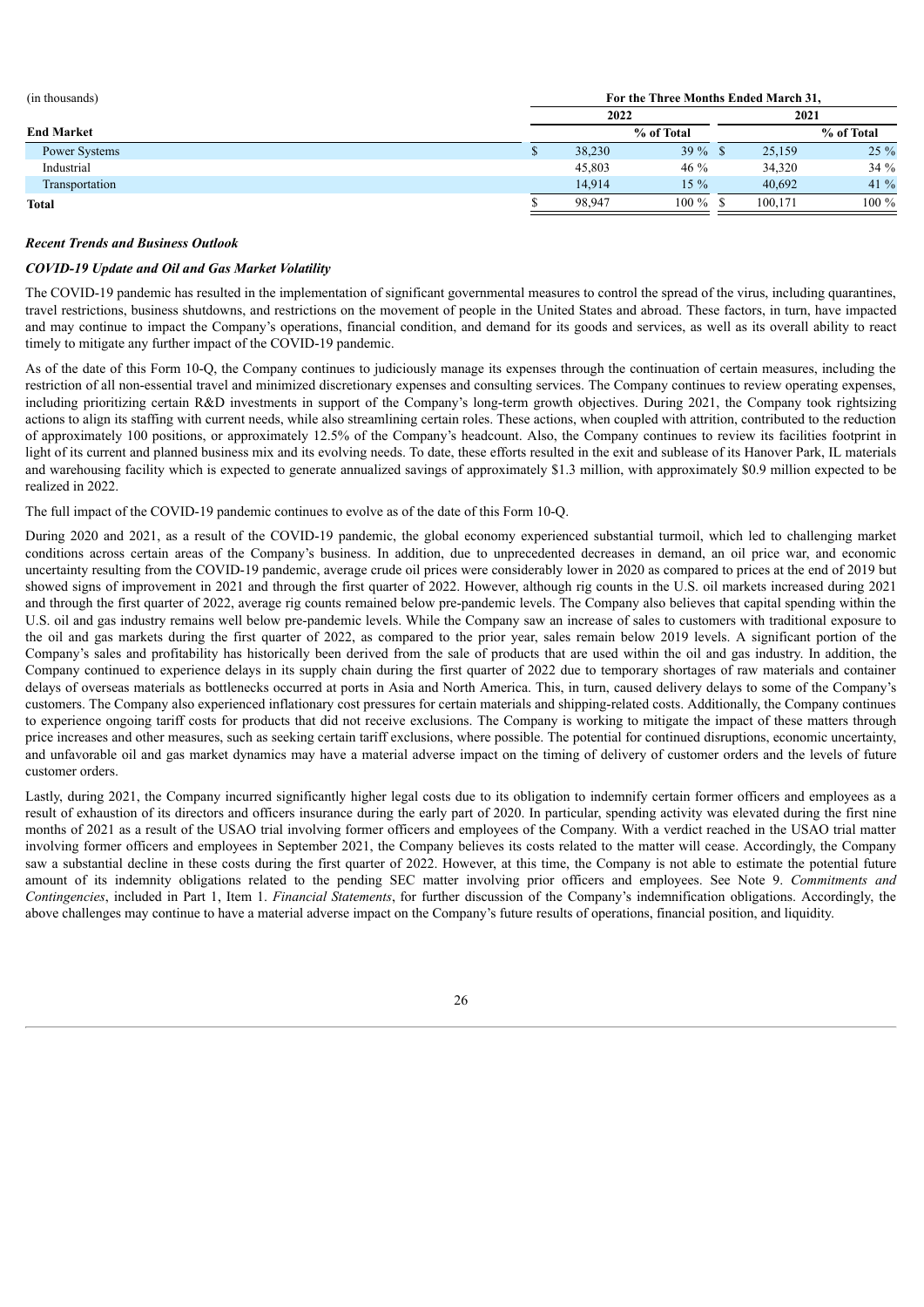# **Results of Operations**

# Results of operations for the three months ended March 31, 2022 compared with the three months ended March 31, 2021:

| (in thousands, except per share amounts)                       |              |          |              | For the Three Months Ended March 31, |              |           |           |
|----------------------------------------------------------------|--------------|----------|--------------|--------------------------------------|--------------|-----------|-----------|
|                                                                |              | 2022     |              | 2021                                 |              | Change    | % Change  |
| <b>Net sales</b>                                               | $\mathbf{s}$ | 98,947   | $\mathbb{S}$ | 100,171                              | $\mathbb{S}$ | (1,224)   | (1)%      |
| Cost of sales                                                  |              | 82,229   |              | 93,101                               |              | (10, 872) | $(12)\%$  |
| <b>Gross profit</b>                                            |              | 16,718   |              | 7,070                                |              | 9.648     | 136 %     |
| Gross margin %                                                 |              | 16.9%    |              | 7.1%                                 |              | 9.8%      |           |
| Operating expenses:                                            |              |          |              |                                      |              |           |           |
| Research, development and engineering expenses                 |              | 4,560    |              | 6,224                                |              | (1,664)   | (27)%     |
| Research, development and engineering expenses as a % of sales |              | $4.6\%$  |              | 6.2%                                 |              | $(1.6)\%$ |           |
| Selling, general and administrative expenses                   |              | 11,385   |              | 15,811                               |              | (4, 426)  | $(28)\%$  |
| Selling, general and administrative expenses as a % of sales   |              | 11.5%    |              | 15.8%                                |              | $(4.3)\%$ |           |
| Amortization of intangible assets                              |              | 541      |              | 634                                  |              | (93)      | $(15)\%$  |
| Total operating expenses                                       |              | 16,486   |              | 22,669                               |              | (6,183)   | (27)%     |
| <b>Operating income (loss)</b>                                 |              | 232      |              | (15,599)                             |              | 15,831    | $(101)$ % |
| Other expense, net:                                            |              |          |              |                                      |              |           |           |
| Interest expense                                               |              | 2,445    |              | 2,161                                |              | 284       | 13 %      |
| Other expense, net                                             |              |          |              |                                      |              |           | $-$ %     |
| Total other expense, net                                       |              | 2,445    |              | 2,161                                |              | 284       | 13 %      |
| Loss before income taxes                                       |              | (2,213)  |              | (17,760)                             |              | 15,547    | (88)%     |
| Income tax expense                                             |              | 386      |              | 390                                  |              | (4)       | $(1)\%$   |
| <b>Net loss</b>                                                | \$           | (2, 599) | $\mathbf S$  | (18, 150)                            | \$           | 15,551    | (86)%     |
| Loss per common share:                                         |              |          |              |                                      |              |           |           |
| <b>Basic</b>                                                   | \$           | (0.11)   | \$           | (0.79)                               | \$           | 0.68      | (86)%     |
| Diluted                                                        | \$           | (0.11)   | $\mathbf S$  | (0.79)                               | $\mathbb{S}$ | 0.68      | $(86)\%$  |
| <b>Non-GAAP Financial Measures:</b>                            |              |          |              |                                      |              |           |           |
| Adjusted net loss *                                            |              |          |              |                                      |              |           | 93 %      |
|                                                                | \$           | (879)    | \$           | (12,956)                             | \$           | 12,077    |           |
| Adjusted loss per share*<br>EBITDA <sup>*</sup>                | \$           | (0.03)   | $\mathbb{S}$ | (0.56)                               |              | 0.53      | 95 %      |
|                                                                | \$           | 1,979    | \$           | (13,699)                             | \$           | 15,678    | 114 %     |
| Adjusted EBITDA*                                               | \$           | 3,699    | $\mathbf S$  | (8,505)                              | $\mathbf S$  | 12,204    | 143 %     |

NM Not meaningful

\* See reconciliation of non-GAAP financial measures to GAAP results below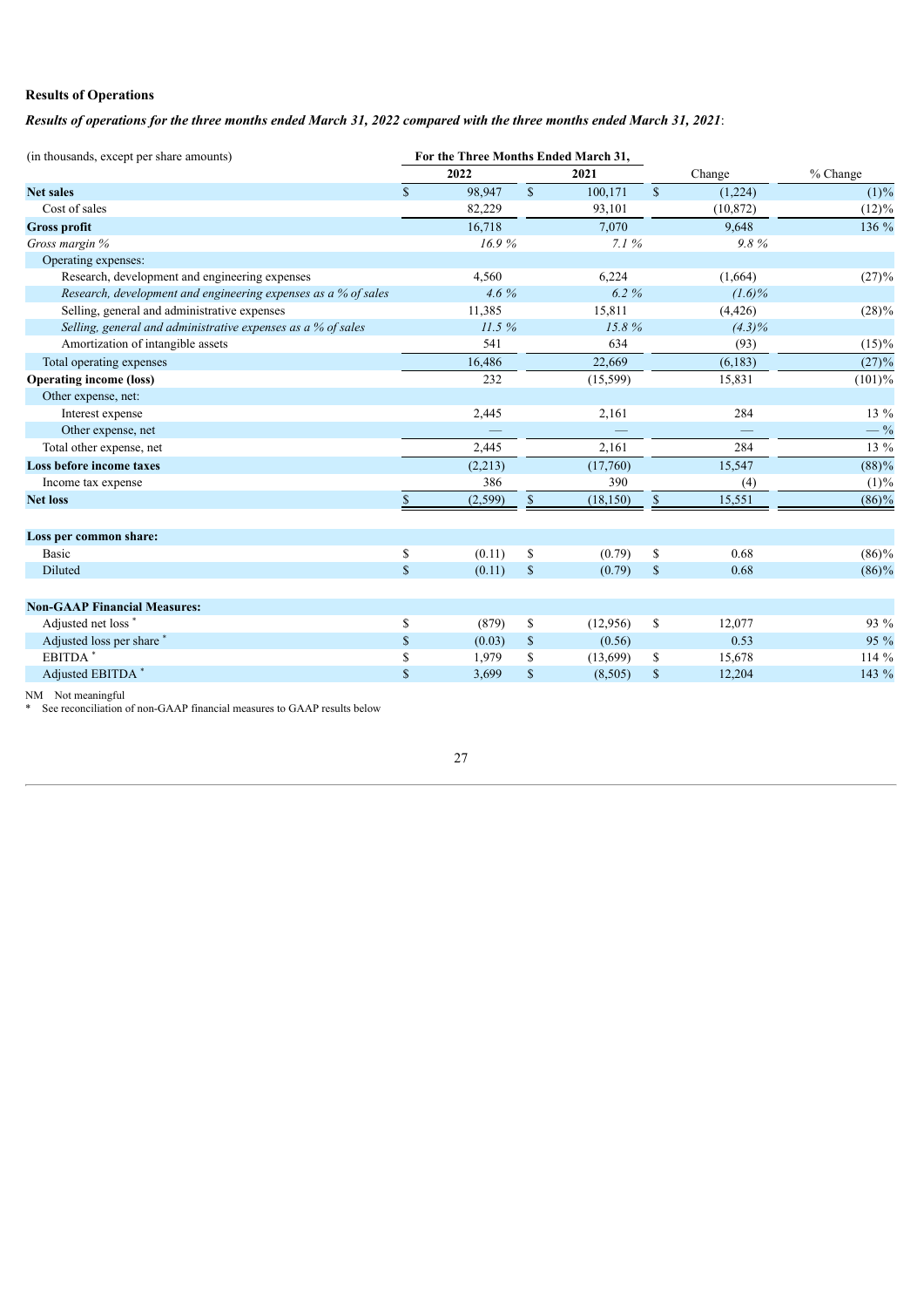#### *Net Sales*

Net sales decreased \$1.2 million, or 1%, during the three months ended March 31, 2022 compared to the three months ended March 31, 2021, as a result of a sales decline of \$25.8 million in the transportation end market, partly offset by increases of \$13.1 million and \$11.5 million in the power systems and industrial end markets, respectively. Further, overall sales in the first quarter of 2022 continued to reflect supply chain challenges that impacted the Company's ability to timely meet certain orders. The decreased sales within the transportation end market were primarily attributable to lower sales in the medium duty truck market, coupled with lower demand for school bus products. Higher power systems end market sales were primarily due to increased sales of power generation products, particularly to customers serving the demand response markets and to customers with traditional exposure to the oil and gas markets. Higher industrial end market sales are primarily due to increased demand for products across various applications, with the largest increase attributable to products used within the material handling/forklift market.

#### *Gross Profit*

Gross profit increased by \$9.6 million, or 136%, during the three months ended March 31, 2022 as compared to the three months ended March 31, 2021. Gross margin was 16.9% during the three months ended March 31, 2022, an increase of 9.8 percentage points compared to 7.1% for the three months ended March 31, 2021, primarily due to lower warranty expense, among other items. For the three months ended March 31, 2022, warranty costs were a benefit of \$0.3 million, a change of \$7.1 million compared to warranty costs of \$6.8 million last year, due largely to favorable adjustments to preexisting warranties during the first quarter of 2022. A majority of the warranty activity is attributable to products sold within the transportation end market.

#### *Research, Development and Engineering Expenses*

Research, development and engineering expenses during the three months ended March 31, 2022 were \$4.6 million, a decrease of \$1.7 million, or 27%, from the three months ended March 31, 2021, due to lower wages and benefits driven by reduced headcount and lower project activity in the current quarter versus the prior year.

#### *Selling, General and Administrative Expenses*

Selling, general and administrative ("SG&A") expenses decreased during the three months ended March 31, 2022 by \$4.4 million, or 28%, compared to the three months ended March 31, 2021, primarily due to lower legal costs related to the Company's indemnification obligations of former officers and employees driven largely by the conclusion of the USAO trial involving former officers and employees during September 2021. (see additional discussion in Note 9. *Commitments and Contingencies* in Part I. Item 1. Financial Statements for further discussion). The Company also experienced lower wages and benefits expense, due in part to reduced incentive compensation expense, and also had lower financial reporting fees.

#### *Interest Expense*

Interest expense increased \$0.3 million to \$2.4 million for the three months ended March 31, 2022 as compared to the three months ended March 31, 2021, due in part to higher outstanding debt levels during the current quarter versus the prior year. See Note 6. *Debt*, included in Part 1, Item 1. *Financial Statements*, for additional information.

#### *Income Tax Expense*

The Company recorded income tax expense of \$0.4 million for both the three months ended March 31, 2022 and 2021, respectively. The Company's pretax loss was \$2.2 million for the three months ended March 31, 2022, compared to a pretax loss of \$17.8 million for the three months ended March 31, 2021. The Company continues to record a full valuation allowance against deferred tax assets which offsets the tax benefits otherwise associated with the pre-tax losses for the three months ended March 31, 2022 and 2021. See Note 10. *Income Taxes*, included in Part 1, Item 1. *Financial Statements*, for additional information related to the Company's income tax provision.

#### **Non-GAAP Financial Measures**

In addition to the results provided in accordance with accounting principles generally accepted in the United States ("U.S. GAAP") above, this report also includes non-GAAP (adjusted) financial measures. Non-GAAP financial measures provide insight into selected financial information and should be evaluated in the context in which they are presented. These non-GAAP financial measures have limitations as analytical tools and should not be considered in isolation from, or as a substitute for, financial information presented in compliance with U.S. GAAP, and non-GAAP financial measures as reported by the Company may not be comparable to similarly titled amounts reported by other companies. The non-GAAP financial measures should be considered in conjunction with the consolidated financial statements, including the related notes, and *Management's Discussion and Analysis of Financial Condition and Results of Operations* included in this report. Management does not use these non-GAAP financial measures for any purpose other than the reasons stated below.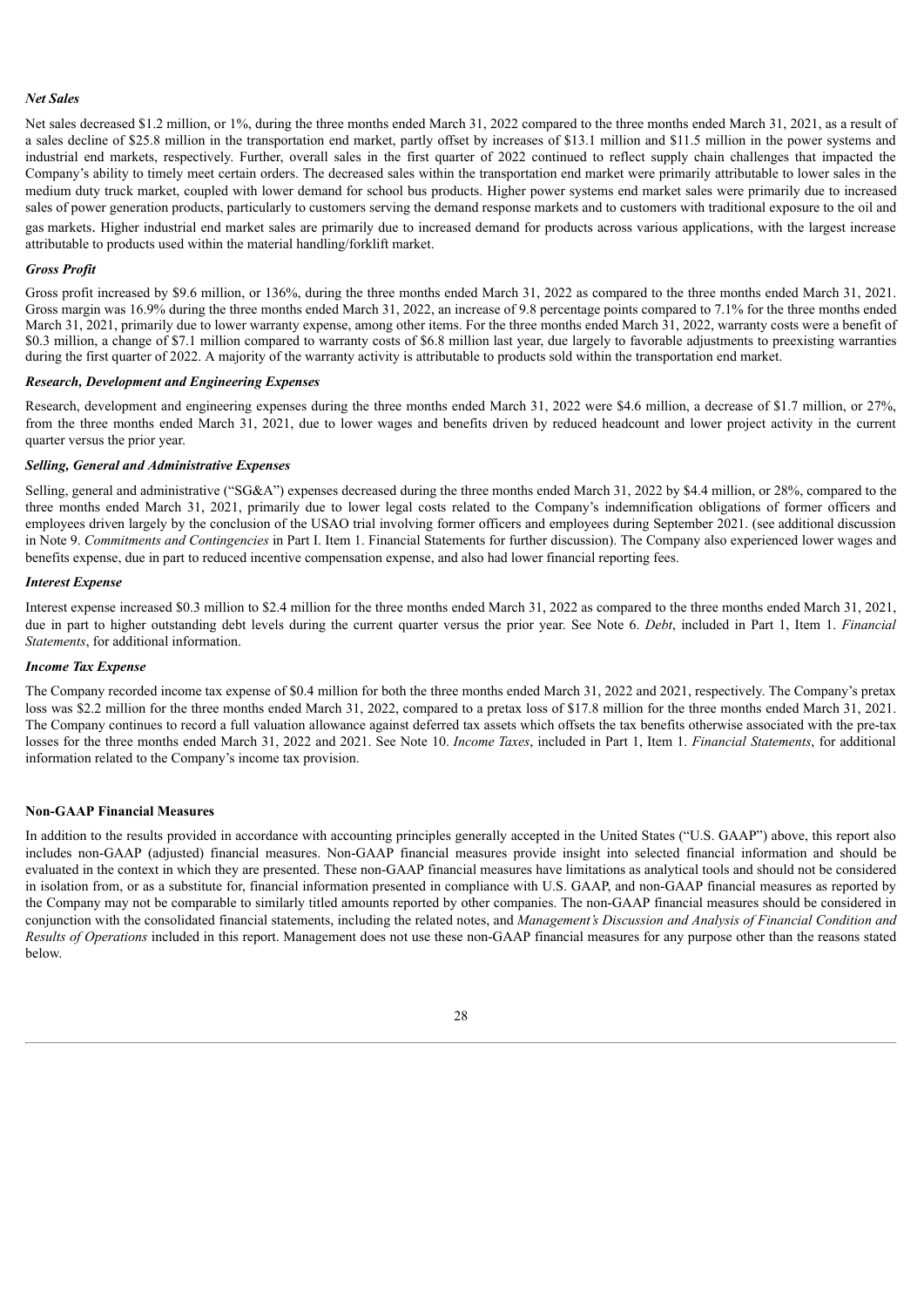| <b>Non-GAAP Financial Measure</b>  | <b>Comparable GAAP Financial Measure</b>   |
|------------------------------------|--------------------------------------------|
| Adjusted net income (loss)         | Net income (loss)                          |
| Adjusted earnings (loss) per share | Earnings (loss) per common share – diluted |
| <b>EBITDA</b>                      | Net income (loss)                          |
| Adjusted EBITDA                    | Net income (loss)                          |

The Company believes that Adjusted net income (loss), Adjusted earnings (loss) per share, EBITDA, and Adjusted EBITDA provide relevant and useful information, which is widely used by analysts, investors and competitors in its industry as well as by the Company's management in assessing the performance of the Company. Adjusted net income (loss) is defined as net income (loss) as adjusted for certain items that the Company believes are not indicative of its ongoing operating performance. Adjusted earnings (loss) per share is a measure of the Company's diluted earnings (loss) per common share adjusted for the impact of special items. EBITDA provides the Company with an understanding of earnings before the impact of investing and financing charges and income taxes. Adjusted EBITDA further excludes the effects of other non-cash charges and certain other items that do not reflect the ordinary earnings of the Company's operations.

Adjusted net income (loss), Adjusted earnings (loss) per share, EBITDA, and Adjusted EBITDA are used by management for various purposes, including as a measure of performance of the Company's operations and as a basis for strategic planning and forecasting. Adjusted net income (loss), Adjusted earnings (loss) per share, and Adjusted EBITDA may be useful to an investor because these measures are widely used to evaluate companies' operating performance without regard to items excluded from the calculation of such measures, which can vary substantially from company to company depending on the accounting methods, the book value of assets, the capital structure and the method by which the assets were acquired, among other factors. They are not, however, intended as alternative measures of operating results or cash flow from operations as determined in accordance with U.S. GAAP.

The following table presents a reconciliation from Net loss to Adjusted net loss or the three months ended March 31, 2022 and 2021:

| (in thousands)                                                 | For the Three Months Ended March 31, |              |  |           |  |  |  |  |
|----------------------------------------------------------------|--------------------------------------|--------------|--|-----------|--|--|--|--|
|                                                                |                                      | 2022         |  | 2021      |  |  |  |  |
| Net loss                                                       |                                      | $(2,599)$ \$ |  | (18, 150) |  |  |  |  |
| Stock-based compensation <sup>1</sup>                          |                                      | 203          |  | 109       |  |  |  |  |
| Severance <sup>2</sup>                                         |                                      | 12           |  | 460       |  |  |  |  |
| Internal control remediation 3                                 |                                      | 471          |  | 393       |  |  |  |  |
| Government investigations and other legal matters <sup>4</sup> |                                      | 1,034        |  | 4,232     |  |  |  |  |
| <b>Adjusted net loss</b>                                       |                                      | (879)        |  | (12, 956) |  |  |  |  |

The following table presents a reconciliation from Loss per common share – diluted to Adjusted loss per share for the three months ended March 31, 2022 and 2021: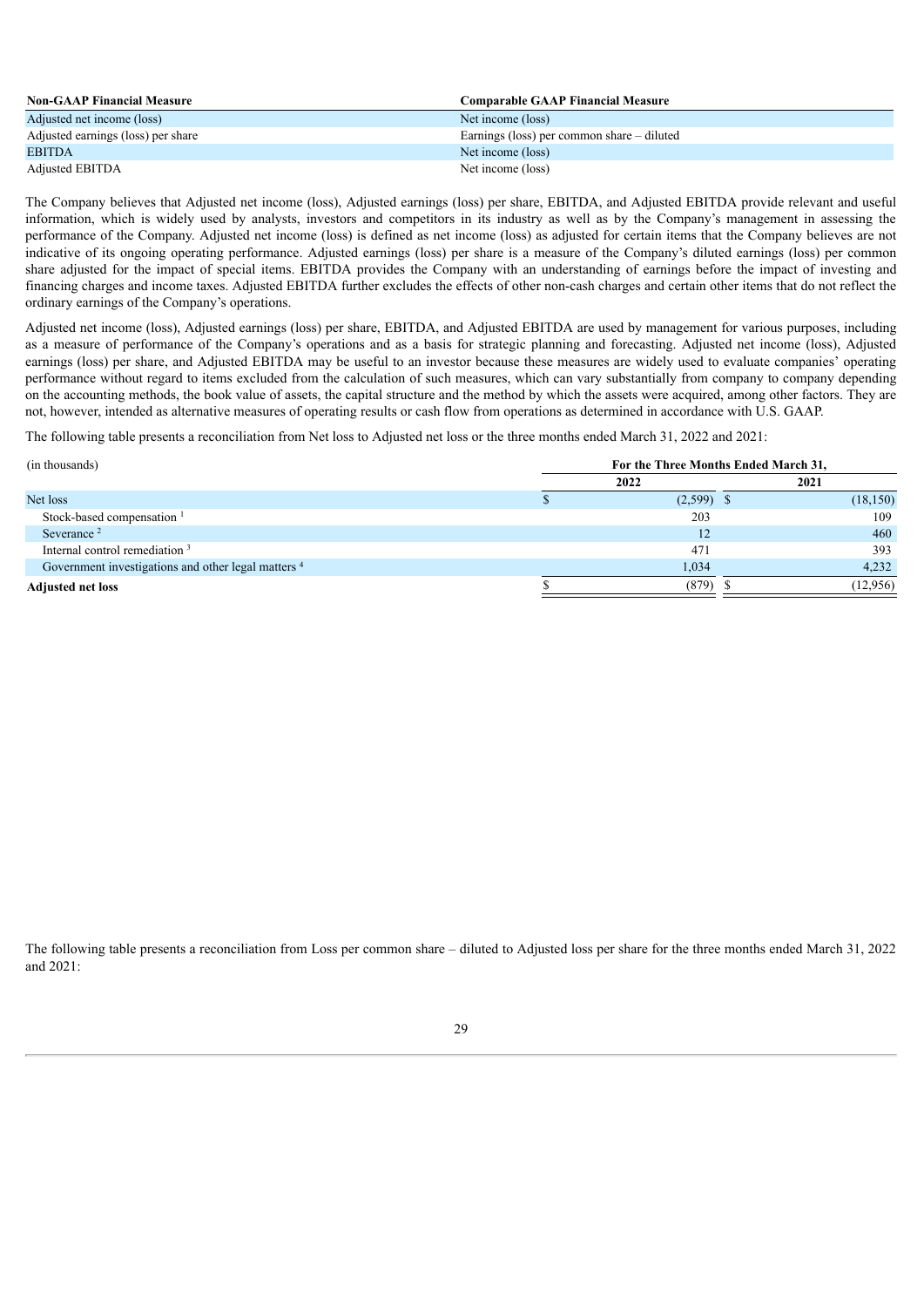|                                                                | For the Three Months Ended March 31, |        |  |  |  |
|----------------------------------------------------------------|--------------------------------------|--------|--|--|--|
|                                                                | 2022                                 | 2021   |  |  |  |
| Loss per common share – diluted                                | $(0.11)$ \$                          | (0.79) |  |  |  |
| Stock-based compensation <sup>1</sup>                          | 0.01                                 | 0.01   |  |  |  |
| Severance <sup>2</sup>                                         | —                                    | 0.02   |  |  |  |
| Internal control remediation 3                                 | 0.02                                 | 0.02   |  |  |  |
| Government investigations and other legal matters <sup>4</sup> | 0.05                                 | 0.18   |  |  |  |
| Adjusted loss per share – diluted                              | (0.03)                               | (0.56) |  |  |  |
| Diluted shares (in thousands)                                  | 22.927                               | 22.893 |  |  |  |

The following table presents a reconciliation from Net loss to EBITDA and Adjusted EBITDA for the three months ended March 31, 2022 and 2021:

| (in thousands)                                                 | For the Three Months Ended March 31, |            |  |  |  |  |  |  |
|----------------------------------------------------------------|--------------------------------------|------------|--|--|--|--|--|--|
|                                                                | 2022                                 | 2021       |  |  |  |  |  |  |
| Net loss                                                       | $(2,599)$ \$                         | (18, 150)  |  |  |  |  |  |  |
| Interest expense                                               | 2,445                                | 2,161      |  |  |  |  |  |  |
| Income tax expense                                             | 386                                  | <b>390</b> |  |  |  |  |  |  |
| Depreciation                                                   | ,206                                 | 1,266      |  |  |  |  |  |  |
| Amortization of intangible assets                              | 541                                  | 634        |  |  |  |  |  |  |
| <b>EBITDA</b>                                                  | l,979                                | (13,699)   |  |  |  |  |  |  |
| Stock-based compensation <sup>1</sup>                          | 203                                  | 109        |  |  |  |  |  |  |
| Severance <sup>2</sup>                                         | 12                                   | 460        |  |  |  |  |  |  |
| Internal control remediation <sup>3</sup>                      | 471                                  | 393        |  |  |  |  |  |  |
| Government investigations and other legal matters <sup>4</sup> | 1,034                                | 4,232      |  |  |  |  |  |  |
| <b>Adjusted EBITDA</b>                                         | 3,699                                | (8,505)    |  |  |  |  |  |  |

1. Amounts reflect non-cash stock-based compensation expense.<br>
2. Amounts represent severance and other post-employment cost<br>
3. Amounts represent professional services fees related to the Co<br>
4. Amounts include profession 2. Amounts represent severance and other post-employment costs for certain former employees of the Company.

3. Amounts represent professional services fees related to the Company's efforts to remediate internal control material weaknesses including certain costs to upgrade IT systems.

Amounts include professional services fees for the three months ended March 31, 2022 of \$0.2 million, and \$3.2 million for the three months ended March 31, 2021, related to costs to indemnify certain former officers and employees of the Company. The Company is obligated to pay legal costs of certain former officers and employees in accordance with Company bylaws and certain indemnification agreements. As further discussed in Note 9. *Commitments and Contingencies* of Part I, Item 1. *Financial Statements*, the Company fully exhausted its historical primary directors' and officers' insurance coverage in connection with these matters during the first quarter of 2020. Also included are professional services fees and reserves related to certain other legal matters.

#### **Cash Flows**

Cash was impacted as follows:

| (in thousands)                                                         | For the Three Months Ended March<br>31. |               |  |            |               |          |
|------------------------------------------------------------------------|-----------------------------------------|---------------|--|------------|---------------|----------|
|                                                                        |                                         | 2022          |  | 2021       | <b>Change</b> | % Change |
| Net cash (used in) provided by operating activities                    |                                         | $(17,377)$ \$ |  | 5,681 \$   | (23,058)      | $*NM$    |
| Net cash used in investing activities                                  |                                         | (116)         |  | (607)      | 491           | 81 %     |
| Net cash provided by (used in) financing activities                    |                                         | 13,188        |  | (2,638)    | 15.826        | $*NM$    |
| Net (decrease) increase in cash, cash equivalents, and restricted cash |                                         | (4,305)       |  | 2.436      | (6,741)       | $*NM$    |
| <b>Capital expenditures</b>                                            |                                         | (116)         |  | $(617)$ \$ | 501           | 81 %     |

\*NM Not meaningful

*Cash Flows for the Three Months Ended March 31, 2022*

*Cash Flow from Operating Activities*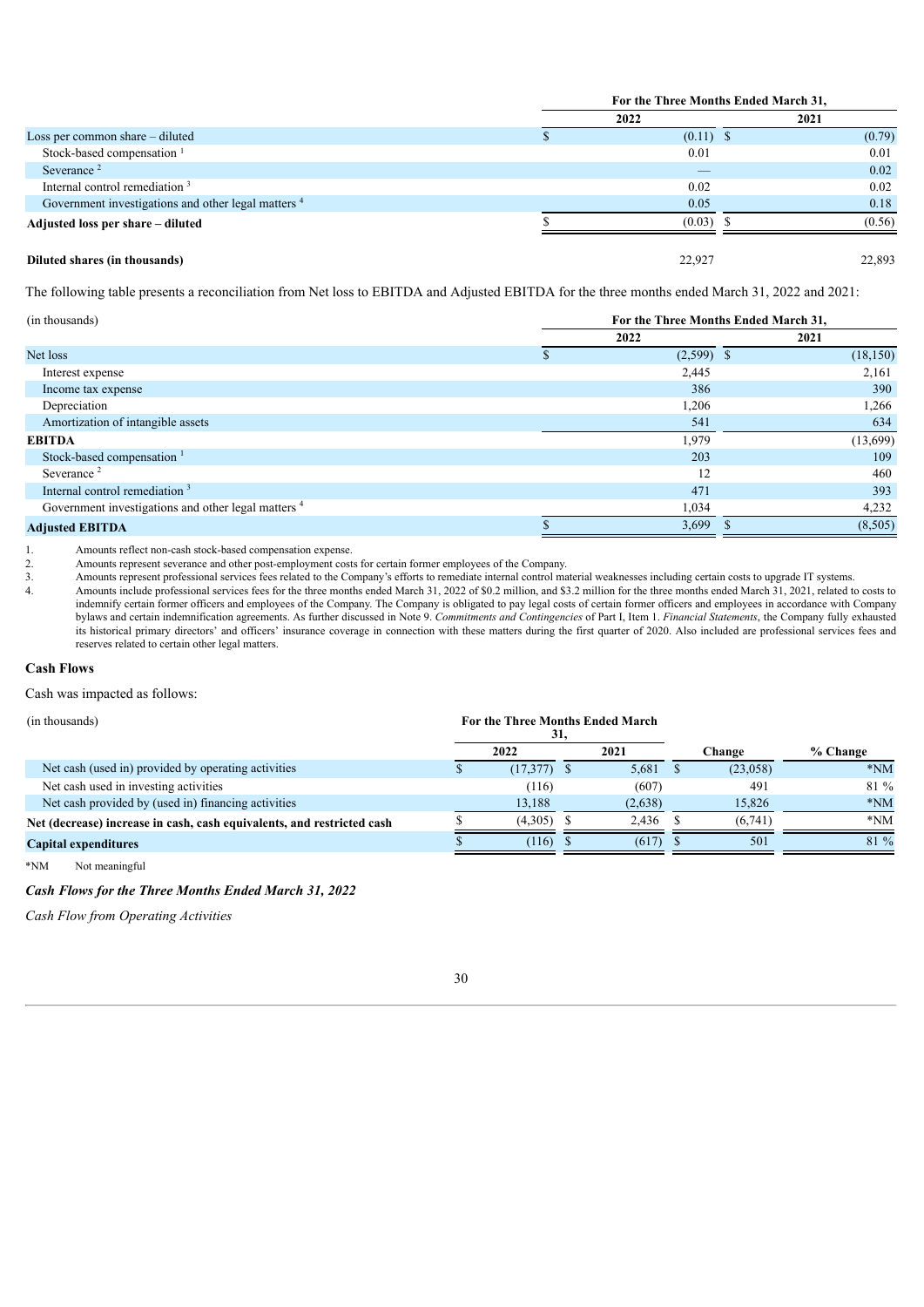Net cash used in operating activities was \$17.4 million in the three months ended March 31, 2022 compared to net cash provided by operating activities of \$5.7 million in the three months ended March 31, 2021, resulting in an increase of \$23.1 million in cash used in operating activities year-over-year. The increase in cash used by operating activities was primarily related to a decrease in the net loss of \$15.6 million, offset by a \$38.0 million decrease in cash generated from working capital accounts, and a \$0.6 million decline in non-cash adjustments. The decrease in cash generated from working capital in the three months ended March 31, 2022 compared to the three months ended March 31, 2021 was primarily related to lower accounts receivable collections and a net decrease in liabilities, partly offset by a decrease in cash outflows associated with inventory purchases. The net decrease in liabilities was largely due to decreased accounts payable due to the timing of management of payables and a decrease in other non current liabilities, partly offset by an increase in other current liabilities. The decrease in non-cash adjustments was primarily due to decreased amortization of deferred financing fees.

#### *Cash Flow from Investing Activities*

Net cash used in investing activities was \$0.1 million for the three months ended March 31, 2022 compared to cash used in investing activities of \$0.6 million for the three months ended March 31, 2021. For the three months ended March 31, 2022 and 2021, cash used in investing activities primarily related to capital expenditures associated with normal maintenance of the Company's facilities.

#### *Cash Flow from Financing Activities*

The Company generated \$13.2 million in cash from financing activities in the three months ended March 31, 2022 compared to \$2.6 million in cash used by financing activities in the three months ended March 31, 2021. The cash generated by financing activities for the three months ended March 31, 2022 was primarily attributable to cash received under the shareholder's loan agreement with Weichai, compared to no new borrowings for the three months ended March 31, 2021. See additional discussion below and in Note 6. *Debt*, included in Part I, Item 1. *Financial Statements* related to the amendments of the Company's debt arrangements*.*

#### **Liquidity and Capital Resources**

On March 25, 2022, the Company amended and restated its \$130.0 million uncommitted senior secured revolving credit agreement with Standard Chartered by entering (the "Second Amended and Restated Credit Agreement"). The Second Amended and Restated Credit Agreement extends the maturity date of loans outstanding under its previous credit facility to the earlier of March 24, 2023 or the demand of Standard Chartered. The Second Amended and Restated Credit Agreement is subject to customary events of default and covenants, including minimum consolidated EBITDA and Consolidated Interest Coverage Ratio covenants for the second and third quarters of 2022. Borrowings under the Second Amended and Restated Credit Agreement will incur interest at either the alternate base rate or the SOFR plus 2.95% per annum. The Second Amended and Restated Credit Agreement continues to be secured by substantially all of the Company's assets and provides Standard Chartered the right to demand payment of any and all of the outstanding borrowings and other amounts owed under the Second Amended and Restated Credit Agreement at any point in time prior to the maturity date at Standard Chartered's discretion. Furthermore, the Second Amended and Restated Credit Agreement grants Standard Chartered a power of attorney (POA) to submit a borrowing request to Weichai under the Amended First Shareholder's Loan Agreement (see discussion below) if the Company did not submit a borrowing request to Weichai within five business days of receiving a request from Standard Chartered to submit said borrowing request. As of March 31, 2022, the Company had \$130.0 million outstanding under the Second Amended and Restated Credit Agreement.

In connection with the Second Amended and Restated Credit Agreement, on March 25, 2022, the Company also amended two of its shareholder's loan agreements with Weichai, to among other things, extend the maturities thereof. The amended first shareholder's loan agreement (the "Amended First Shareholder's Loan Agreement") continues to provide the Company with a \$130.0 million subordinated loan under which Weichai is obligated to advance funds solely for purposes of repaying outstanding borrowings under the Second Amended and Restated Credit Agreement if the Company is unable to pay such borrowings. The amended second shareholder's loan agreement (the "Amended Second Shareholder's Loan Agreement") continues to provide the Company with a \$25.0 million subordinated loan at the discretion of Weichai. The maturity of the Amended First Shareholder's Loan Agreement was extended to April 24, 2023 and the maturity of the Amended Second Shareholder's Loan Agreement was extended to May 20, 2023. The Company has covenanted to secure any amounts borrowed under either of the agreements upon payment in full of all amounts outstanding under the Second Amended and Restated Credit Agreement. As of March 31, 2022, there were no borrowings under the Amended First Shareholder's Loan Agreement and \$25.0 million under the Amended Second Shareholder's Loan Agreement.

The Company is also party to the third shareholder's loan agreement with Weichai, which was entered into on December 10, 2021 (the "Third Shareholder's Loan Agreement"). The Third Shareholder's Loan Agreement provides the Company with a \$50.0 million uncommitted facility that is subordinated to the Second Amended and Restated Credit Agreement and any borrowing requests made under the Third Shareholder's Loan Agreement are subject to Weichai's discretionary approval. Borrowings under the Third Shareholder's Loan Agreement bear interest at LIBOR plus 4.50% and can be used for general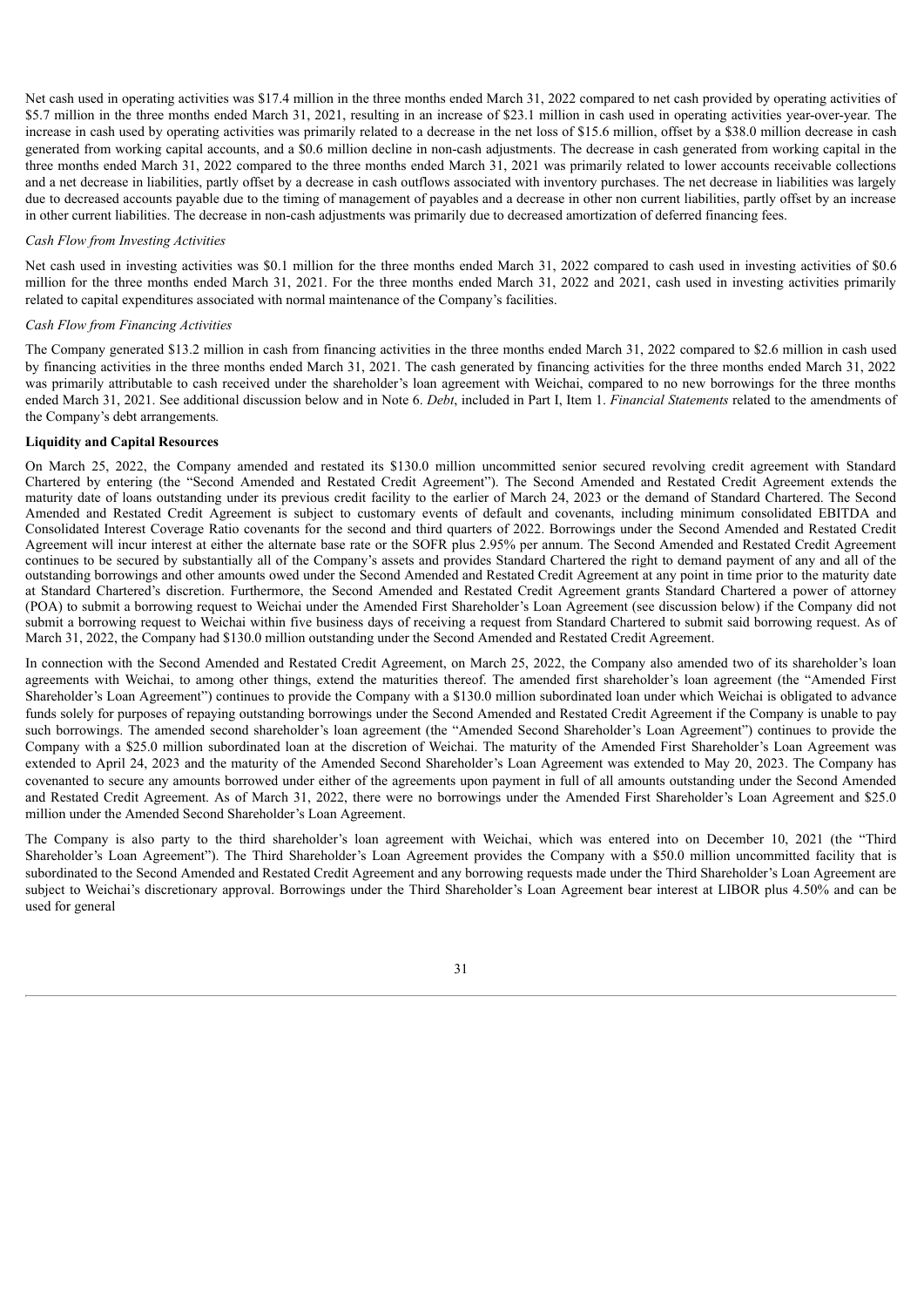corporate purposes, except for certain legal expenditures which require additional approval from Weichai. The Third Shareholder's Loan Agreement expires on November 30, 2022 with any outstanding principal and accrued interest due upon maturity. As of March 31, 2022, the Company had \$40.0 million outstanding under the Third Shareholder's Loan Agreement.

On April 20, 2022, the Company entered into an additional shareholder's loan agreement with Weichai (the "Fourth Shareholder's Loan Agreement"). The Fourth Shareholder's Loan Agreement, which matures on March 31, 2023, provides the Company with access to up to \$30.0 million of credit at the discretion of Weichai to supplement the Company's working capital. The Fourth Shareholder's Loan Agreement is subordinated in all respects to the Second Amended and Restated Credit Agreement. Borrowings under the Amended First Shareholder's Loan Agreement, the Amended Second Shareholder's Loan Agreement and the Fourth Shareholder's Loan Agreement will incur interest at the applicable SOFR, plus 4.65% per annum. Further, if the applicable term SOFR is negative, the interest rate per annum shall be deemed as 4.65% per annum. If the interest rate for any loan is lower than Weichai's borrowing cost, the interest rate for such loan shall be equal to Weichai's borrowing cost plus 1%.

As of March 31, 2022, the Company's total outstanding debt obligations under the Second Amended and Restated Credit Agreement, the Amended Second Shareholder's Loan Agreement, the Third Shareholder's Loan Agreement and for finance leases and other debt were \$195.8 million in the aggregate, and its cash and cash equivalents were \$2.3 million. See Item 1. *Financial Statements and Supplementary Data*, Note 6. *Debt,* for additional information.

As of March 31, 2022, Accounts Payable were approximately \$82.6 million reflective of elevated inventory, costs incurred related to the Company's indemnification obligations and the management of timing of payables.

Significant uncertainties exist about the Company's ability to refinance, extend, or repay its outstanding indebtedness under its existing debt arrangements, maintain sufficient liquidity to fund its business activities, and maintain compliance with the covenants and other requirements under the Second Amended and Restated Credit Agreement or shareholder's loan agreements in the future. Without additional financing, the Company anticipates that it will not have sufficient cash and cash equivalents to repay the outstanding indebtedness under the Company's existing debt arrangements as they become due. Management currently plans to seek an extension and/or replacement of its existing debt arrangements or seek additional liquidity from its current or other lenders before the maturity dates in 2022 and 2023 as discussed above. There can be no assurance that the Company will be able to successfully complete a refinancing on acceptable terms or repay this outstanding indebtedness when required or if at all.

During 2020 and 2021, as a result of the COVID-19 pandemic, the global economy experienced substantial turmoil, which led to challenging market conditions across certain areas of the Company's business. In addition, due to unprecedented decreases in demand, an oil price war, and economic uncertainty resulting from the COVID-19 pandemic, average crude oil prices were considerably lower in 2020 as compared to prices at the end of 2019 but showed signs of improvement in 2021 and through the first quarter of 2022. However, although rig counts in the U.S. oil markets increased during 2021 and through the first quarter of 2022, average rig counts remained below pre-pandemic levels. The Company also believes that capital spending within the U.S. oil and gas industry remains well below pre-pandemic levels. While the Company saw an increase of sales to customers with traditional exposure to the oil and gas markets during the first quarter of 2022, as compared to the prior year, sales remain below 2019 levels. A significant portion of the Company's sales and profitability has historically been derived from the sale of products that are used within the oil and gas industry. In addition, the Company continued to experience delays in its supply chain during the first quarter of 2022 due to temporary shortages of raw materials and container delays of overseas materials as bottlenecks occurred at ports in Asia and North America. This, in turn, caused delivery delays to some of the Company's customers. The Company also experienced inflationary cost pressures for certain materials and shipping-related costs. Additionally, the Company continues to experience ongoing tariff costs for products that did not receive exclusions. The Company is working to mitigate the impact of these matters through price increases and other measures, such as seeking certain tariff exclusions, where possible. The potential for continued disruptions, economic uncertainty, and unfavorable oil and gas market dynamics may have a material adverse impact on the timing of delivery of customer orders and the levels of future customer orders.

Lastly, during 2021, the Company incurred significantly higher legal costs due to its obligation to indemnify certain former officers and employees as a result of exhaustion of its directors and officers insurance during the early part of 2020. In particular, spending activity was elevated during the first nine months of 2021 as a result of the USAO trial involving former officers and employees of the Company. With a verdict reached in the USAO trial matter involving former officers and employees in September 2021, the Company believes its costs related to the matter will cease. Accordingly, the Company saw a substantial decline in these costs during the first quarter of 2022. However, at this time, the Company is not able to estimate the potential future amount of its indemnity obligations related to the pending SEC matter involving prior officers and employees. See Item 1. *Financial Statements and Supplementary Data,* Note 9. *Commitments and Contingencies* for further discussion of the Company's indemnification obligations. Accordingly, the above challenges may continue to have a material adverse impact on the Company's future results of operations, financial position, and liquidity.

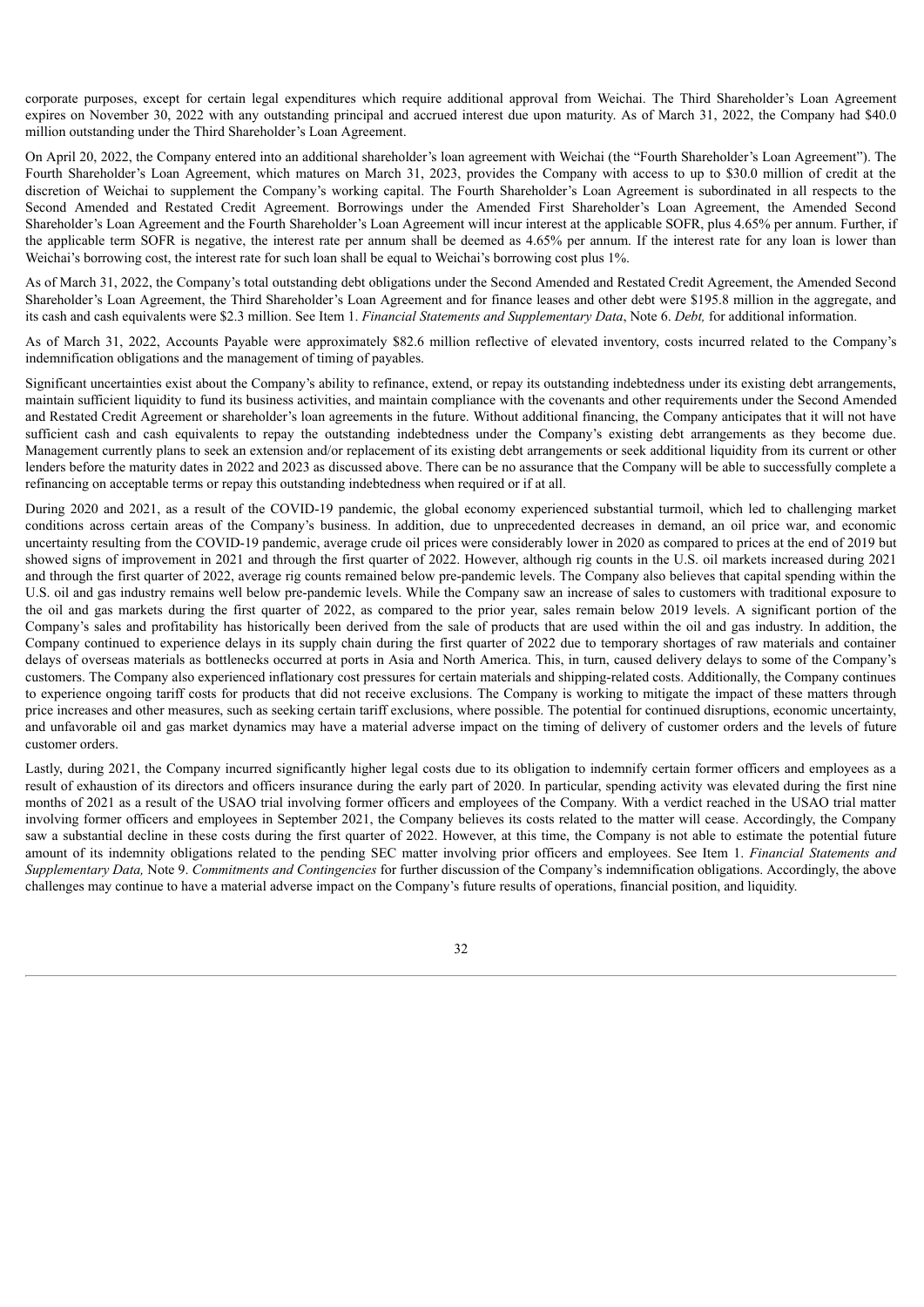Due to uncertainties surrounding the Company's future ability to refinance, extend, or repay its outstanding indebtedness under its existing debt arrangements, maintain sufficient liquidity to fund its business activities, and maintain compliance with the covenants and other requirements under the Second Amended and Restated Credit Agreement or shareholder's loan agreements in the future, substantial doubt exists as to its ability to continue as a going concern within one year after the date that these financial statements are issued. If the Company does not have sufficient liquidity to fund its business activities, it may be forced to limit its business activities or be unable to continue as a going concern, which would have a material adverse effect on its results of operations and financial condition.

At March 31, 2022, the Company had five outstanding letters of credit totaling \$2.1 million. See Item 1. *Financial Statements and Supplementary Data,* Note 9. *Commitments and Contingencies* for additional information related to the Company's off-balance sheet arrangements and the outstanding letters of credit.

#### **Critical Accounting Policies and Estimates**

The Company's consolidated financial statements are prepared in accordance with U.S GAAP. Preparation of these financial statements requires the Company to make estimates, assumptions and judgments that affect the reported amounts of assets, liabilities, revenue and expenses, and related disclosure of contingent assets and liabilities. The Company's most critical accounting policies and estimates are those most important to the portrayal of its financial condition and results of operations and which require the Company to make its most difficult and subjective judgments, often as a result of the need to make estimates regarding matters that are inherently uncertain. Although management believes that its estimates and assumptions are reasonable, they are based on information available when they are made and, therefore, may differ from estimates made under different assumptions or conditions.

The Company's significant accounting policies are consistent with those discussed in Note 1. *Summary of Significant Accounting Policies and Other Information*, to the consolidated financial statements and the MD&A section of the Company's 2021 Annual Report on Form 10-K (the "2021 Annual Report"). During the three months ended March 31, 2022, there were no significant changes in the application of critical accounting policies.

The Company has identified the following accounting policies as its most critical because they require the Company to make difficult, subjective, and complex judgments:

- Revenue Recognition
- Inventories
- Impairment of Long-Lived Assets
- Warranty
- Deferred Tax Asset Valuation Allowance

#### **Impact of New Accounting Standards**

<span id="page-32-0"></span>For information about recently issued accounting pronouncements, see Note 1. *Summary of Significant Accounting Policies and Other Information*, included in Part 1, Item 1.

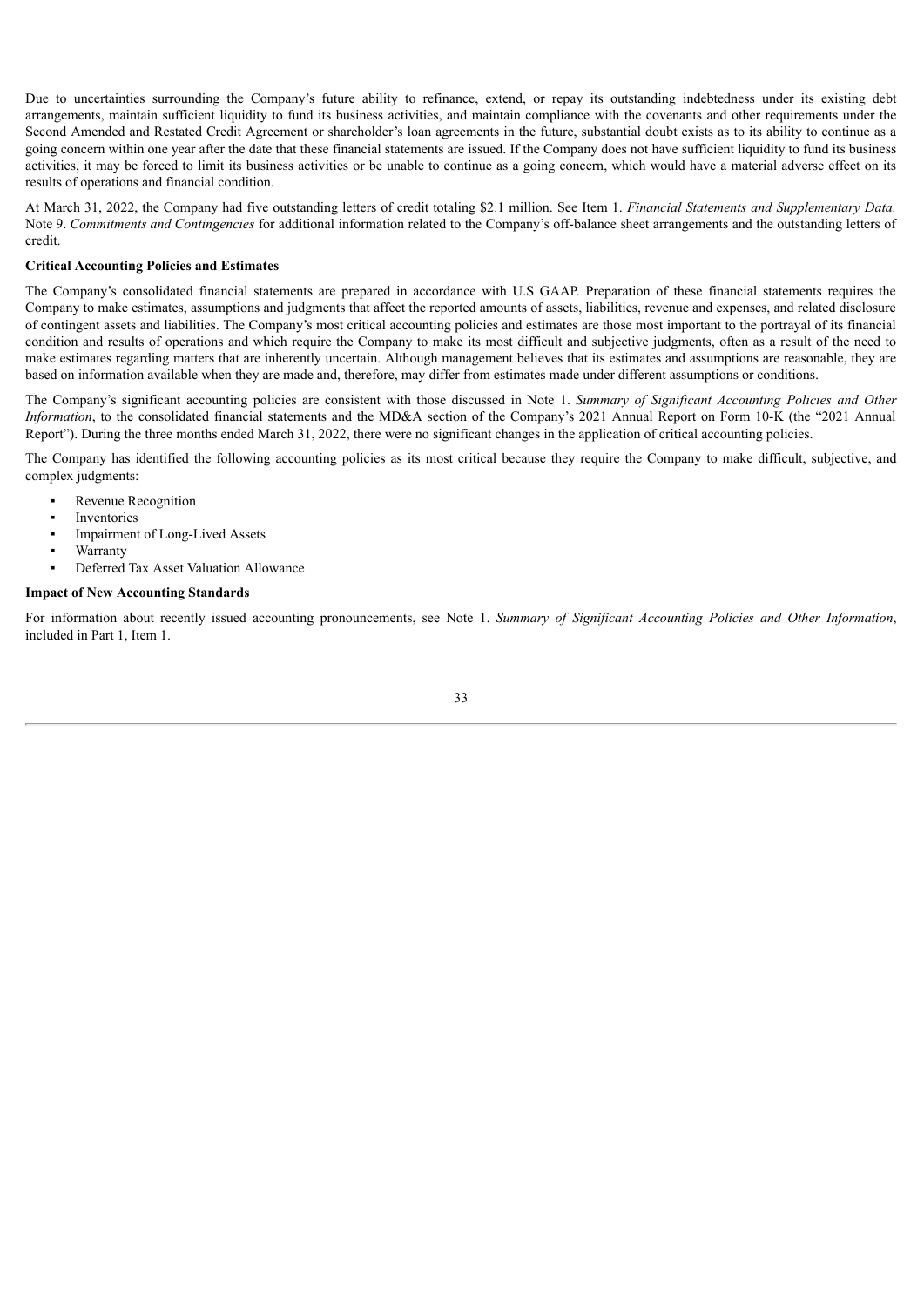# **Item 3. Quantitative and Qualitative Disclosures About Market Risk.**

<span id="page-33-0"></span>The Company is a smaller reporting company as defined by Rule 12b-2 of the Exchange Act and is not required to provide the information under this item.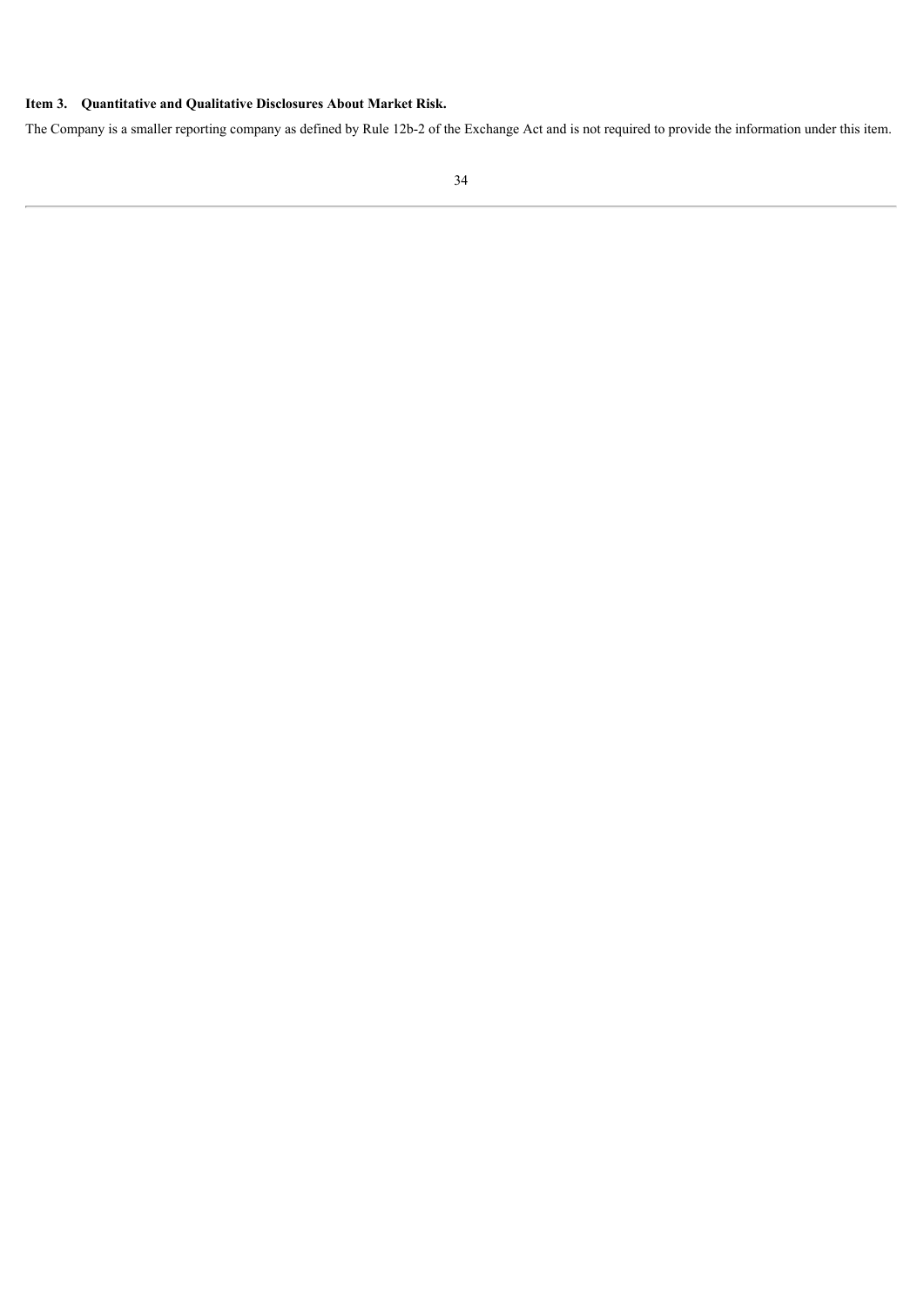#### **Item 4. Controls and Procedures.**

#### *Evaluation of Disclosure Controls and Procedures*

The term "disclosure controls and procedures" is defined in Rule 13a-15(e) of the Exchange Act as "controls and other procedures of an issuer that are designed to ensure that information required to be disclosed by the issuer in the reports that it files or submits under the Exchange Act are recorded, processed, summarized and reported, within the time periods specified in the SEC rules and forms." The Company's disclosure controls and procedures are designed to ensure that material information relating to the Company and its consolidated subsidiaries is accumulated and communicated to its management, including its Chief Executive Officer and its Interim Chief Financial Officer, as appropriate to allow timely decisions regarding required disclosures.

The Company's management, with the participation of its Chief Executive Officer and Interim Chief Financial Officer, conducted an evaluation of the effectiveness of the Company's disclosure controls and procedures as of March 31, 2022. Based upon that evaluation, the Company's Chief Executive Officer and Interim Chief Financial Officer have concluded that the Company's disclosure controls and procedures were not effective as of March 31, 2022, because of the previously reported material weaknesses in internal control over financial reporting, as described below.

#### *Ongoing Remediation of Material Weaknesses in Internal Control over Financial Reporting*

As previously disclosed under Item 9A. *Controls and Procedures* in the 2021 Annual Report, the Company's management concluded that its internal control over financial reporting was not effective based on the material weaknesses identified. Management is committed to the continued implementation of remediation efforts to address the material weaknesses. The remediation efforts summarized below, which have been or will be implemented, are intended both to address the identified material weaknesses and to enhance the Company's overall internal control environment.

As further discussed in Part II. Item 8. *Financial Statements and Supplementary Data*., Note 10. *Commitments and Contingencies* of the Company's 2020 Annual Report, under the settled administrative order with the SEC, the Company committed to remediate the deficiencies in its internal control over financial reporting that constituted material weaknesses identified in its 2017 Form 10-K filed in May 2019 by April 30, 2021 unless an extension was provided by the SEC. On April 12, 2021, the SEC granted the Company's request for an extension of time until March 31, 2022 in which to comply with the requirements of the administrative order to remediate the remaining outstanding material weaknesses. In April 2022, the SEC granted a further extension of time until March 31, 2023 to fully comply with the administrative order.

#### **IT Skillset and Competency:**

The Company continues to assess the level of technical skills in its information technology ("IT") function to support the design and implementation of IT general controls ("ITGCs"). The IT function has been reorganized under the leadership of a Chief Information Officer who reports to the Chief Executive Officer. The Company also hired an IT Security lead and is actively recruiting for certain technical IT positions. The Company has continued to experience turnover in its IT functions. The IT function will continue to receive control related training, consider additional hiring, and supplement with temporary resources.

#### **Information Technology:**

- The Company has reconstructed its ITGC framework to focus on controls that mitigate key financial reporting risks.
- The Company has designed and is implementing controls over access, change management and IT operations to ensure that access rights are restricted to appropriate individuals, and that data integrity is maintained via effective change management controls over system updates and over the transfer of data between systems.
- The Company continues to adjust its Enterprise Resource Planning ("ERP") System to work towards improvement and automation of ITGC's as well as other business process application controls. The Company also continues to enhance procedures to validate the information produced by the entity and end user computing to compensate while the ITGC controls are being improved.

#### **Warranty Reserves:**

To reduce the risk of untimely warranty claims processing, the Company is implementing improvements to centrally receive and monitor incoming claims including transitioning customers to the use of a warranty claims submission portal. The organization is in the process of onboarding customers on the portal platform.

When fully implemented and operational, the Company believes the measures described above will remediate the control deficiencies that have led to the material weaknesses it has identified and will strengthen its internal control over financial reporting. The Company is committed to continuing to improve its internal control processes and it will continue to review its financial reporting controls and procedures. As the Company continues to evaluate and work to improve its internal control

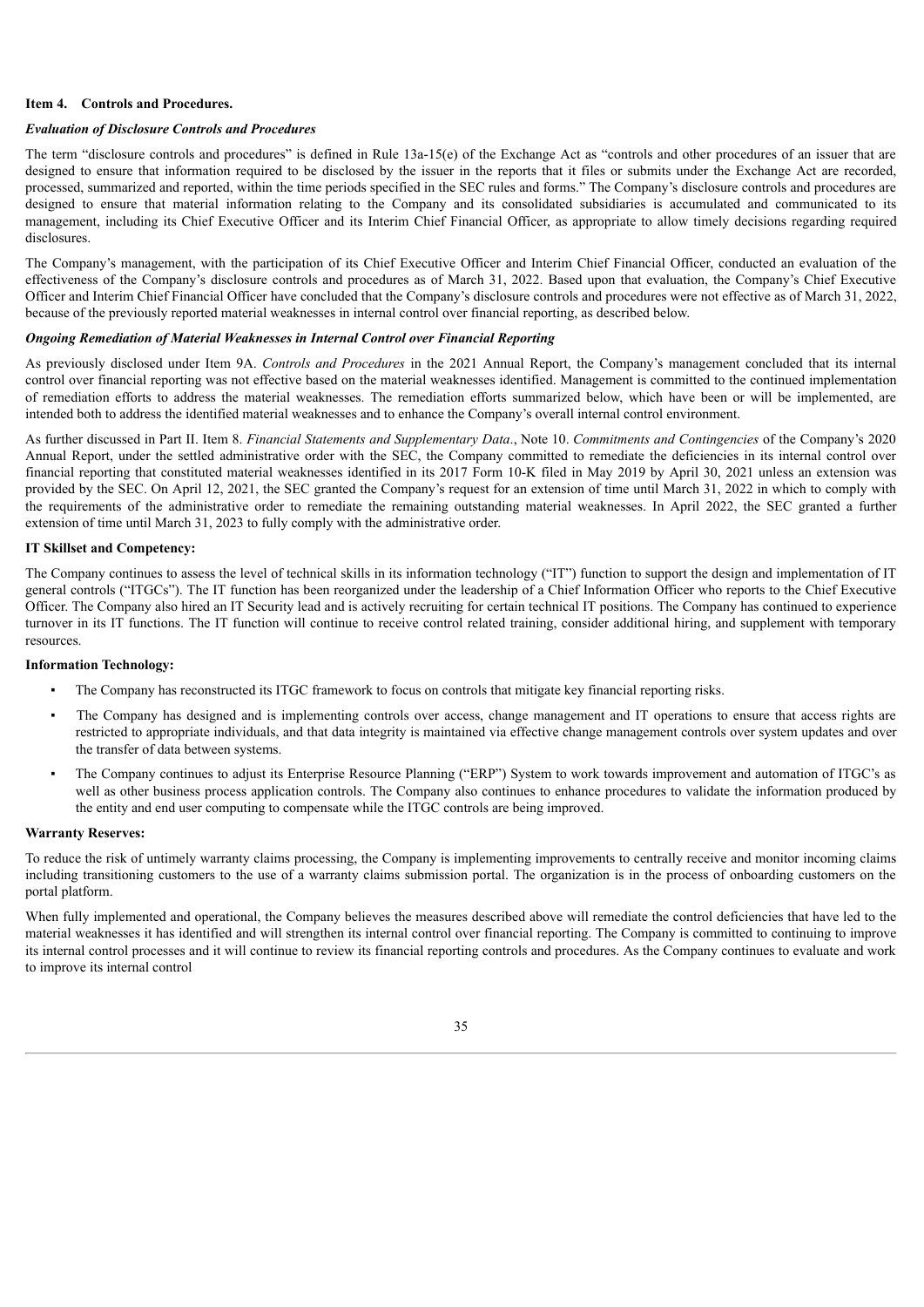over financial reporting, it may determine that a need exists to take additional measures to address control deficiencies or modify certain remediation measures described above.

# *Changes in Internal Control over Financial Reporting*

Other than the ongoing remediation efforts described above, there have been no changes in the Company's internal control over financial reporting during the three months ended March 31, 2022 that have materially affected, or are reasonably likely to materially affect, its internal control over financial reporting.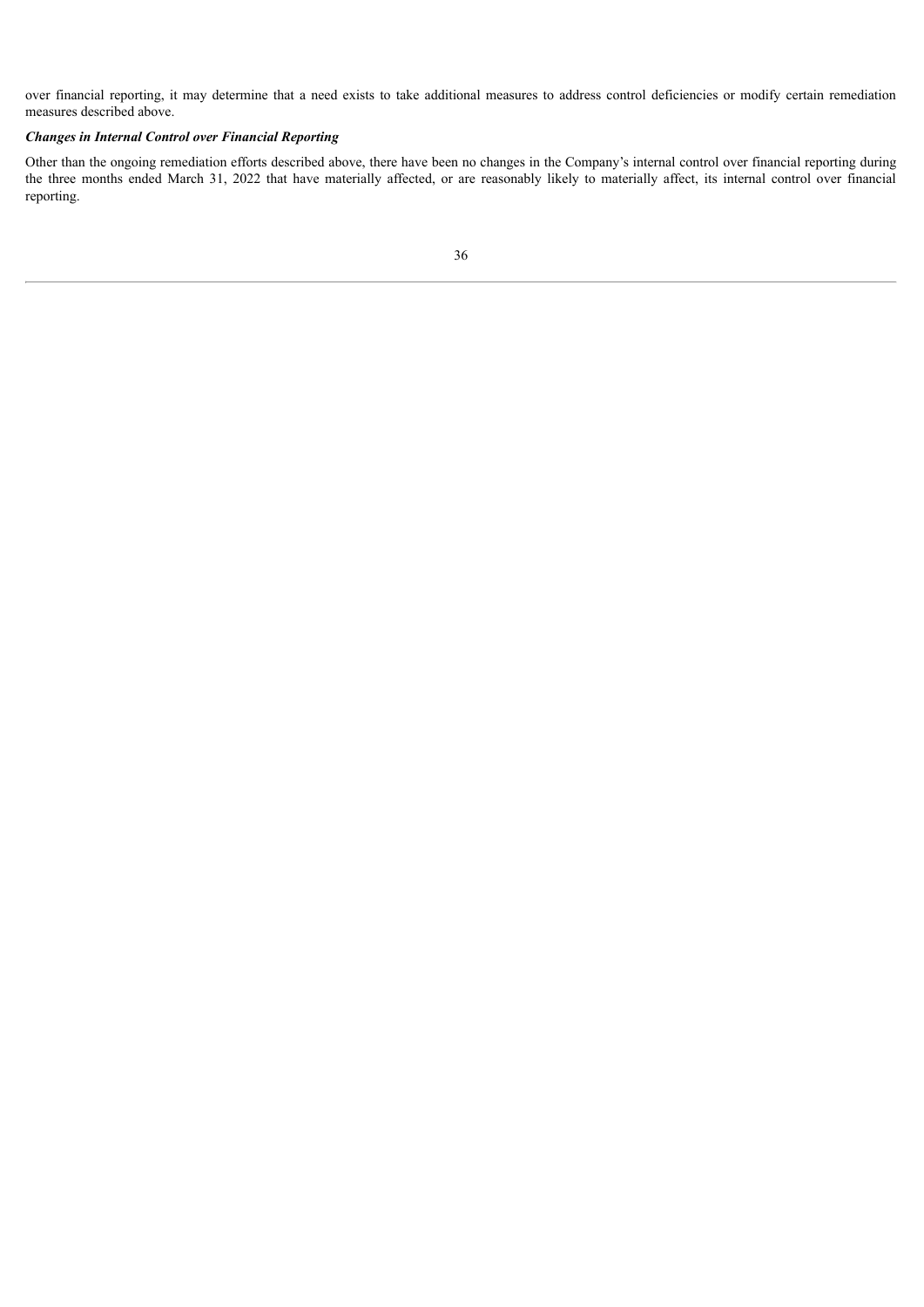## **PART II – OTHER INFORMATION**

# <span id="page-36-0"></span>**Item 1. Legal Proceedings.**

See Note 9. *Commitments and Contingencies*, included in Part I, Item 1. *Financial Statements*, for a discussion of legal proceedings, which are incorporated herein by reference.

#### <span id="page-36-1"></span>**Item 1A. Risk Factors.**

The Company is a smaller reporting company as defined by Rule 12b-2 of the Exchange Act and is not required to provide the information under this item.

<span id="page-36-2"></span>**Item 2. Unregistered Sales of Equity Securities and Use of Proceeds.**

None.

#### <span id="page-36-3"></span>**Item 3. Defaults upon Senior Securities.**

None.

# <span id="page-36-4"></span>**Item 4. Mine Safety Disclosures.**

Not applicable.

# <span id="page-36-5"></span>**Item 5. Other Information.**

<span id="page-36-6"></span>Not applicable.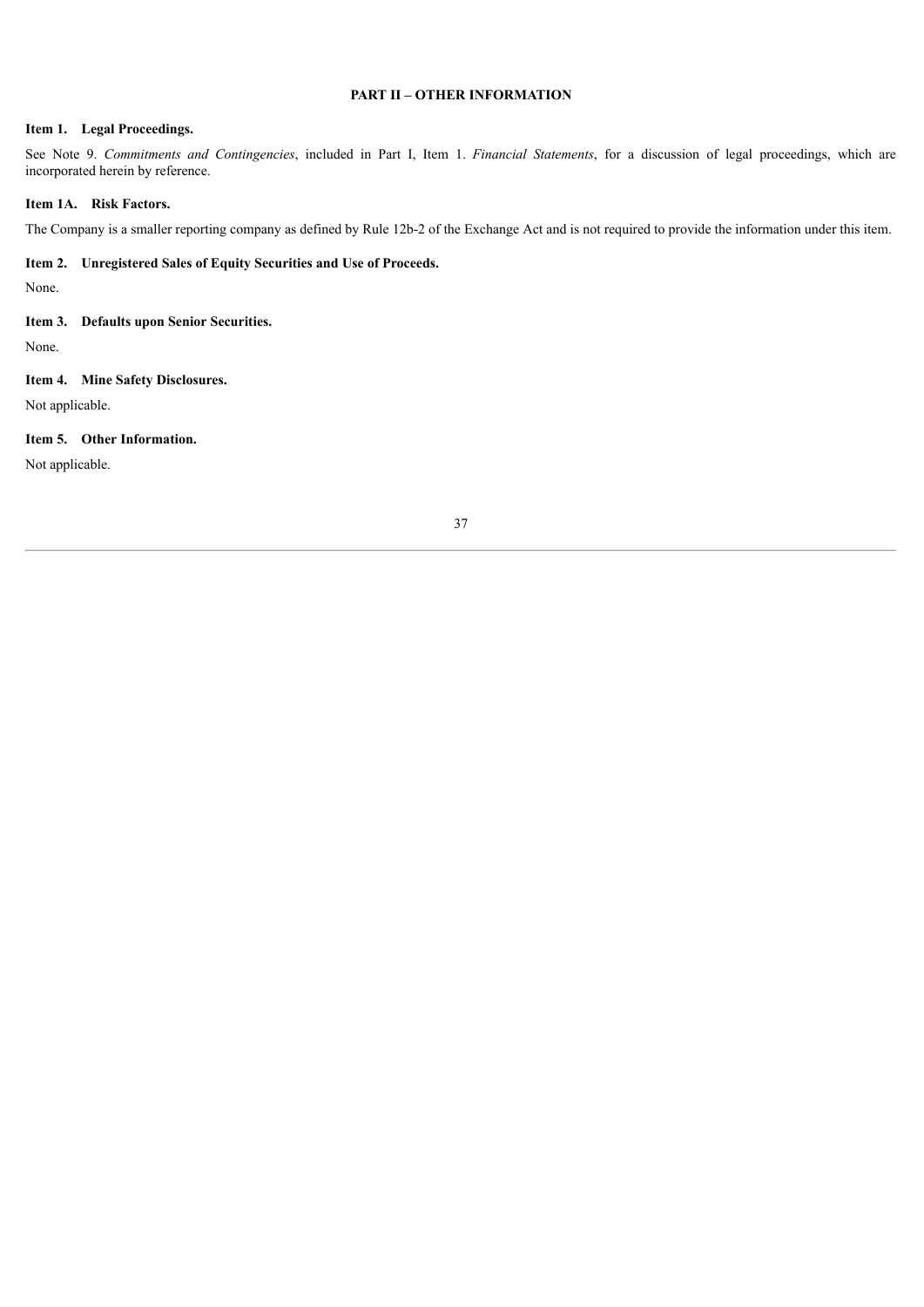# **EXHIBIT INDEX**

The following documents listed below that have been previously filed with the SEC (1934 Act File No. 001-35944) are incorporated herein by reference:

|                    |        |                                                                                                                                                                                 |       | <b>Incorporated by Reference Herein</b> |                      |          |
|--------------------|--------|---------------------------------------------------------------------------------------------------------------------------------------------------------------------------------|-------|-----------------------------------------|----------------------|----------|
| <b>Exhibit No.</b> |        | <b>Exhibit Description</b>                                                                                                                                                      | Form  | Exhibit                                 | <b>Filing Date</b>   | File No. |
| 10.1               |        | Second Amended and Restated Uncommitted Revolving Credit Agreement, dated as of                                                                                                 |       |                                         |                      |          |
|                    |        | <u>March 25, 2022, among the Company, certain subsidiaries of the Company party thereto, the</u><br>lenders party thereto and Standard Chartered Bank, as administrative agent. | 8-K   | 10.1                                    | 03/28/2022 001-35944 |          |
| 10.2               |        | Second Amended and Restated Shareholder's Loan Agreement, dated as of March 25, 2022,<br>between the Company and Weichai America Corp.                                          | $8-K$ | 10.2                                    | 03/28/2022 001-35944 |          |
| 10.3               |        | First Amended and Restated Shareholder's Loan Agreement, dated as of March 25, 2022,<br>between the Company and Weichai America Corp.                                           | $8-K$ | 10.3                                    | 03/28/2022 001-35944 |          |
| 31.1               | $\ast$ | Certification of Chief Executive Officer, as adopted pursuant to Section 302 of the Sarbanes-<br>Oxley Act of 2002.                                                             |       |                                         |                      |          |
| 31.2               | $\ast$ | Certification of Interim Chief Financial Officer, as adopted pursuant to Section 302 of the<br>Sarbanes-Oxley Act of 2002.                                                      |       |                                         |                      |          |
| 32.1               | $***$  | Certification of Chief Executive Officer, pursuant to 18 U.S.C. Section 1350, as adopted<br>pursuant to Section 906 of the Sarbanes Oxley Act of 2002.                          |       |                                         |                      |          |
| 32.2               | $***$  | Certification of Interim Chief Financial Officer, pursuant to 18 U.S.C. Section 1350, as<br>adopted pursuant to Section 906 of the Sarbanes Oxley Act of 2002.                  |       |                                         |                      |          |
| $101$ . INS        | $\ast$ | <b>XBRL</b> Instance Document.                                                                                                                                                  |       |                                         |                      |          |
| 101.SCH            |        | XBRL Taxonomy Extension Schema Document.                                                                                                                                        |       |                                         |                      |          |
| 101.CAL            |        | XBRL Taxonomy Extension Calculation Linkbase Document.                                                                                                                          |       |                                         |                      |          |
| 101.LAB            |        | XBRL Taxonomy Extension Labels Linkbase Document.                                                                                                                               |       |                                         |                      |          |
| 101.PRE            |        | XBRL Taxonomy Extension Presentation Linkbase Document.                                                                                                                         |       |                                         |                      |          |
| 101.DEF            | $\ast$ | XBRL Taxonomy Definition Linkbase Document.                                                                                                                                     |       |                                         |                      |          |
| 104                | *      | Cover Page Interactive Data File (embedded within the Inline XBRL document)                                                                                                     |       |                                         |                      |          |

\* Filed with this Report.<br>\*\* This exhibit shall not

This exhibit shall not be deemed "filed" for purposes of Section 18 of the Exchange Act, or otherwise subject to the liability of that Section. Such exhibit shall not be deemed incorporated into any filing under the Securities Act of 1933, as amended, or the Exchange Act.

### **SIGNATURES**

<span id="page-37-0"></span>Pursuant to the requirements of the Exchange Act, the registrant has duly caused this Report to be signed on its behalf by the undersigned, thereunto duly authorized, on the 16th day of May 2022.

## **POWER SOLUTIONS INTERNATIONAL, INC.**

| By:    | /s/ Matt Thomas                                               |  |  |  |  |  |
|--------|---------------------------------------------------------------|--|--|--|--|--|
| Name:  | <b>Matt Thomas</b>                                            |  |  |  |  |  |
| Title: | Interim Chief Financial Officer (Principal Financial Officer) |  |  |  |  |  |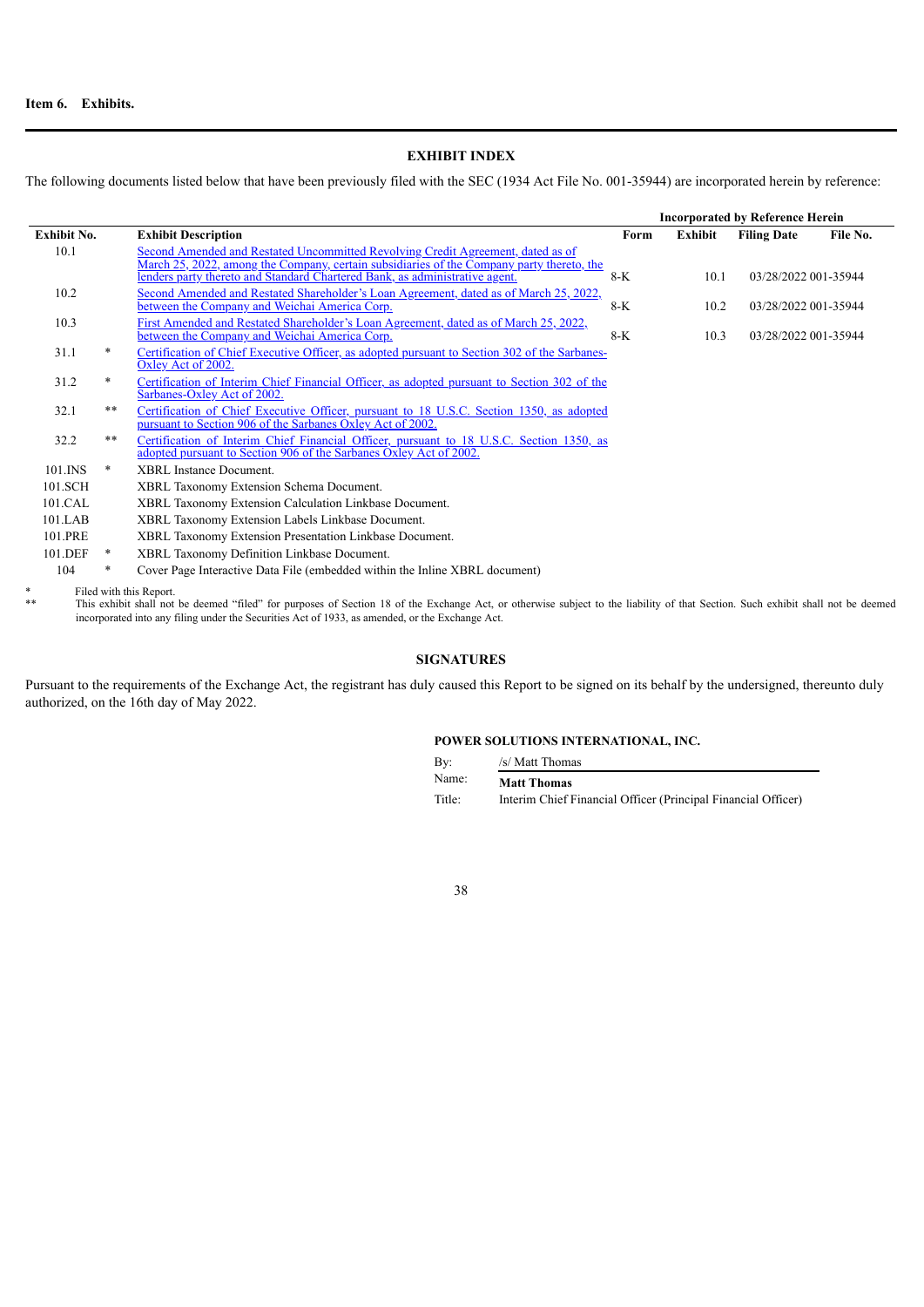## **CERTIFICATION PURSUANT TO 17 CFR 240.13a-14 PROMULGATED UNDER SECTION 302 OF THE SARBANES-OXLEY ACT OF 2002**

<span id="page-38-0"></span>I, Lance Arnett, certify that:

- 1. I have reviewed this quarterly report on Form 10-Q of Power Solutions International, Inc.;
- 2. Based on my knowledge, this report does not contain any untrue statement of a material fact or omit to state a material fact necessary to make the statements made, in light of the circumstances under which such statements were made, not misleading with respect to the period covered by this report;
- 3. Based on my knowledge, the financial statements, and other financial information included in this report, fairly present in all material respects the financial condition, results of operations and cash flows of the registrant as of, and for, the periods presented in this report;
- 4. The registrant's other certifying officer and I are responsible for establishing and maintaining disclosure controls and procedures (as defined in Exchange Act Rules 13a-15(e) and 15d-15(e)) and internal control over financial reporting (as defined in Exchange Act Rules 13a-15(f) and 15d-15(f)) for the registrant and have:
	- (a) Designed such disclosure controls and procedures, or caused such disclosure controls and procedures to be designed under our supervision, to ensure that material information relating to the registrant, including its consolidated subsidiaries, is made known to us by others within those entities, particularly during the period in which this report is being prepared;
	- (b) Designed such internal control over financial reporting, or caused such internal control over financial reporting to be designed under our supervision, to provide reasonable assurance regarding the reliability of financial reporting and the preparation of financial statements for external purposes in accordance with generally accepted accounting principles;
	- (c) Evaluated the effectiveness of the registrant's disclosure controls and procedures and presented in this report our conclusions about the effectiveness of the disclosure controls and procedures, as of the end of the period covered by this report based on such evaluation; and
	- (d) Disclosed in this report any change in the registrant's internal control over financial reporting that occurred during the registrant's most recent fiscal quarter (the registrant's fourth fiscal quarter in the case of an annual report) that has materially affected, or is reasonably likely to materially affect, the registrant's internal control over financial reporting; and
- 5. The registrant's other certifying officer and I have disclosed, based on our most recent evaluation of internal control over financial reporting, to the registrant's auditors and the audit committee of the registrant's board of directors (or persons performing the equivalent functions):
	- (a) All significant deficiencies and material weaknesses in the design or operation of internal control over financial reporting which are reasonably likely to adversely affect the registrant's ability to record, process, summarize and report financial information; and
	- (b) Any fraud, whether or not material, that involves management or other employees who have a significant role in the registrant's internal control over financial reporting.

Date: May 16, 2022 By: /s/ Lance Arnett

Name: **Lance Arnett** Title: Chief Executive Officer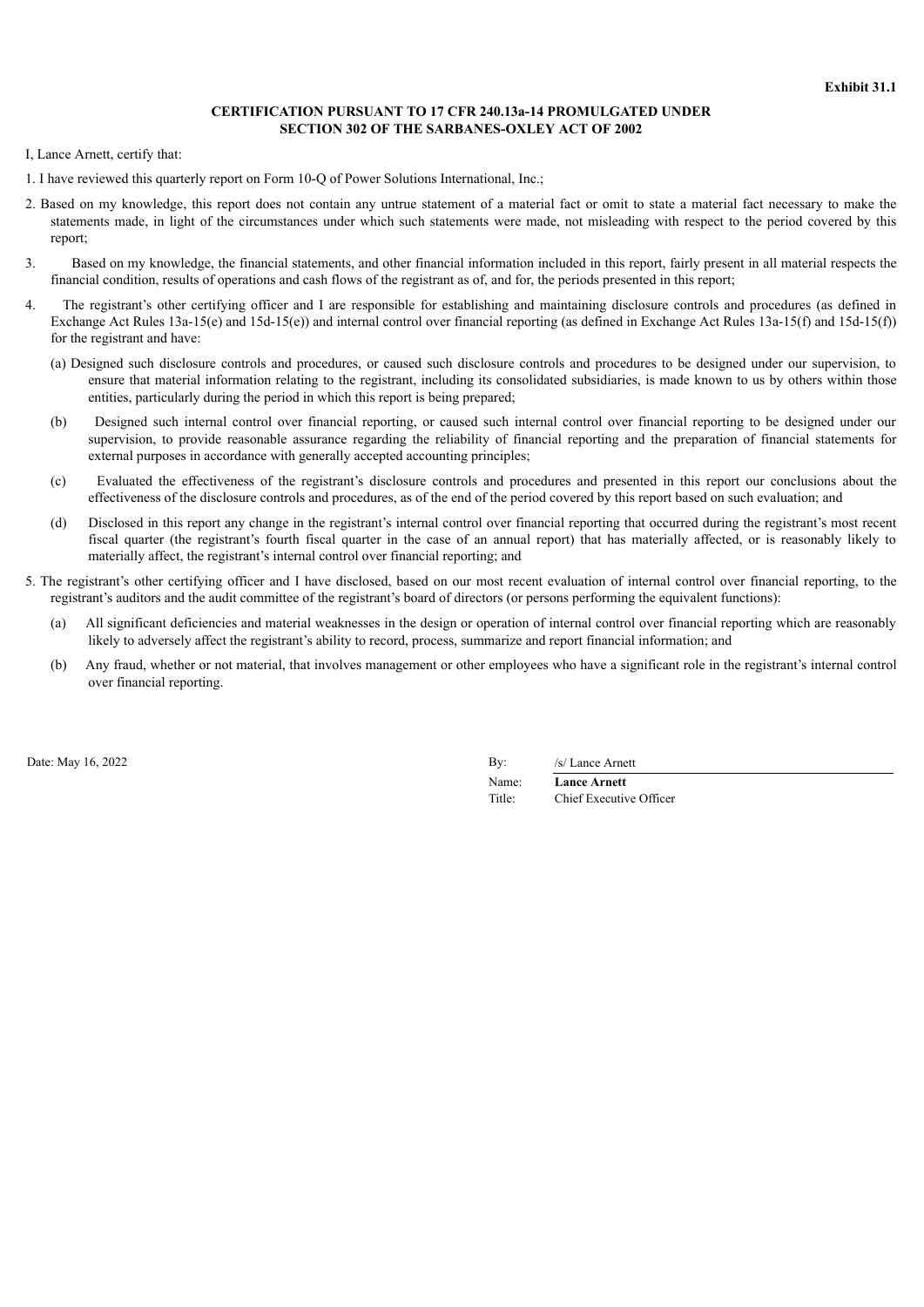#### **CERTIFICATION PURSUANT TO 17 CFR 240.13a-14 PROMULGATED UNDER SECTION 302 OF THE SARBANES-OXLEY ACT OF 2002**

<span id="page-39-0"></span>I, Matthew Thomas, certify that:

- 1. I have reviewed this quarterly report on Form 10-Q of Power Solutions International, Inc.;
- 2. Based on my knowledge, this report does not contain any untrue statement of a material fact or omit to state a material fact necessary to make the statements made, in light of the circumstances under which such statements were made, not misleading with respect to the period covered by this report;
- 3. Based on my knowledge, the financial statements, and other financial information included in this report, fairly present in all material respects the financial condition, results of operations and cash flows of the registrant as of, and for, the periods presented in this report;
- 4. The registrant's other certifying officer and I are responsible for establishing and maintaining disclosure controls and procedures (as defined in Exchange Act Rules 13a-15(e) and 15d-15(e)) and internal control over financial reporting (as defined in Exchange Act Rules 13a-15(f) and 15d-15(f)) for the registrant and have:
	- (a) Designed such disclosure controls and procedures, or caused such disclosure controls and procedures to be designed under our supervision, to ensure that material information relating to the registrant, including its consolidated subsidiaries, is made known to us by others within those entities, particularly during the period in which this report is being prepared;
	- (b) Designed such internal control over financial reporting, or caused such internal control over financial reporting to be designed under our supervision, to provide reasonable assurance regarding the reliability of financial reporting and the preparation of financial statements for external purposes in accordance with generally accepted accounting principles;
	- (c) Evaluated the effectiveness of the registrant's disclosure controls and procedures and presented in this report our conclusions about the effectiveness of the disclosure controls and procedures, as of the end of the period covered by this report based on such evaluation; and
	- (d) Disclosed in this report any change in the registrant's internal control over financial reporting that occurred during the registrant's most recent fiscal quarter (the registrant's fourth fiscal quarter in the case of an annual report) that has materially affected, or is reasonably likely to materially affect, the registrant's internal control over financial reporting; and
- 5. The registrant's other certifying officer and I have disclosed, based on our most recent evaluation of internal control over financial reporting, to the registrant's auditors and the audit committee of the registrant's board of directors (or persons performing the equivalent functions):
	- (a) All significant deficiencies and material weaknesses in the design or operation of internal control over financial reporting which are reasonably likely to adversely affect the registrant's ability to record, process, summarize and report financial information; and
	- (b) Any fraud, whether or not material, that involves management or other employees who have a significant role in the registrant's internal control over financial reporting.

Date: May 16, 2022 By: /s/ Matthew Thomas

Name: **Matthew Thomas** Title: Interim Chief Financial Officer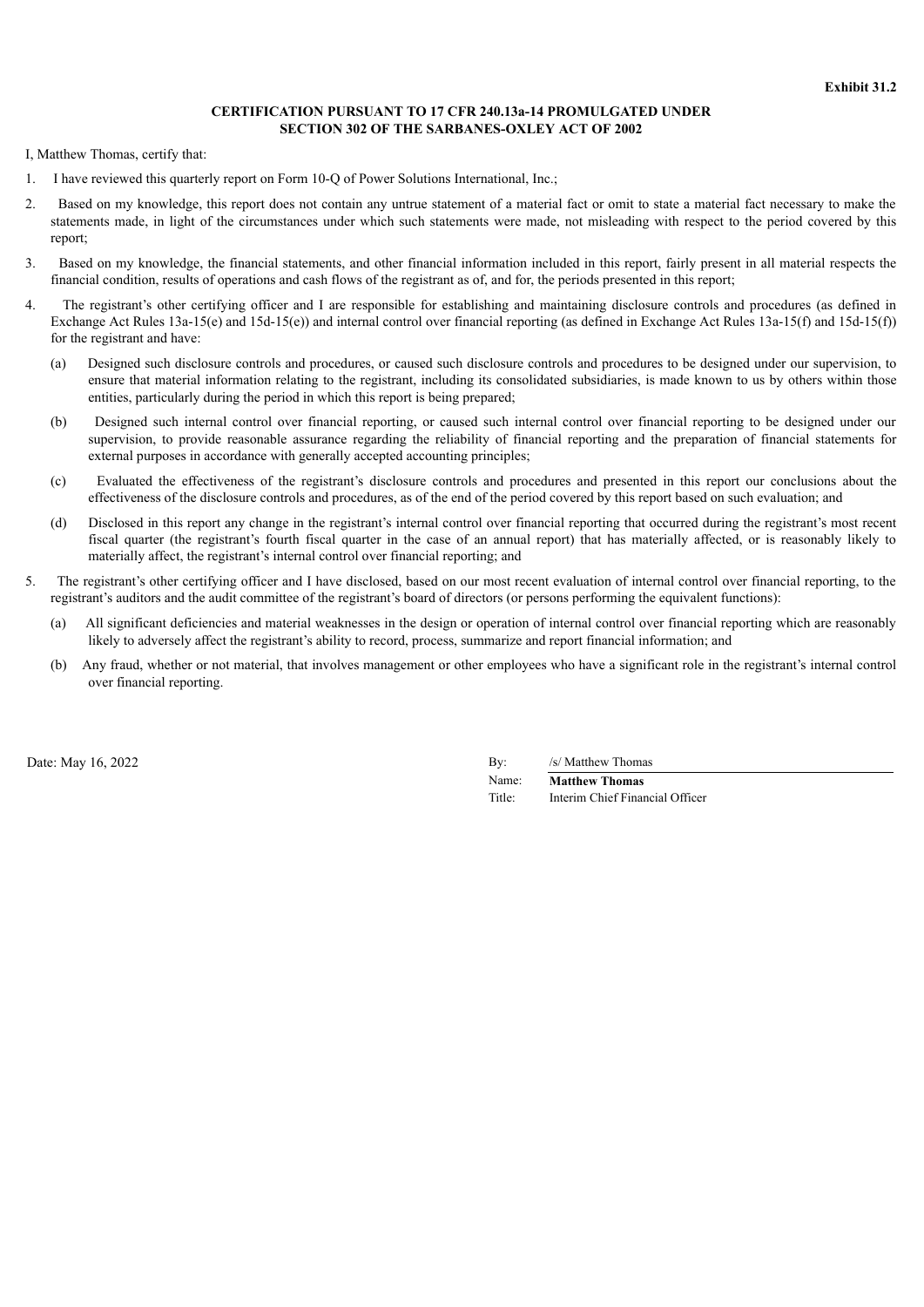#### **CERTIFICATION OF THE PRINCIPAL EXECUTIVE OFFICER PURSUANT TO 18 U.S.C. SECTION 1350, AS ADOPTED PURSUANT TO SECTION 906 OF THE SARBANES-OXLEY ACT OF 2002**

<span id="page-40-0"></span>In connection with the Quarterly Report of Power Solutions International, Inc. (the "Company") on Form 10-Q for the three months ended March 31, 2022, as filed with the Securities and Exchange Commission on the date hereof (the "Report"), I, Lance Arnett, Chief Executive Officer of the Company, certify, pursuant to 18 U.S.C. 1350, as adopted pursuant to 906 of the Sarbanes-Oxley Act of 2002, that:

1. The Report fully complies with the requirements of section 13(a) or 15(d) of the Securities Exchange Act of 1934; and

2. The information contained in the Report fairly presents, in all material respects, the financial condition and results of operations of the Company.

Date: May 16, 2022 **By:** /s/ Lance Arnett Name: **Lance Arnett** Title: Chief Executive Officer

This certification accompanies each Report pursuant to Section 906 of the Sarbanes-Oxley Act of 2002 and shall not, except to the extent required by the Sarbanes-Oxley Act of 2002, be deemed filed by the Company for purposes of Section 18 of the Securities Exchange Act of 1934, as amended.

A signed original of this written statement required by Section 906 has been provided by the Company and will be retained by the Company and furnished to the Securities and Exchange Commission or its staff upon request.